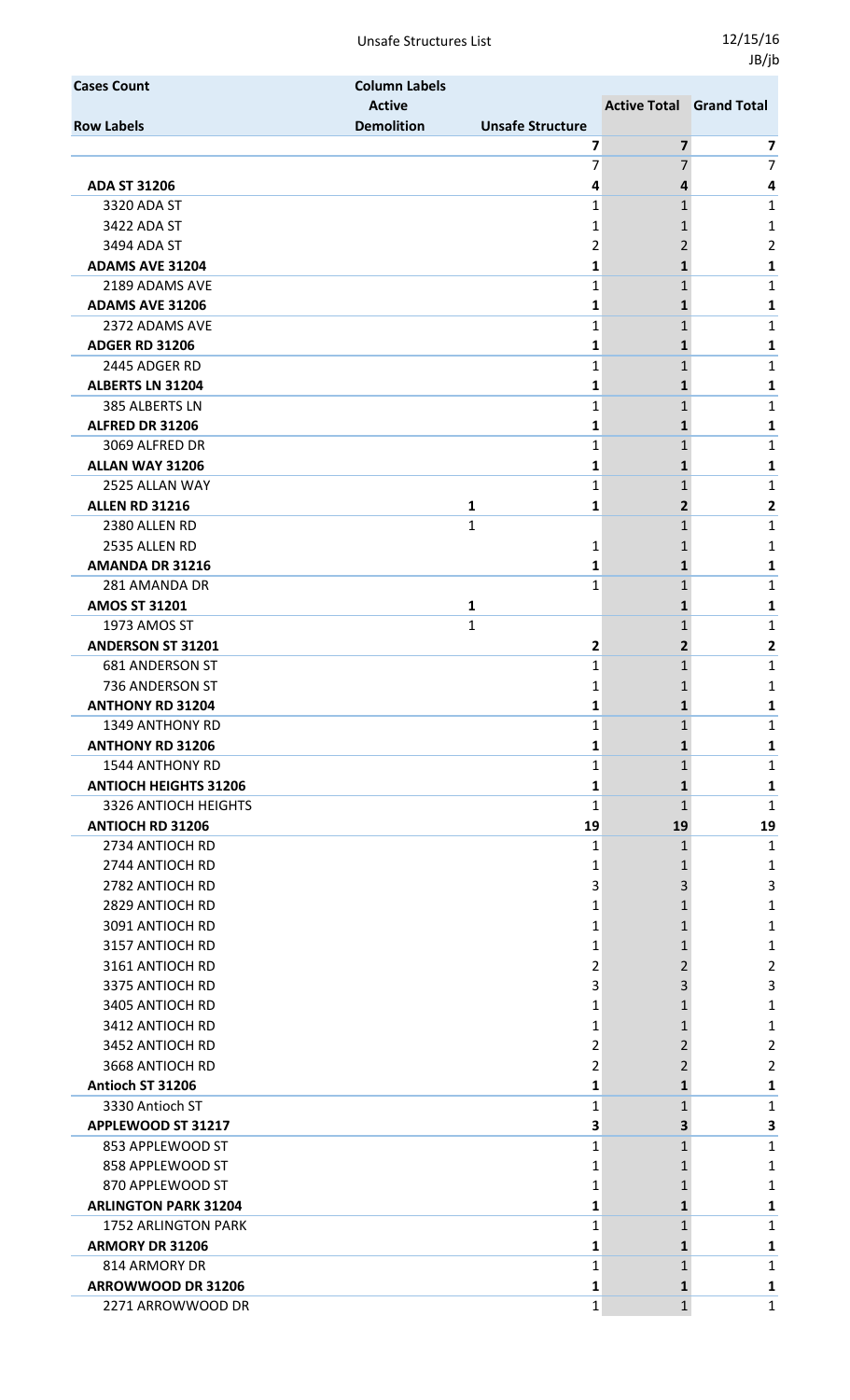|                                            |        |                         | טן נטי       |
|--------------------------------------------|--------|-------------------------|--------------|
| <b>ARTIC CIR 31217</b>                     | 3      | $\overline{\mathbf{3}}$ | $\mathbf{3}$ |
| 830 ARTIC CIR                              | 2      | 2                       | 2            |
| 860 ARTIC CIR                              | 1      | 1                       | 1            |
| <b>Ashland DR</b>                          | 1      | 1                       | 1            |
| 4439 Ashland DR                            | 1      | 1                       | 1            |
| ASHLEY ST 31204                            | 2      | $\overline{2}$          | $\mathbf{2}$ |
| 2220 ASHLEY ST                             | 1      | $\mathbf{1}$            | 1            |
| 2236 ASHLEY ST                             | 1      | 1                       | 1            |
| <b>ASHLEY ST 31206</b>                     | 1      | 1                       | 1            |
| 2255 ASHLEY ST                             | 1      | $\mathbf{1}$            | 1            |
| <b>ASTOR ST 31217</b>                      | 10     | 10                      | 10           |
| 319 ASTOR ST                               | 1      | 1                       | 1            |
| 331 ASTOR ST                               | 2      | 2                       | 2            |
| 334 ASTOR ST                               | 1      | 1                       | 1            |
| 335 ASTOR ST                               | 1      | 1                       | 1            |
| 339 ASTOR ST                               | 1      | 1                       | 1            |
| 343 ASTOR ST                               | 1      | 1                       | 1            |
| 347 ASTOR ST                               | 1      | 1                       | 1            |
| 380 ASTOR ST                               | 1      | 1                       | 1            |
| 431 ASTOR ST                               | 1      | 1                       | 1            |
| <b>ATHERTON ST 31204</b>                   | 2      | $\overline{2}$          | 2            |
| 3127 ATHERTON ST                           | 1      | $\mathbf{1}$            | 1            |
| 3142 ATHERTON ST                           | 1      | 1                       | 1            |
| <b>ATLANTIC AVE 31204</b>                  | 1      | 1                       | 1            |
| 3746 ATLANTIC AVE                          | 1      | 1                       | 1            |
| <b>AUBURN DR 31206</b>                     | 1      | 1                       | 1            |
| 1180 AUBURN DR<br><b>AUGUSTA AVE 31217</b> | 1      | 1                       | 1            |
|                                            | 2      | 2                       | 2            |
| 127 AUGUSTA AVE<br><b>145 AUGUSTA AVE</b>  | 1      | 1                       | 1            |
|                                            | 1      |                         | 1<br>1       |
| <b>AUSTIN AVE 31204</b><br>3454 AUSTIN AVE |        | ┻                       |              |
| AYERS BLVD 31210                           | 1<br>4 | 1<br>4                  | 1<br>4       |
| 4123 AYERS BLVD                            | 1      | $\mathbf{1}$            | 1            |
| 4129 AYERS BLVD                            | 1      |                         | 1            |
| 4148 AYERS BLVD                            | 1      | 1                       | 1            |
| 4172 AYERS BLVD                            | 1      | 1                       | 1            |
| <b>AYERS RD 31204</b>                      | 1      | 1                       | 1            |
| 4210 AYERS RD                              | 1      | $\mathbf{1}$            | 1            |
| <b>BAILEY AVE 31204</b>                    | 8      | 8                       | 8            |
| 1160 BAILEY AVE                            | 1      | $\mathbf{1}$            | 1            |
| 1227 BAILEY AVE                            | 1      | 1                       | 1            |
| 1256 BAILEY AVE                            | 1      | 1                       | 1            |
| 1307 BAILEY AVE                            | 1      | 1                       | 1            |
| 1391 BAILEY AVE                            | 1      |                         | 1            |
| 1446 BAILEY AVE                            | 1      | 1                       | 1            |
| 1463 BAILEY AVE                            | 1      | 1                       | 1            |
| 1478 BAILEY AVE                            | 1      |                         | 1            |
| <b>BALKCOM AVE 31217</b>                   | 3      | 3                       | 3            |
| <b>257 BALKCOM AVE</b>                     | 1      | 1                       | 1            |
| 340 BALKCOM AVE                            | 1      | 1                       | 1            |
| 371 BALKCOM AVE                            | 1      |                         | 1            |
| <b>BANKSTON AVE 31204</b>                  | 1      | 1                       | 1            |
| <b>1415 BANKSTON AVE</b>                   | 1      | $\mathbf{1}$            | 1            |
| <b>BARNES ST 31204</b>                     | 1      | 1                       | 1            |
| 3484 BARNES ST                             | 1      | $\mathbf{1}$            | $\mathbf{1}$ |
| <b>BARRETT AVE 31206</b>                   | 4      | 4                       | 4            |
| 2715 BARRETT AVE                           | 1      | 1                       | 1            |
| 2795 BARRETT AVE                           | 2      | 2                       | 2            |
| 2832 BARRETT AVE                           | 1      |                         | 1            |
| <b>BARTLETT ST 31204</b>                   | 3      | 3                       | 3            |
| 1041 BARTLETT ST                           | 1      | $\mathbf{1}$            | 1            |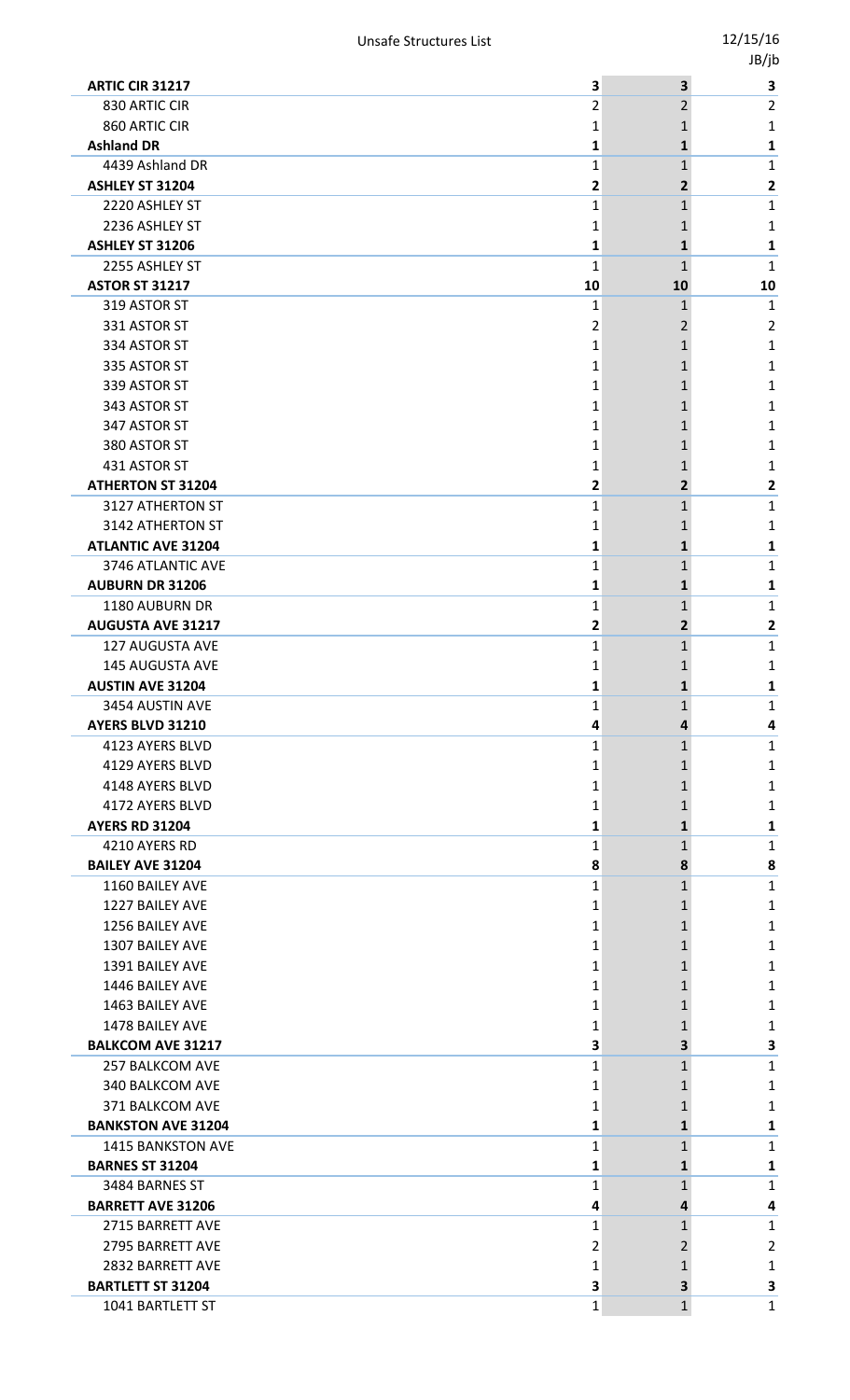|                               |                |                | JB/jb          |
|-------------------------------|----------------|----------------|----------------|
| 1169 BARTLETT ST              | 1              | $\mathbf{1}$   | 1              |
| 944 BARTLETT ST               | 1              | 1              | 1              |
| <b>BAY ST 31201</b>           | 4              | 4              | 4              |
| 435 BAY ST                    | 1              | 1              | 1              |
| 442 BAY ST                    | $\overline{2}$ | 2              | $\overline{2}$ |
| 456 BAY ST                    | 1              | 1              | 1              |
| <b>BAYSWATER RD 31211</b>     | 1              | $\mathbf{1}$   | 1              |
| 2158 BAYSWATER RD             | $\mathbf{1}$   | $\mathbf{1}$   | 1              |
| <b>BEDINGFIELD AVE 31206</b>  | 5              | 5              | 5              |
| 756 BEDINGFIELD AVE           | $\mathbf{1}$   | $\mathbf{1}$   | $\mathbf 1$    |
| 769 BEDINGFIELD AVE           | 1              | 1              | 1              |
| 770 BEDINGFIELD AVE           | 1              | 1              | 1              |
| 782 BEDINGFIELD AVE           | $\mathbf{1}$   | 1              | 1              |
| 795 BEDINGFIELD AVE           | 1              | 1              | 1              |
| <b>BEECH AVE 31204</b>        | 6              | 6              | 6              |
| 2056 BEECH AVE                | 1              | $\mathbf{1}$   | 1              |
| 2069 BEECH AVE                | 1              | 1              | 1              |
| 2153 BEECH AVE                | 1              | 1              | 1              |
| 2341 BEECH AVE                | 1              | 1              | 1              |
| 2409 BEECH AVE                | 1              | 1              | 1              |
| 2424 BEECH AVE                | 1              | 1              | 1              |
| <b>BELL AVE 31204</b>         | 1              | $\mathbf{1}$   | 1              |
| 614 BELL AVE                  | $\mathbf{1}$   | $\mathbf{1}$   | $\mathbf 1$    |
| <b>BELMONT AVE 31204</b>      | 3              | 3              | 3              |
| 2140 BELMONT AVE              | 1              | $\mathbf{1}$   | $\mathbf 1$    |
| 2180 BELMONT AVE              | 1              | 1              | 1              |
| 2192 BELMONT AVE              | 1              | 1              | 1              |
| <b>BENNELL ST 31206</b>       | 2              | $\overline{2}$ | 2              |
| 859 BENNELL ST                | 1              | 1              | 1              |
| 864 BENNELL ST                | 1              | 1              | 1              |
| <b>BERKNER AVE 31204</b>      | 4              | 4              | 4              |
| 1440 BERKNER AVE              | 1              | 1              | 1              |
| 1448 BERKNER AVE              | 1              | 1              | 1              |
| <b>1454 BERKNER AVE</b>       | 1              | 1              | 1              |
| 1482 BERKNER AVE              | 1              | 1              | 1              |
| <b>BERKNER CT 31204</b>       | 2              | $\mathbf{2}$   | 2              |
| 1457 BERKNER CT               | 2              | $\overline{2}$ | $\overline{2}$ |
| <b>BERTHA DR 31217</b>        | 1              | 1              | 1              |
| 2813 BERTHA DR                | 1              | 1              | 1              |
| <b>BETHEL CHURCH RD 31052</b> | 1              | $\mathbf{1}$   | 1              |
| 7581 BETHEL CHURCH RD         | 1              | 1              | 1              |
| <b>BETHEL CHURCH RD 31216</b> | 1              | 1              | 1              |
| 6059 BETHEL CHURCH RD         | $\mathbf{1}$   | $\mathbf{1}$   | $\mathbf{1}$   |
| <b>BETHLEA AVE 31204</b>      | 2              | $\overline{2}$ | $\mathbf{2}$   |
| 1822 BETHLEA AVE              | 1              | $\mathbf{1}$   | $\mathbf 1$    |
| 1962 BETHLEA AVE              | 1              | 1              | 1              |
| <b>BIRCH ST 31204</b>         | 1              | 1              | 1              |
| 1263 BIRCH ST                 | $\mathbf{1}$   | $\mathbf{1}$   | 1              |
| <b>BLACKMON AVE 31204</b>     | 1              | $\mathbf{1}$   | 1              |
| 1147 BLACKMON AVE             | 1              | $\mathbf{1}$   | $\mathbf{1}$   |
| <b>BLAIR CT 31206</b>         | 1              | 1              | 1              |
| 4084 BLAIR CT                 | 1              | $\mathbf{1}$   | $\mathbf{1}$   |
| <b>BLOOMFIELD DR 31206</b>    | 2              | $\overline{2}$ | $\mathbf{2}$   |
| 3115 BLOOMFIELD DR            | 1              | 1              | $\mathbf{1}$   |
| 3680 BLOOMFIELD DR            | 1              | 1              | 1              |
| <b>BLOOMFIELD RD 31206</b>    | 3              | 3              | 3              |
| 4248 BLOOMFIELD RD            | 1              | 1              | 1              |
| 4902 BLOOMFIELD RD            | 1              | 1              | 1              |
| 5395 BLOOMFIELD RD            | 1              | 1              | 1              |
| <b>BLOSSFIELD AVE 31204</b>   | 3              | 3              | 3              |
| 3818 BLOSSFIELD AVE           | 1              | $\mathbf{1}$   | 1              |
| 3842 BLOSSFIELD AVE           | $\mathbf{1}$   | $\mathbf{1}$   | $\mathbf{1}$   |
|                               |                |                |                |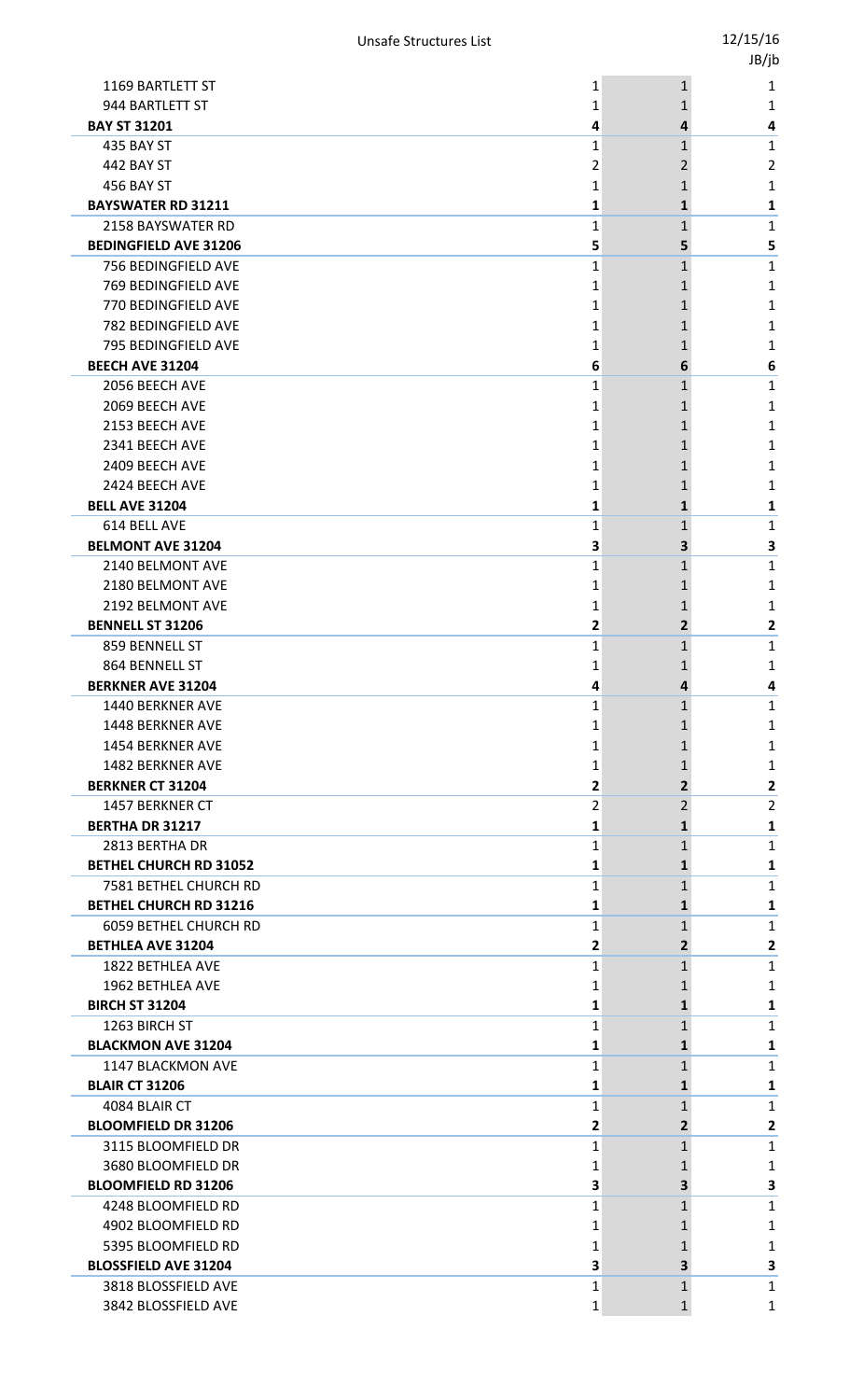|                             |                                                                                                                                                                                                                                                                                                                                                                                                                                                                                                                                                                                                                                                                                                                                                                                                                                                                                                                  |                                                                                                                                                    | . .                                                                                                                                                         |
|-----------------------------|------------------------------------------------------------------------------------------------------------------------------------------------------------------------------------------------------------------------------------------------------------------------------------------------------------------------------------------------------------------------------------------------------------------------------------------------------------------------------------------------------------------------------------------------------------------------------------------------------------------------------------------------------------------------------------------------------------------------------------------------------------------------------------------------------------------------------------------------------------------------------------------------------------------|----------------------------------------------------------------------------------------------------------------------------------------------------|-------------------------------------------------------------------------------------------------------------------------------------------------------------|
| 3869 BLOSSFIELD AVE         | 1                                                                                                                                                                                                                                                                                                                                                                                                                                                                                                                                                                                                                                                                                                                                                                                                                                                                                                                | $\mathbf{1}$                                                                                                                                       | 1                                                                                                                                                           |
|                             | 3                                                                                                                                                                                                                                                                                                                                                                                                                                                                                                                                                                                                                                                                                                                                                                                                                                                                                                                | 3                                                                                                                                                  | 3                                                                                                                                                           |
|                             |                                                                                                                                                                                                                                                                                                                                                                                                                                                                                                                                                                                                                                                                                                                                                                                                                                                                                                                  |                                                                                                                                                    | 2                                                                                                                                                           |
|                             | 1                                                                                                                                                                                                                                                                                                                                                                                                                                                                                                                                                                                                                                                                                                                                                                                                                                                                                                                | 1                                                                                                                                                  | 1                                                                                                                                                           |
|                             |                                                                                                                                                                                                                                                                                                                                                                                                                                                                                                                                                                                                                                                                                                                                                                                                                                                                                                                  | 4                                                                                                                                                  | 4                                                                                                                                                           |
|                             |                                                                                                                                                                                                                                                                                                                                                                                                                                                                                                                                                                                                                                                                                                                                                                                                                                                                                                                  |                                                                                                                                                    | 2                                                                                                                                                           |
|                             |                                                                                                                                                                                                                                                                                                                                                                                                                                                                                                                                                                                                                                                                                                                                                                                                                                                                                                                  |                                                                                                                                                    | 2                                                                                                                                                           |
|                             |                                                                                                                                                                                                                                                                                                                                                                                                                                                                                                                                                                                                                                                                                                                                                                                                                                                                                                                  |                                                                                                                                                    | $\mathbf{2}$                                                                                                                                                |
|                             |                                                                                                                                                                                                                                                                                                                                                                                                                                                                                                                                                                                                                                                                                                                                                                                                                                                                                                                  |                                                                                                                                                    | 2                                                                                                                                                           |
|                             |                                                                                                                                                                                                                                                                                                                                                                                                                                                                                                                                                                                                                                                                                                                                                                                                                                                                                                                  |                                                                                                                                                    | 1                                                                                                                                                           |
|                             |                                                                                                                                                                                                                                                                                                                                                                                                                                                                                                                                                                                                                                                                                                                                                                                                                                                                                                                  |                                                                                                                                                    | 1                                                                                                                                                           |
|                             |                                                                                                                                                                                                                                                                                                                                                                                                                                                                                                                                                                                                                                                                                                                                                                                                                                                                                                                  |                                                                                                                                                    | 2<br>2                                                                                                                                                      |
|                             |                                                                                                                                                                                                                                                                                                                                                                                                                                                                                                                                                                                                                                                                                                                                                                                                                                                                                                                  |                                                                                                                                                    | 1                                                                                                                                                           |
|                             |                                                                                                                                                                                                                                                                                                                                                                                                                                                                                                                                                                                                                                                                                                                                                                                                                                                                                                                  |                                                                                                                                                    | 1                                                                                                                                                           |
|                             |                                                                                                                                                                                                                                                                                                                                                                                                                                                                                                                                                                                                                                                                                                                                                                                                                                                                                                                  |                                                                                                                                                    | 2                                                                                                                                                           |
|                             |                                                                                                                                                                                                                                                                                                                                                                                                                                                                                                                                                                                                                                                                                                                                                                                                                                                                                                                  |                                                                                                                                                    | 1                                                                                                                                                           |
|                             |                                                                                                                                                                                                                                                                                                                                                                                                                                                                                                                                                                                                                                                                                                                                                                                                                                                                                                                  |                                                                                                                                                    | 1                                                                                                                                                           |
|                             | 4                                                                                                                                                                                                                                                                                                                                                                                                                                                                                                                                                                                                                                                                                                                                                                                                                                                                                                                | 4                                                                                                                                                  | 4                                                                                                                                                           |
|                             | 1                                                                                                                                                                                                                                                                                                                                                                                                                                                                                                                                                                                                                                                                                                                                                                                                                                                                                                                | 1                                                                                                                                                  | 1                                                                                                                                                           |
| 1108 BOULEVARD              | 2                                                                                                                                                                                                                                                                                                                                                                                                                                                                                                                                                                                                                                                                                                                                                                                                                                                                                                                | 2                                                                                                                                                  | 2                                                                                                                                                           |
| 1135 BOULEVARD              | 1                                                                                                                                                                                                                                                                                                                                                                                                                                                                                                                                                                                                                                                                                                                                                                                                                                                                                                                | 1                                                                                                                                                  | 1                                                                                                                                                           |
| <b>BOWMAN ST 31217</b>      | 3                                                                                                                                                                                                                                                                                                                                                                                                                                                                                                                                                                                                                                                                                                                                                                                                                                                                                                                | з                                                                                                                                                  | 3                                                                                                                                                           |
| 1190 BOWMAN ST              | 1                                                                                                                                                                                                                                                                                                                                                                                                                                                                                                                                                                                                                                                                                                                                                                                                                                                                                                                | 1                                                                                                                                                  | 1                                                                                                                                                           |
| 846 BOWMAN ST               | 1                                                                                                                                                                                                                                                                                                                                                                                                                                                                                                                                                                                                                                                                                                                                                                                                                                                                                                                | 1                                                                                                                                                  | 1                                                                                                                                                           |
| 877 BOWMAN ST               | 1                                                                                                                                                                                                                                                                                                                                                                                                                                                                                                                                                                                                                                                                                                                                                                                                                                                                                                                |                                                                                                                                                    | 1                                                                                                                                                           |
| <b>BREEZEVIEW CIR 31220</b> | 1                                                                                                                                                                                                                                                                                                                                                                                                                                                                                                                                                                                                                                                                                                                                                                                                                                                                                                                | 1                                                                                                                                                  | 1                                                                                                                                                           |
|                             | 1                                                                                                                                                                                                                                                                                                                                                                                                                                                                                                                                                                                                                                                                                                                                                                                                                                                                                                                | 1                                                                                                                                                  | 1                                                                                                                                                           |
|                             |                                                                                                                                                                                                                                                                                                                                                                                                                                                                                                                                                                                                                                                                                                                                                                                                                                                                                                                  |                                                                                                                                                    | 4                                                                                                                                                           |
|                             |                                                                                                                                                                                                                                                                                                                                                                                                                                                                                                                                                                                                                                                                                                                                                                                                                                                                                                                  |                                                                                                                                                    | 1                                                                                                                                                           |
|                             |                                                                                                                                                                                                                                                                                                                                                                                                                                                                                                                                                                                                                                                                                                                                                                                                                                                                                                                  |                                                                                                                                                    | 1                                                                                                                                                           |
|                             |                                                                                                                                                                                                                                                                                                                                                                                                                                                                                                                                                                                                                                                                                                                                                                                                                                                                                                                  |                                                                                                                                                    | 1<br>1                                                                                                                                                      |
|                             |                                                                                                                                                                                                                                                                                                                                                                                                                                                                                                                                                                                                                                                                                                                                                                                                                                                                                                                  |                                                                                                                                                    | 1                                                                                                                                                           |
|                             |                                                                                                                                                                                                                                                                                                                                                                                                                                                                                                                                                                                                                                                                                                                                                                                                                                                                                                                  |                                                                                                                                                    | 1                                                                                                                                                           |
|                             |                                                                                                                                                                                                                                                                                                                                                                                                                                                                                                                                                                                                                                                                                                                                                                                                                                                                                                                  | 1                                                                                                                                                  | 1                                                                                                                                                           |
| 646 BRIGHT ST               | 1                                                                                                                                                                                                                                                                                                                                                                                                                                                                                                                                                                                                                                                                                                                                                                                                                                                                                                                | $\mathbf{1}$                                                                                                                                       | 1                                                                                                                                                           |
| <b>BROADWAY 31206</b>       | 4                                                                                                                                                                                                                                                                                                                                                                                                                                                                                                                                                                                                                                                                                                                                                                                                                                                                                                                | 4                                                                                                                                                  | 4                                                                                                                                                           |
| 3952 BROADWAY               | 1                                                                                                                                                                                                                                                                                                                                                                                                                                                                                                                                                                                                                                                                                                                                                                                                                                                                                                                | 1                                                                                                                                                  | 1                                                                                                                                                           |
| 4036 BROADWAY               | 1                                                                                                                                                                                                                                                                                                                                                                                                                                                                                                                                                                                                                                                                                                                                                                                                                                                                                                                |                                                                                                                                                    | 1                                                                                                                                                           |
| 4076 BROADWAY               | 1                                                                                                                                                                                                                                                                                                                                                                                                                                                                                                                                                                                                                                                                                                                                                                                                                                                                                                                |                                                                                                                                                    | 1                                                                                                                                                           |
| 4355 BROADWAY               | 1                                                                                                                                                                                                                                                                                                                                                                                                                                                                                                                                                                                                                                                                                                                                                                                                                                                                                                                |                                                                                                                                                    | 1                                                                                                                                                           |
| <b>BROOKDALE AVE 31204</b>  | 5                                                                                                                                                                                                                                                                                                                                                                                                                                                                                                                                                                                                                                                                                                                                                                                                                                                                                                                | 5.                                                                                                                                                 | 5                                                                                                                                                           |
| 3527 BROOKDALE AVE          | 1                                                                                                                                                                                                                                                                                                                                                                                                                                                                                                                                                                                                                                                                                                                                                                                                                                                                                                                | 1                                                                                                                                                  | 1                                                                                                                                                           |
|                             | 1                                                                                                                                                                                                                                                                                                                                                                                                                                                                                                                                                                                                                                                                                                                                                                                                                                                                                                                |                                                                                                                                                    | 1                                                                                                                                                           |
|                             | 1                                                                                                                                                                                                                                                                                                                                                                                                                                                                                                                                                                                                                                                                                                                                                                                                                                                                                                                |                                                                                                                                                    | 1                                                                                                                                                           |
|                             |                                                                                                                                                                                                                                                                                                                                                                                                                                                                                                                                                                                                                                                                                                                                                                                                                                                                                                                  |                                                                                                                                                    | 1                                                                                                                                                           |
|                             |                                                                                                                                                                                                                                                                                                                                                                                                                                                                                                                                                                                                                                                                                                                                                                                                                                                                                                                  |                                                                                                                                                    | 1                                                                                                                                                           |
|                             |                                                                                                                                                                                                                                                                                                                                                                                                                                                                                                                                                                                                                                                                                                                                                                                                                                                                                                                  |                                                                                                                                                    | 1                                                                                                                                                           |
|                             |                                                                                                                                                                                                                                                                                                                                                                                                                                                                                                                                                                                                                                                                                                                                                                                                                                                                                                                  |                                                                                                                                                    | 1                                                                                                                                                           |
|                             |                                                                                                                                                                                                                                                                                                                                                                                                                                                                                                                                                                                                                                                                                                                                                                                                                                                                                                                  |                                                                                                                                                    | 1<br>1                                                                                                                                                      |
|                             |                                                                                                                                                                                                                                                                                                                                                                                                                                                                                                                                                                                                                                                                                                                                                                                                                                                                                                                  |                                                                                                                                                    | 3                                                                                                                                                           |
|                             | 1                                                                                                                                                                                                                                                                                                                                                                                                                                                                                                                                                                                                                                                                                                                                                                                                                                                                                                                | $\mathbf{1}$                                                                                                                                       | 1                                                                                                                                                           |
| 4142 BUENA VISTA AVE        | 1                                                                                                                                                                                                                                                                                                                                                                                                                                                                                                                                                                                                                                                                                                                                                                                                                                                                                                                |                                                                                                                                                    | 1                                                                                                                                                           |
| 4187 BUENA VISTA AVE        | 1                                                                                                                                                                                                                                                                                                                                                                                                                                                                                                                                                                                                                                                                                                                                                                                                                                                                                                                |                                                                                                                                                    | 1                                                                                                                                                           |
| <b>BUENA VISTA DR 31204</b> | 3                                                                                                                                                                                                                                                                                                                                                                                                                                                                                                                                                                                                                                                                                                                                                                                                                                                                                                                | 3                                                                                                                                                  | 3                                                                                                                                                           |
| 1418 BUENA VISTA DR         | 1                                                                                                                                                                                                                                                                                                                                                                                                                                                                                                                                                                                                                                                                                                                                                                                                                                                                                                                | 1                                                                                                                                                  | 1                                                                                                                                                           |
| 1436 BUENA VISTA DR         | 1                                                                                                                                                                                                                                                                                                                                                                                                                                                                                                                                                                                                                                                                                                                                                                                                                                                                                                                |                                                                                                                                                    | 1                                                                                                                                                           |
| 1475 BUENA VISTA DR         | 1                                                                                                                                                                                                                                                                                                                                                                                                                                                                                                                                                                                                                                                                                                                                                                                                                                                                                                                |                                                                                                                                                    | 1                                                                                                                                                           |
| <b>BURKE ST 31206</b>       | 1                                                                                                                                                                                                                                                                                                                                                                                                                                                                                                                                                                                                                                                                                                                                                                                                                                                                                                                | 1                                                                                                                                                  | 1                                                                                                                                                           |
| 877 BURKE ST                | 1                                                                                                                                                                                                                                                                                                                                                                                                                                                                                                                                                                                                                                                                                                                                                                                                                                                                                                                | $\mathbf{1}$                                                                                                                                       | 1                                                                                                                                                           |
|                             | <b>BLOSSOM AVE 31204</b><br>267 BLOSSOM AVE<br>407 BLOSSOM AVE<br><b>BLOUNT ST 31206</b><br>2845 BLOUNT ST<br>2890 BLOUNT ST<br><b>Blue Bell ST</b><br>301 Blue Bell ST<br><b>BLUE BELL ST 31204</b><br>301 BLUE BELL ST<br><b>BOB O LINK DR 31206</b><br>2629 BOB O LINK DR<br><b>BONNIE AVE 31206</b><br>2634 BONNIE AVE<br><b>BOONE ST 31217</b><br>1080 BOONE ST<br>1092 BOONE ST<br><b>BOULEVARD 31211</b><br>1083 BOULEVARD<br>404 BREEZEVIEW CIR<br><b>BRENTWOOD AVE 31204</b><br>1198 BRENTWOOD AVE<br>1220 BRENTWOOD AVE<br>1310 BRENTWOOD AVE<br>1361 BRENTWOOD AVE<br><b>BREVARD DR 31206</b><br>2451 BREVARD DR<br><b>BRIGHT ST 31201</b><br>3528 BROOKDALE AVE<br>3548 BROOKDALE AVE<br>3673 BROOKDALE AVE<br>4076 BROOKDALE AVE<br><b>BROOKHAVEN RD 31206</b><br>4703 BROOKHAVEN RD<br><b>BUCKNER AVE 31204</b><br><b>3935 BUCKNER AVE</b><br><b>BUENA VISTA AVE 31206</b><br>1263 BUENA VISTA AVE | 2<br>4<br>2<br>2<br>2<br>2<br>1<br>1<br>2<br>2<br>1<br>1<br>2<br>1<br>1<br>4<br>1<br>1<br>1<br>1<br>1<br>1<br>1<br>1<br>1<br>1<br>1<br>1<br>1<br>3 | 2<br>2<br>2<br>2<br>2<br>1<br>1<br>2<br>2<br>1<br>1<br>2<br>$\mathbf{1}$<br>4<br>1<br>1<br>1<br>$\mathbf{1}$<br>1<br>$\mathbf{1}$<br>1<br>$\mathbf{1}$<br>3 |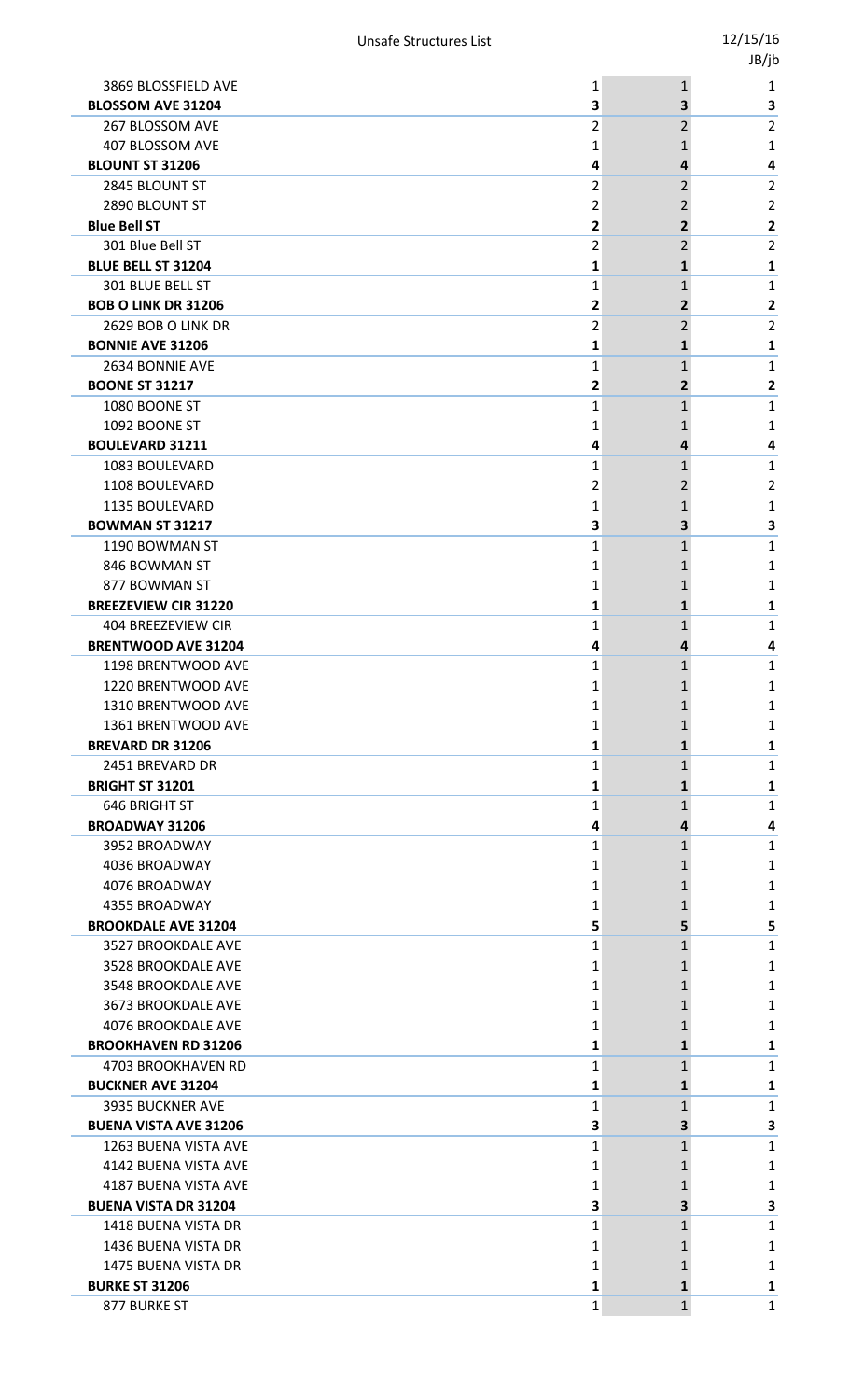|                             |                         |                         | JB/jb                   |
|-----------------------------|-------------------------|-------------------------|-------------------------|
| <b>BURTON AVE 31204</b>     | $\mathbf{2}$            | $\overline{2}$          | $\overline{\mathbf{2}}$ |
| <b>1135 BURTON AVE</b>      | $\mathbf{1}$            | $\mathbf{1}$            | $\mathbf{1}$            |
| <b>1247 BURTON AVE</b>      | 1                       | 1                       | 1                       |
| <b>CALHOUN ST 31201</b>     | 4                       | 4                       | 4                       |
| 1388 CALHOUN ST             | 1                       | $\mathbf{1}$            | $\mathbf{1}$            |
| 1457 CALHOUN ST             | 2                       | $\overline{2}$          | $\overline{2}$          |
| 1470 CALHOUN ST             | 1                       | 1                       | 1                       |
| <b>CAMBRIDGE DR 31206</b>   | 1                       | 1                       | 1                       |
| <b>1558 CAMBRIDGE DR</b>    | $\mathbf{1}$            | $\mathbf{1}$            | $\mathbf{1}$            |
| <b>CANTERBURY RD 31206</b>  | 1                       | 1                       | 1                       |
| <b>1335 CANTERBURY RD</b>   | 1                       | $\mathbf{1}$            | 1                       |
| <b>CANTON ST 31201</b>      | 1                       | 1                       | 1                       |
| 1980 CANTON ST              | 1                       | $\mathbf{1}$            | 1                       |
| <b>CANTON ST 31204</b>      | 1                       | 1                       | 1                       |
| 2029 CANTON ST              | 1                       | 1                       | $\mathbf{1}$            |
| <b>CAPITOL AVE 31206</b>    | 8                       | 8                       | 8                       |
| <b>4218 CAPITOL AVE</b>     | 1                       | $\mathbf{1}$            | $\mathbf{1}$            |
| 4275 CAPITOL AVE            | 2                       | 2                       | $\overline{2}$          |
| 4330 CAPITOL AVE            | 2                       | 2                       | $\overline{2}$          |
| 4374 CAPITOL AVE            | $\overline{2}$          | 2                       | 2                       |
| 4385 CAPITOL AVE            | 1                       | 1                       | 1                       |
| <b>CARLING AVE 31201</b>    | 1                       | $\mathbf{1}$            | 1                       |
| 1207 CARLING AVE            | 1                       | $\mathbf{1}$            | 1                       |
| <b>CARLISLE AVE 31204</b>   | 1                       | 1                       | 1                       |
| 1244 CARLISLE AVE           | 1                       | 1                       | $\mathbf{1}$            |
| <b>CARMAN PL 31206</b>      | 4                       | 4                       | 4                       |
| 514 CARMAN PL               | 1                       | $\mathbf{1}$            | $\mathbf{1}$            |
| 560 CARMAN PL               | 1                       | 1                       | 1                       |
| <b>683 CARMAN PL</b>        | 1                       | 1                       | 1                       |
| 734 CARMAN PL               | 1                       | $\mathbf{1}$            | 1                       |
| <b>CARTER AVE 31204</b>     | $\mathbf{2}$            | $\overline{2}$          | $\mathbf{2}$            |
| 3820 CARTER AVE             | 1                       | 1                       | $\mathbf{1}$            |
| 3830 CARTER AVE             | 1                       | 1                       | 1                       |
| <b>CASE ST 31204</b>        | $\overline{\mathbf{c}}$ | $\overline{2}$          | $\overline{2}$          |
| 3688 CASE ST                | 1                       | 1                       | $\mathbf{1}$            |
| 3715 CASE ST                | 1                       | 1                       | 1                       |
| <b>CATHY DR 31020</b><br>1  |                         | 1                       | 1                       |
| 3820 CATHY DR<br>1          |                         | 1                       | $\mathbf{1}$            |
| <b>CEDAR AVE 31204</b>      | 3                       | 3                       | 3                       |
| 1984 CEDAR AVE              | 1                       | 1                       | $\mathbf{1}$            |
| 1988 CEDAR AVE              | 2                       | 2                       | $\overline{2}$          |
| <b>CEDAR ST 31201</b>       | 3                       | 3                       | 3                       |
| 1775 CEDAR ST               | 1                       | 1                       | 1                       |
| 1887 CEDAR ST               | 1                       | 1                       | 1                       |
| 2047 CEDAR ST               | 1                       | 1                       | 1                       |
| <b>CEDAR ST 31206</b>       | 1                       | 1                       | 1                       |
| 2239 CEDAR ST               | 1                       | 1                       | $\mathbf{1}$            |
| <b>CENTER ST 31217</b>      | 2                       | $\overline{2}$          | $\overline{\mathbf{2}}$ |
| 1253 CENTER ST              | 1                       | 1                       | $\mathbf{1}$            |
| 823 CENTER ST               | 1                       | 1                       | 1                       |
| <b>CENTRAL AVE 31206</b>    | 3                       | 3                       | 3                       |
| <b>505 CENTRAL AVE</b>      | 1                       | 1                       | $\mathbf{1}$            |
| <b>538 CENTRAL AVE</b>      | 1                       | 1                       | 1                       |
| <b>554 CENTRAL AVE</b>      | 1                       | 1                       | 1                       |
| <b>CHARLESTON CIR 31204</b> | 1                       | $\mathbf{1}$            | 1                       |
| 3443 CHARLESTON CIR         | 1                       | 1                       | 1                       |
| <b>CHATHAM ST 31206</b>     | 1                       | 1                       | 1                       |
| 1034 CHATHAM ST             | 1                       | 1                       | $\mathbf{1}$            |
| <b>CHATSWORTH CTS 31206</b> | $\overline{\mathbf{c}}$ | $\overline{\mathbf{2}}$ | $\mathbf{2}$            |
| 2618 CHATSWORTH CTS         | 1                       | 1                       | $\mathbf{1}$            |
| <b>2637 CHATSWORTH CTS</b>  | 1                       | 1                       | 1                       |
| <b>CHERRY AVE 31204</b>     | $\mathbf 1$             | $\mathbf{1}$            | $\mathbf{1}$            |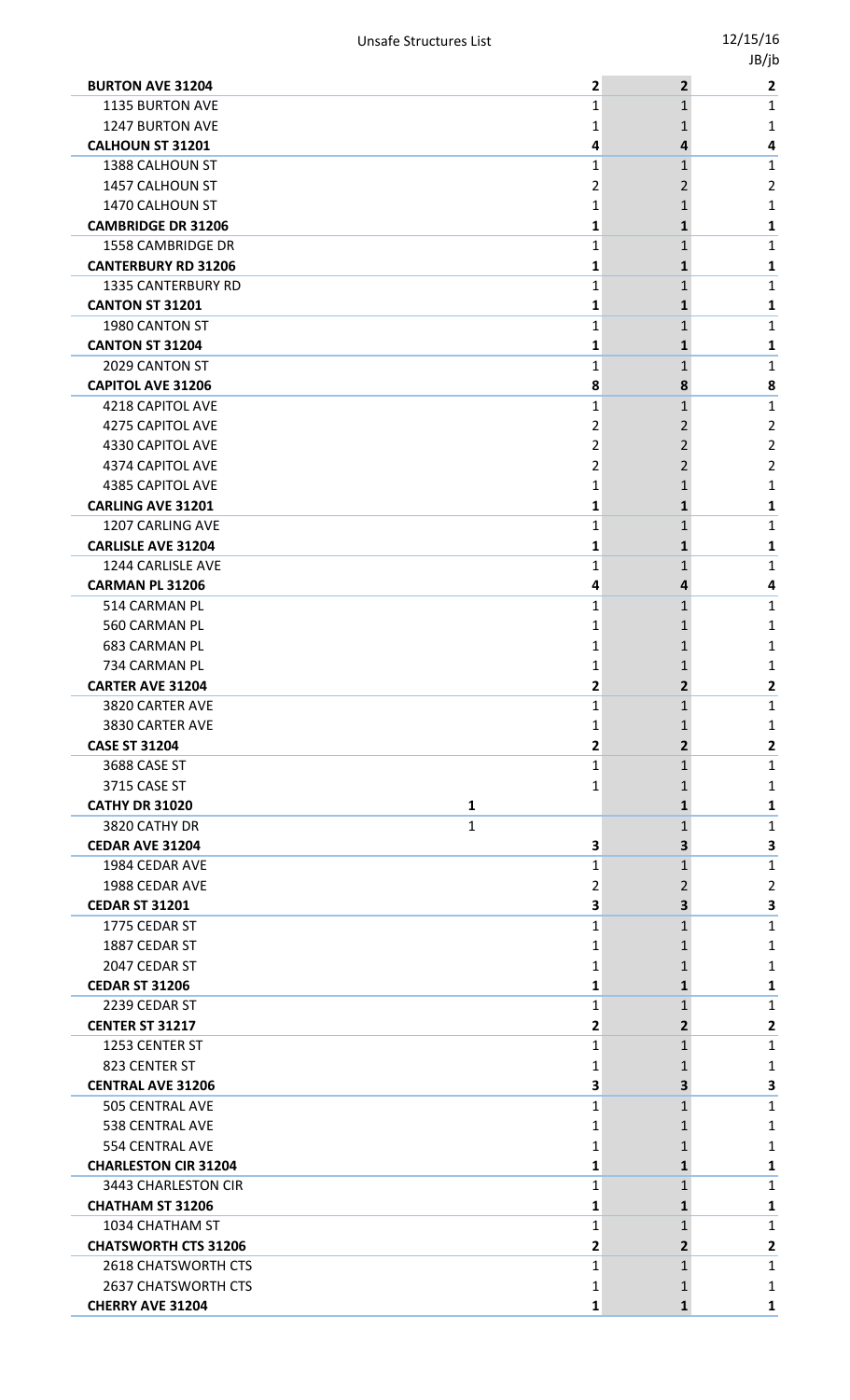|                            |                         |                | JB/jb          |
|----------------------------|-------------------------|----------------|----------------|
| 2729 CHERRY AVE            | 1                       | $\mathbf{1}$   | 1              |
| <b>CHESTNUT ST 31201</b>   | 2                       | $\overline{2}$ | $\mathbf{2}$   |
| 1642 CHESTNUT ST           | 1                       | $\mathbf{1}$   | 1              |
| 1658 CHESTNUT ST           | 1                       | 1              | 1              |
| <b>CHRISTIAN AVE 31204</b> | 1                       | 1              | 1              |
| <b>1844 CHRISTIAN AVE</b>  | $\mathbf{1}$            | 1              | 1              |
| <b>CHURCH ST 31217</b>     | 1                       | 1              | 1              |
| 521 CHURCH ST              | $\mathbf{1}$            | $\mathbf{1}$   | 1              |
| <b>CHURCHILL ST 31204</b>  | 10                      | 10             | 10             |
| 3011 CHURCHILL ST          | 1                       | $\mathbf{1}$   | $\mathbf{1}$   |
| 3057 CHURCHILL ST          | 1                       | 1              | 1              |
| 3058 CHURCHILL ST          | 1                       | 1              | 1              |
| 3061 CHURCHILL ST          | 1                       | 1              | 1              |
| <b>3062 CHURCHILL ST</b>   | 1                       | 1              | 1              |
| 3066 CHURCHILL ST          | 1                       | 1              | 1              |
| 3070 CHURCHILL ST          | 1                       | 1              | 1              |
| 3080 CHURCHILL ST          | 1                       | 1              | 1              |
| 3081 CHURCHILL ST          | 1                       | 1              | 1              |
| <b>3085 CHURCHILL ST</b>   | 1                       | 1              | 1              |
| <b>CLAY AVE 31211</b>      | 1                       | 1              | 1              |
| 1029 CLAY AVE              | $\mathbf{1}$            | 1              | $\mathbf 1$    |
| <b>CLAYTON ST 31204</b>    | 6                       | 6              | 6              |
| 2229 CLAYTON ST            | $\overline{2}$          | 2              | $\overline{2}$ |
| 2243 CLAYTON ST            | 2                       | 2              | $\overline{2}$ |
| 2251 CLAYTON ST            |                         |                |                |
|                            | 1                       | 1              | 1              |
| 2279 CLAYTON ST            | 1                       | 1              | 1              |
| <b>CLAYT'S CIR 31216</b>   | 1                       | 1              | 1              |
| 6248 CLAYT'S CIR           | $\mathbf{1}$            | $\mathbf{1}$   | 1              |
| <b>CLEVELAND ST 31206</b>  | 1                       | 1              | 1              |
| 564 CLEVELAND ST           | 1                       | 1              | 1              |
| <b>CLINTON RD 31211</b>    | 3                       | 3              | 3              |
| 1160 CLINTON RD            | 2                       | 2              | $\overline{2}$ |
| 1168 CLINTON RD            | 1                       | 1              | 1              |
| <b>CLISBY PL 31204</b>     | 1                       | 1              | 1              |
| 238 CLISBY PL              | 1                       | $\mathbf{1}$   | $\mathbf{1}$   |
| <b>COLISEUM DR 31217</b>   | 1                       | 1              | 1              |
| 155 COLISEUM DR            | $\mathbf{1}$            | 1              | 1              |
| <b>COLLEGE ST 31201</b>    | 1                       | 1              | 1              |
| 381 COLLEGE ST             | $\mathbf{1}$            | 1              | $\mathbf{1}$   |
| <b>COLLEGE ST LN 31201</b> | $\overline{\mathbf{c}}$ | $\overline{2}$ | $\mathbf{2}$   |
| 879 COLLEGE ST LN          | 1                       | 1              | 1              |
| 885 COLLEGE ST LN          | 1                       | 1              | 1              |
| <b>COLONIAL DR 31204</b>   | 1                       | 1              | 1              |
| 1547 COLONIAL DR           | $\mathbf{1}$            | 1              | 1              |
| <b>COLQUITT ST 31206</b>   | 1                       | $\mathbf{1}$   | 1              |
| 537 COLQUITT ST            | $\mathbf{1}$            | 1              | 1              |
| <b>Columbus RD</b>         | 1                       | 1              | 1              |
| 3095 Columbus RD           | 1                       | $\mathbf{1}$   | $\mathbf{1}$   |
| <b>COLUMBUS RD 31204</b>   | 5                       | 5              | 5              |
| 2837 COLUMBUS RD           | 1                       | $\mathbf{1}$   | $\mathbf{1}$   |
| 2845 COLUMBUS RD           | 1                       | 1              | 1              |
| 2934 COLUMBUS RD           | 1                       | 1              | 1              |
| 2954 COLUMBUS RD           | 1                       | 1              | 1              |
| 2963 COLUMBUS RD           | 1                       | 1              | 1              |
| <b>COLUMBUS ST 31201</b>   | 1                       | $\mathbf{1}$   | 1              |
| 1195 COLUMBUS ST           | 1                       | 1              | 1              |
| <b>COMER TER 31204</b>     | 1                       | 1              | 1              |
| 120 COMER TER              | 1                       | $\mathbf{1}$   | $\mathbf{1}$   |
| <b>CONCORD ST 31206</b>    | 1                       | 1              | 1              |
| 290 CONCORD ST             | 1                       | $\mathbf{1}$   | $\mathbf{1}$   |
| <b>CORBIN AVE 31204</b>    | 2                       | 2              | 2              |
| 795 CORBIN AVE             | $\overline{2}$          | $\overline{2}$ | $2^{\circ}$    |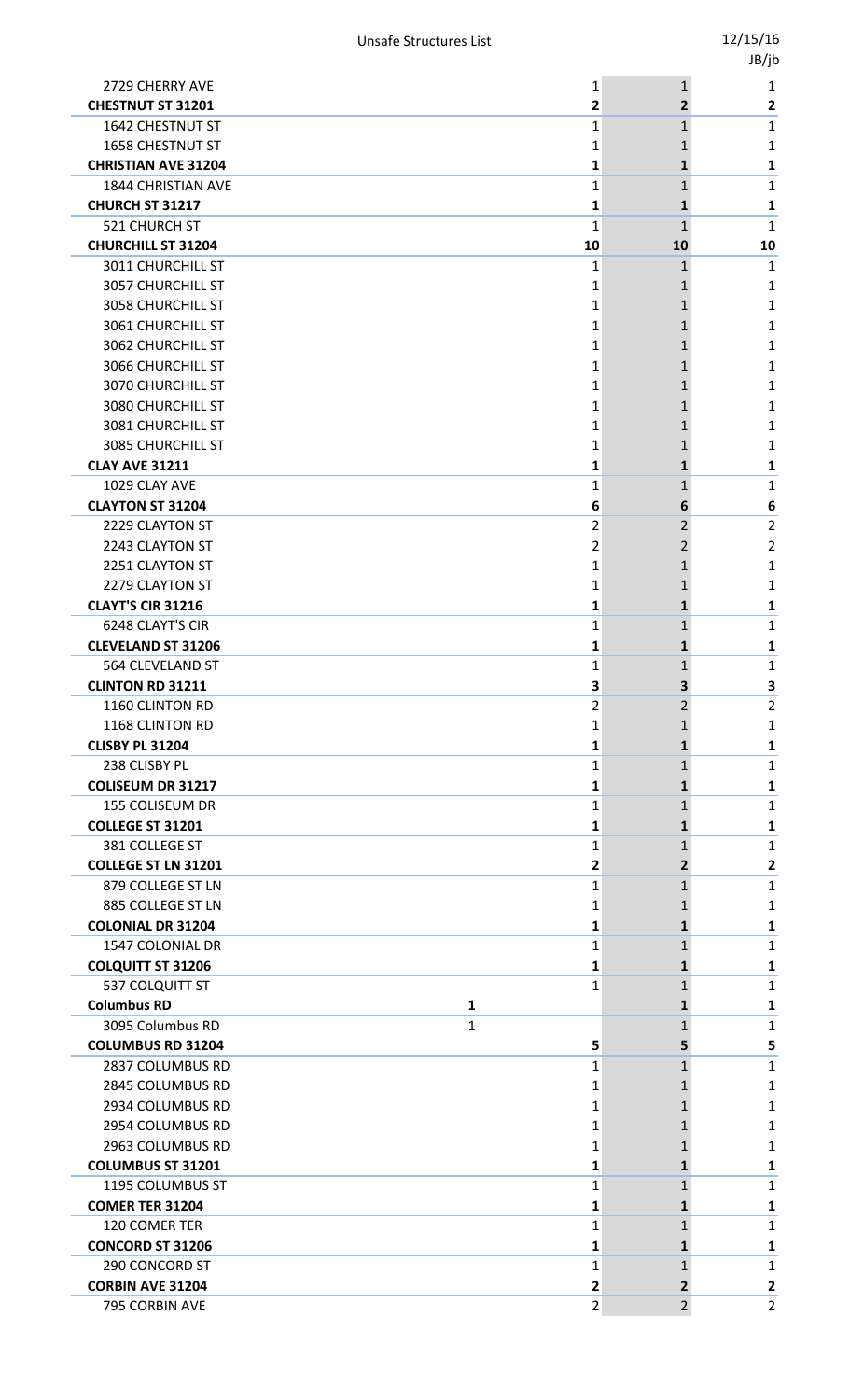| <b>COWAN ST 31217</b>                        | 9           | 9              | 9              |
|----------------------------------------------|-------------|----------------|----------------|
| 361 COWAN ST                                 | 1           | $\mathbf{1}$   | 1              |
| 378 COWAN ST                                 | 2           | 2              | 2              |
| 390 COWAN ST                                 | 2           | 2              | $\overline{2}$ |
| 540 COWAN ST                                 | 2           | 2              | 2              |
| 920 COWAN ST                                 | 1           | 1              | 1              |
| 944 COWAN ST                                 | 1           | 1              | 1              |
| <b>CRAWFORD ST 31206</b>                     | 1           | 1              | 1              |
| 1318 CRAWFORD ST                             | 1           | 1              | 1              |
| <b>CRESCENT AVE 31204</b>                    | 3           | 3              | 3              |
| 1042 CRESCENT AVE                            | $\mathbf 1$ | $\mathbf{1}$   | 1              |
| 1058 CRESCENT AVE                            | 1           | 1              | 1              |
| 1064 CRESCENT AVE                            | 1           | 1              | 1              |
| <b>CRISP ST 31206</b>                        | 4           | 4              | 4              |
| 507 CRISP ST                                 | 1           | 1              | 1              |
| 511 CRISP ST                                 | 1           | 1              | 1              |
| 515 CRISP ST                                 | 1           | 1              | 1              |
| 590 CRISP ST                                 | 1           | 1              | 1              |
| <b>CULVER ST 31204</b>                       | 2           | $\overline{2}$ | 2              |
| 151 CULVER ST                                | 1           | 1              | 1              |
| 192 CULVER ST                                | 1           | 1              | 1              |
| <b>CURD ST 31201</b>                         | 1           | $\mathbf{1}$   | 1              |
| 852 CURD ST                                  | 1           | 1              | 1              |
| <b>CURRY PL 31211</b>                        | З           | 3              | 3              |
| 964 CURRY PL                                 | 1           | $\mathbf{1}$   | 1              |
| 974 CURRY PL                                 | 1           | 1              | 1              |
| 981 CURRY PL                                 | 1           | 1              | 1              |
| <b>CYNTHIA AVE 31206</b>                     | 4           | 4              | 4              |
| 440 CYNTHIA AVE                              | 1           | 1              | 1              |
| <b>454 CYNTHIA AVE</b>                       | 1           | 1              | 1              |
| 574 CYNTHIA AVE                              | 2           | 2              | 2              |
| <b>CYPRESS DR 31204</b>                      | 1           | $\mathbf{1}$   | 1              |
| 1061 CYPRESS DR                              | 1           | 1              | 1              |
| <b>DT WALTON SR WAY 31201</b>                | 3           | 3              | 3              |
| 517 D T WALTON SR WAY                        | 1           | $\mathbf{1}$   | 1              |
| 527 D T WALTON SR WAY                        | 1           | 1              | 1              |
| 545 D T WALTON SR WAY                        | 1           | 1              | 1              |
| $\overline{\mathbf{2}}$<br>DAFFODIL ST 31204 | 1           | 3              | 3              |
| 451 DAFFODIL ST                              | 1           | 1              | 1              |
| <b>458 DAFFODIL ST</b><br>$\mathbf{1}$       |             | 1              | 1              |
| <b>460 DAFFODIL ST</b><br>1                  |             | 1              | 1              |
| <b>DALEY ST 31206</b>                        | 1           | 1              | 1              |
| 581 DALEY ST                                 | 1           | 1              | 1              |
| DALTON ST 31206                              | 1           | 1              | 1              |
| 2860 DALTON ST                               | 1           | 1              | 1              |
| <b>Dannenberg AVE</b>                        | 1           | 1              | 1              |
| 1809 Dannenberg AVE                          | 1           | 1              | 1              |
| <b>DANNENBERG AVE 31201</b>                  | 2           | $\mathbf{2}$   | 2              |
| 1855 DANNENBERG AVE                          | 1           | 1              | 1              |
| 1957 DANNENBERG AVE                          | 1           | 1              | 1              |
| <b>DAVIS ST 31204</b>                        | 1           | 1              | 1              |
| 52 DAVIS ST                                  | 1           | 1              | 1              |
| <b>DAWN ST 31204</b>                         | 2           | $\mathbf{2}$   | $\mathbf{2}$   |
| 3745 DAWN ST                                 | 1           | 1              | 1              |
| 3769 DAWN ST                                 | 1           | 1              | 1              |
| <b>DEEB DR 31206</b>                         | 1           | 1              | 1              |
| <b>2808 DEEB DR</b>                          | 1           | 1              | 1              |
| DEL PARK 31204                               | 2           | $\mathbf{2}$   | $\mathbf{2}$   |
| 3771 DEL PARK                                | 1           | 1              | 1              |
| 3789 DEL PARK                                | 1           | 1              | 1              |
| <b>DENT ST 31206</b>                         | 1           | 1              | 1              |
| 1388 DENT ST                                 | 1           | $\mathbf{1}$   | 1              |
|                                              |             |                |                |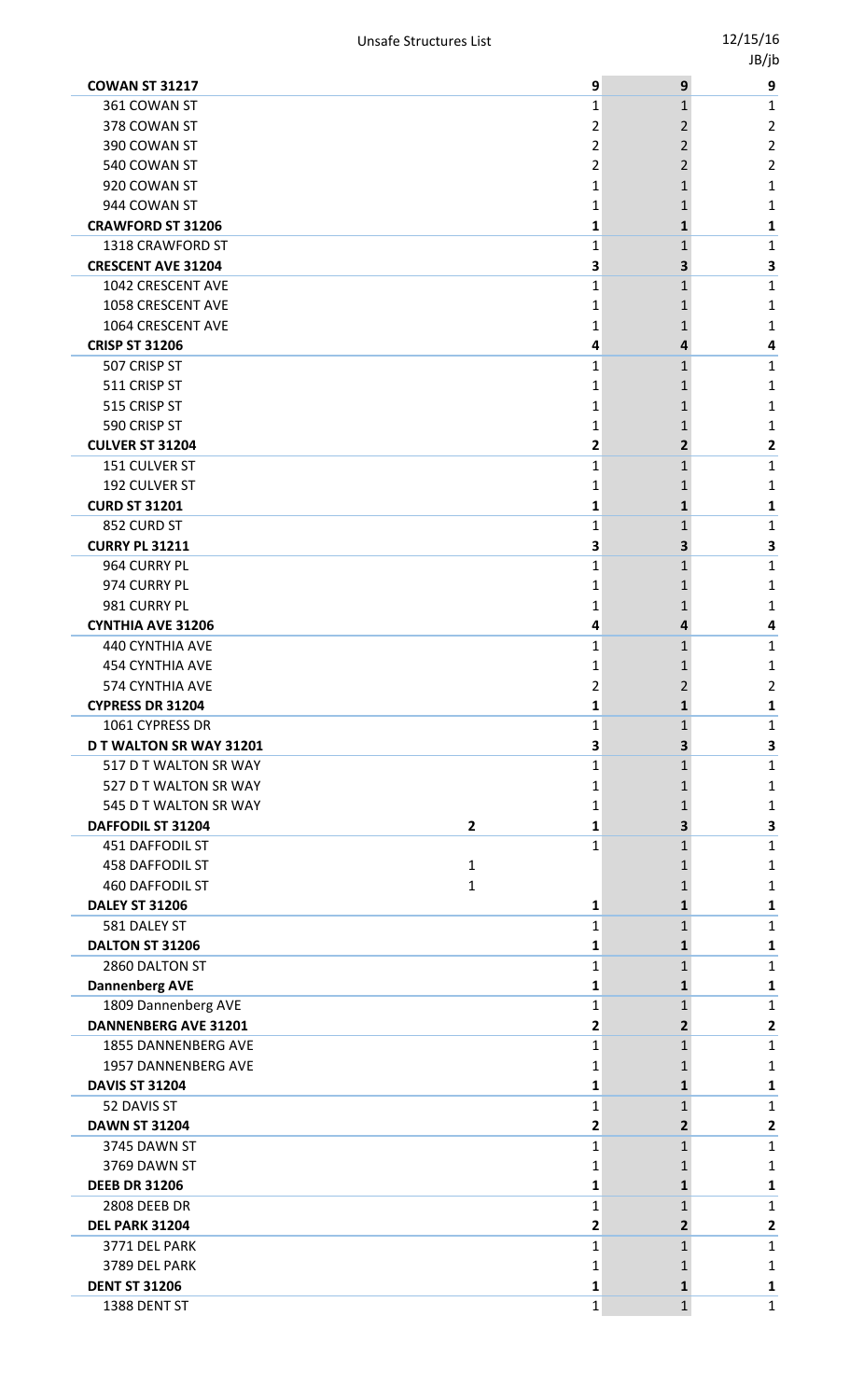|                              |              |    |              | טן נטי       |
|------------------------------|--------------|----|--------------|--------------|
| <b>DERRELL DR 31217</b>      |              | 1  | $\mathbf{1}$ | 1            |
| 2461 DERRELL DR              |              | 1  | 1            | 1            |
| <b>DESOTO DR 31206</b>       |              | 1  | 1            | 1            |
| 3870 DESOTO DR               |              | 1  | 1            | 1            |
| <b>DEWEY ST 31206</b>        |              | З  | З            | 3            |
| 1160 DEWEY ST                |              | 1  | $\mathbf{1}$ | 1            |
| 1250 DEWEY ST                |              | 1  | 1            | 1            |
| 1327 DEWEY ST                |              | 1  | 1            | 1            |
| <b>DEXTER AVE 31204</b>      |              | 5  | 5            | 5            |
| 1534 DEXTER AVE              |              | 1  | 1            | 1            |
| 1536 DEXTER AVE              |              | 1  | 1            | 1            |
| 1539 DEXTER AVE              |              | 1  | 1            | 1            |
| 1573 DEXTER AVE              |              | 1  | 1            | 1            |
| <b>1590 DEXTER AVE</b>       |              | 1  | 1            | 1            |
| <b>Dixon RD</b>              | 1            |    | 1            | 1            |
| 4106 Dixon RD                | $\mathbf{1}$ |    | 1            | 1            |
| <b>DIXON RD 31216</b>        |              | 1  | 1            | 1            |
| 4160 DIXON RD                |              | 1  | 1            | 1            |
| <b>DOROTHY AVE 31206</b>     |              | 5  | 5            | 5            |
| 4120 DOROTHY AVE             |              | 1  | 1            | 1            |
| 4144 DOROTHY AVE             |              | 1  | 1            | 1            |
| 4228 DOROTHY AVE             |              | 1  | 1            | 1            |
| 4238 DOROTHY AVE             |              | 2  | 2            | 2            |
| DOROTHY ST 31217             |              | 9  | 9            | 9            |
| 836 DOROTHY ST               |              | 2  | 2            | 2            |
| 855 DOROTHY ST               |              |    | 1            |              |
|                              |              | 1  |              | 1            |
| 856 DOROTHY ST               |              | 1  | 1            | 1            |
| 915 DOROTHY ST               |              | 1  | 1            | 1            |
| 948 DOROTHY ST               |              | 2  | 2            | 2            |
| 949 DOROTHY ST               |              | 1  |              | 1            |
| 975 DOROTHY ST               |              | Ŧ, |              | 1            |
| <b>DOVE ST 31204</b>         |              | 1  | 1            | 1            |
| 2163 DOVE ST                 |              | 1  | 1            | 1            |
| <b>DOWNING CIR 31206</b>     |              | 1  | 1            | 1            |
| 1653 DOWNING CIR             |              | 1  | 1            | 1            |
| <b>DRUID PL 31206</b>        |              | 1  | 1            | 1            |
| 4519 DRUID PL                |              | 1  | 1            | 1            |
| <b>DUBLIN AVE 31217</b>      |              | 1  | 1            | 1            |
| <b>1352 DUBLIN AVE</b>       |              | 1  | $\mathbf{1}$ | 1            |
| <b>DUBOSE ST 31204</b>       |              | 2  | 2            | 2            |
| 2567 DUBOSE ST               |              | 1  | $\mathbf{1}$ | 1            |
| 2573 DUBOSE ST               |              | 1  |              | 1            |
| DUNCAN AVE 31201             | $\mathbf{1}$ | 4  | 5            | 5            |
| 1129 DUNCAN AVE              |              | 1  | 1            | 1            |
| 1141 DUNCAN AVE              |              | 1  |              | 1            |
| 1208 DUNCAN AVE              |              | 1  |              | 1            |
| 1215 DUNCAN AVE              | 1            |    |              | 1            |
| 1397 DUNCAN AVE              |              | 1  |              | 1            |
| <b>DUNCAN AVE 31204</b>      |              | 1  | 1            | 1            |
| 1437 DUNCAN AVE              |              | 1  | 1            | 1            |
| <b>E ROYAL CT 31217</b>      |              | 1  | 1            | 1            |
| 3330 E ROYAL CT              |              | 1  | 1            | 1            |
| <b>E SHORT ST 31217</b>      |              | 1  | 1            | 1            |
| 783 E SHORT ST               |              | 1  | 1            | 1            |
| E WALTER E DAVIS SR DR 31217 |              | 1  | 1            | 1            |
| 854 E WALTER E DAVIS SR DR   |              | 1  | 1            | $\mathbf{1}$ |
| <b>EARL ST 31204</b>         |              | 1  | 1            | 1            |
| 3640 EARL ST                 |              | 1  | 1            | 1            |
| ECHOLS PL 31206              |              | 1  | 1            | 1            |
| 2525 ECHOLS PL               |              | 1  | 1            | 1            |
| EDGEWOOD AVE 31201           |              | 6  | 6            | 6            |
|                              |              |    |              |              |
| 522 EDGEWOOD AVE             |              | 1  | $\mathbf{1}$ | 1            |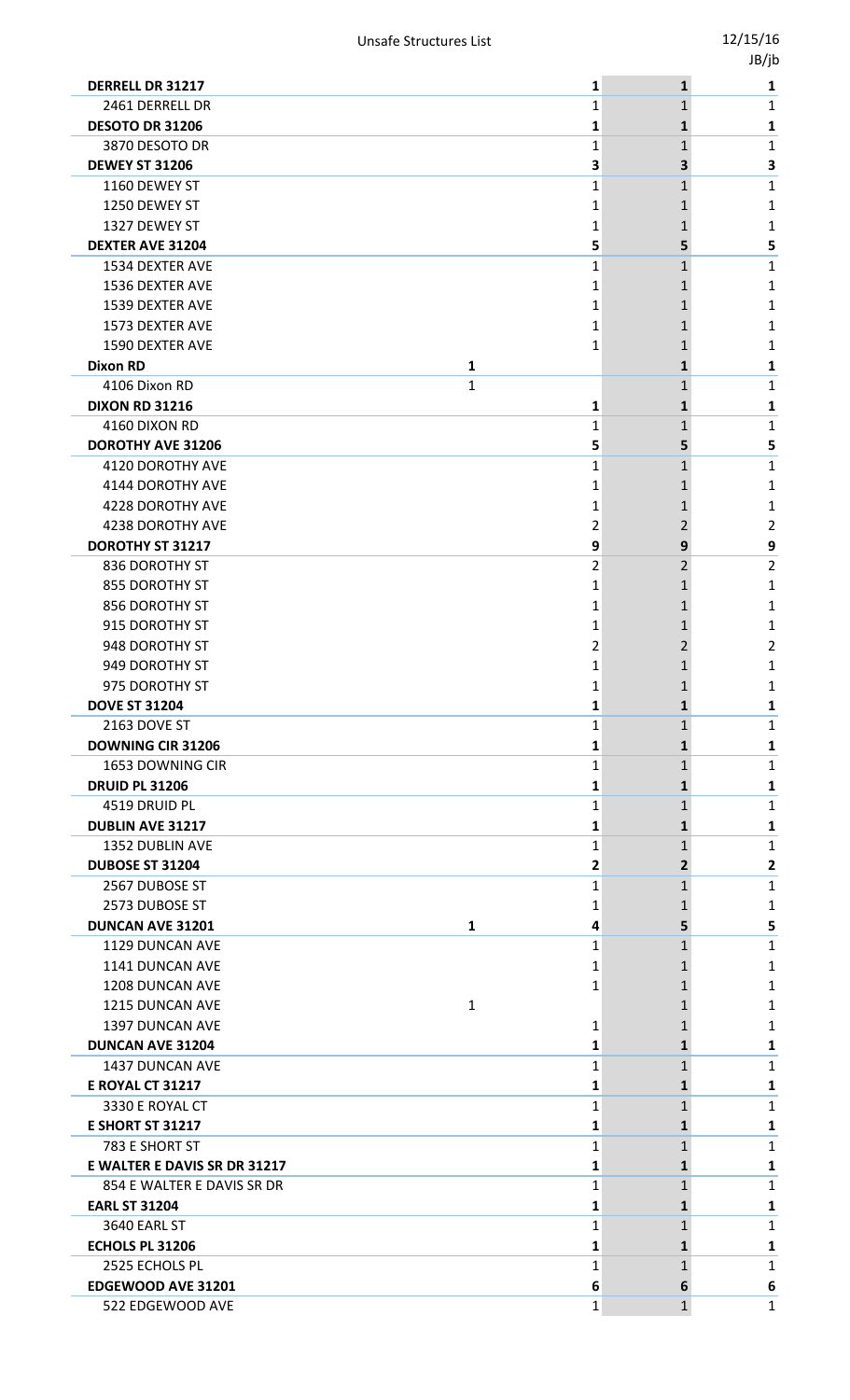|                                          |   |                         |                   | JB/jb                   |
|------------------------------------------|---|-------------------------|-------------------|-------------------------|
| 647 EDGEWOOD AVE                         |   | 1                       | $1\,$             | 1                       |
| 677 EDGEWOOD AVE                         |   | 1                       | 1                 | 1                       |
| 727 EDGEWOOD AVE                         |   | 1                       | 1                 | 1                       |
| 744 EDGEWOOD AVE                         |   | 1                       | 1                 | 1                       |
| 957 EDGEWOOD AVE                         |   | 1                       | 1                 | 1                       |
| <b>EDNA PL RD 31204</b>                  |   | $\overline{\mathbf{c}}$ | 2                 | 2                       |
| 1080 EDNA PL RD                          |   | 1                       | $\mathbf{1}$      | 1                       |
| 1088 EDNA PL RD                          |   | 1                       | 1                 | 1                       |
| <b>EDWARDS AVE 31204</b>                 |   | 4                       | 4                 | 4                       |
| 324 EDWARDS AVE                          |   | 1                       | $\mathbf{1}$      | $\mathbf{1}$            |
| <b>421 EDWARDS AVE</b>                   |   | 1                       | 1                 | 1                       |
| <b>430 EDWARDS AVE</b>                   |   | 1                       | 1                 | 1                       |
| <b>666 EDWARDS AVE</b>                   |   | 1                       | 1                 | 1                       |
| <b>EDWINA DR 31206</b><br>5724 EDWINA DR |   | 2                       | $\overline{2}$    | 2                       |
| 5732 EDWINA DR                           |   | 1<br>1                  | $\mathbf{1}$<br>1 | $\mathbf{1}$<br>1       |
| <b>ELDER ST 31217</b>                    |   | 7                       | 7                 | $\overline{\mathbf{z}}$ |
| 930 ELDER ST                             |   | 3                       | 3                 | $\overline{3}$          |
| 955 ELDER ST                             |   | 2                       | 2                 | 2                       |
| 987 ELDER ST                             |   | $\overline{2}$          | $\overline{2}$    | $\overline{2}$          |
| <b>ELKAN AVE 31206</b>                   |   | 5                       | 5                 | 5                       |
| 4241 ELKAN AVE                           |   | 1                       | $\mathbf{1}$      | 1                       |
| 4315 ELKAN AVE                           |   | 1                       | 1                 | 1                       |
| 4354 ELKAN AVE                           |   | 1                       | 1                 | 1                       |
| 4525 ELKAN AVE                           |   | 1                       | 1                 | 1                       |
| 4757 ELKAN AVE                           |   | 1                       | 1                 | 1                       |
| <b>ELL ST 31206</b>                      |   | 2                       | $\overline{2}$    | $\overline{2}$          |
| 1086 ELL ST                              |   | 1                       | $\mathbf{1}$      | $\mathbf{1}$            |
| 986 ELL ST                               |   | 1                       | 1                 | 1                       |
| <b>ELLIS ST 31201</b>                    |   | 3                       | 3                 | 3                       |
| 1701 ELLIS ST                            |   | 1                       | 1                 | $\mathbf{1}$            |
| 1711 ELLIS ST                            |   | 1                       | 1                 | 1                       |
| 1731 ELLIS ST                            |   | 1                       | 1                 | 1                       |
| <b>ELM ST 31201</b><br>758 ELM ST        |   | 6<br>1                  | 6<br>$\mathbf{1}$ | 6<br>1                  |
| <b>768 ELM ST</b>                        |   | 1                       | 1                 | 1                       |
| 778 ELM ST                               |   | 1                       | 1                 | 1                       |
| 953 ELM ST                               |   | 1                       | 1                 | 1                       |
| 958 ELM ST                               |   | 1                       | 1                 | 1                       |
| 978 ELM ST                               |   | 1                       | 1                 | 1                       |
| <b>ELM ST 31206</b>                      |   | 1                       | 1                 | 1                       |
| 148 ELM ST                               |   | 1                       | 1                 | $1\,$                   |
| <b>ELNORA DR 31210</b>                   | 1 |                         | 1                 | 1                       |
| 4026 ELNORA DR                           | 1 |                         | 1                 | 1                       |
| <b>EMERSON CIR 31206</b>                 |   | 1                       | 1                 | 1                       |
| 2930 EMERSON CIR                         |   | 1                       | 1                 | $\mathbf{1}$            |
| <b>EMERY HWY 31217</b>                   |   | 4                       | 4                 | 4                       |
| 316 EMERY HWY                            |   | 1                       | 1                 | $\mathbf{1}$            |
| 328 EMERY HWY                            |   | 2                       | 2                 | 2                       |
| 874 EMERY HWY                            |   | 1                       | 1                 | 1                       |
| <b>EMILY ST 31204</b><br>114 EMILY ST    |   | 2<br>1                  | 2                 | 2<br>$1\,$              |
| 115 EMILY ST                             |   | 1                       | 1<br>1            | 1                       |
| <b>EMORY AVE 31201</b>                   |   | 1                       | 1                 | 1                       |
| 875 EMORY AVE                            |   | 1                       | 1                 | 1                       |
| <b>EMPIRE AVE 31201</b>                  |   | 1                       | 1                 | 1                       |
| 330 EMPIRE AVE                           |   | 1                       | 1                 | $1\,$                   |
| <b>ERNEST ST 31204</b>                   |   | 3                       | 3                 | $\overline{\mathbf{3}}$ |
| 1174 ERNEST ST                           |   | 1                       | $\mathbf{1}$      | $\mathbf{1}$            |
| 1295 ERNEST ST                           |   | 1                       | 1                 | 1                       |
| 931 ERNEST ST                            |   | 1                       | $\mathbf{1}$      | 1                       |
| <b>EVELINE AVE 31204</b>                 |   | 1                       | $\mathbf{1}$      | $\mathbf{1}$            |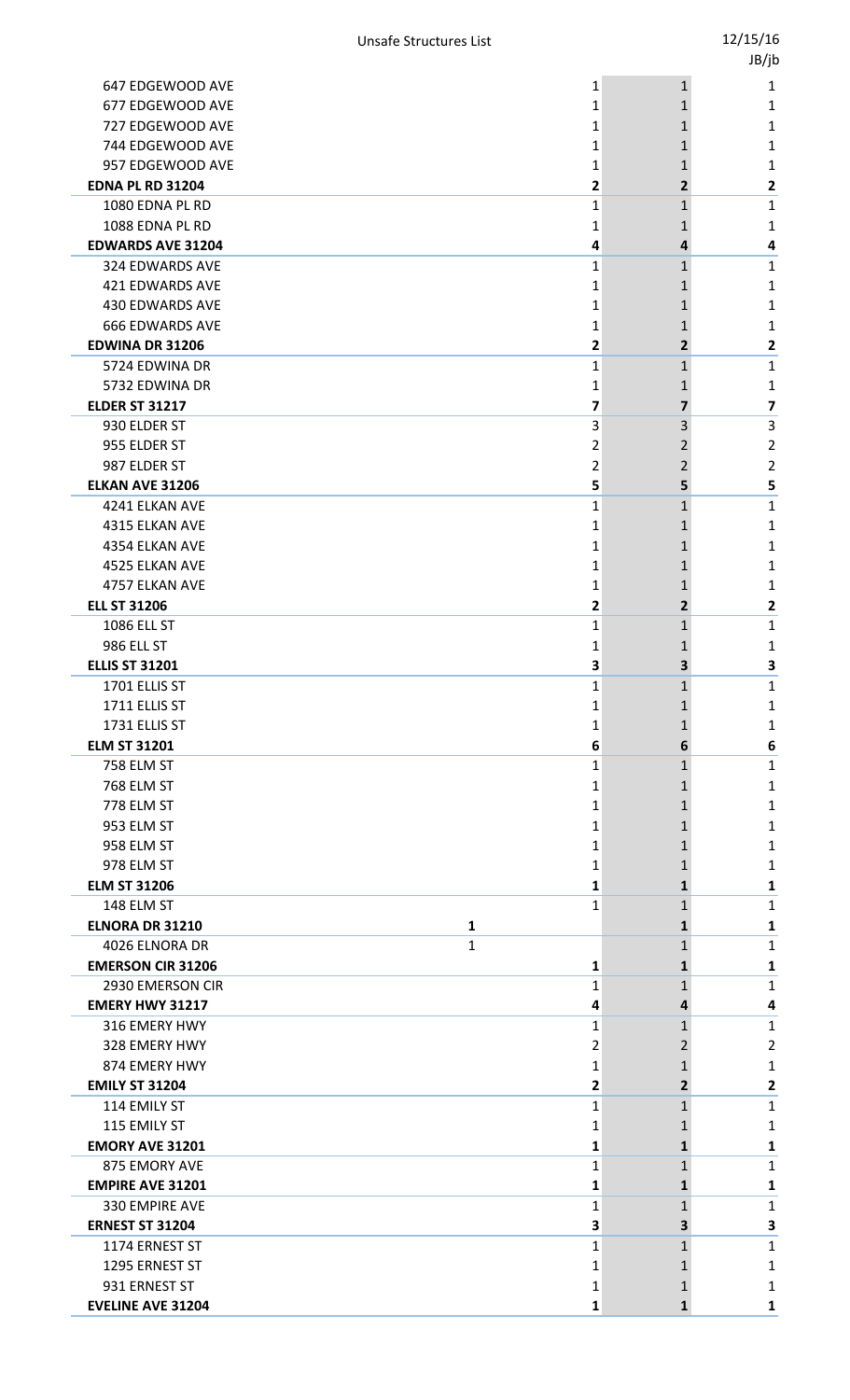|                          |                                                                                                                                                                                                                                                                                                                                                                                                                                                                                                                                                                                                                                                                                                                                                                                                                                                                             |                                                                                                                                                               | ur In                                                                                                                                                                   |
|--------------------------|-----------------------------------------------------------------------------------------------------------------------------------------------------------------------------------------------------------------------------------------------------------------------------------------------------------------------------------------------------------------------------------------------------------------------------------------------------------------------------------------------------------------------------------------------------------------------------------------------------------------------------------------------------------------------------------------------------------------------------------------------------------------------------------------------------------------------------------------------------------------------------|---------------------------------------------------------------------------------------------------------------------------------------------------------------|-------------------------------------------------------------------------------------------------------------------------------------------------------------------------|
| 1739 EVELINE AVE         | 1                                                                                                                                                                                                                                                                                                                                                                                                                                                                                                                                                                                                                                                                                                                                                                                                                                                                           | $\mathbf{1}$                                                                                                                                                  | 1                                                                                                                                                                       |
|                          | 3                                                                                                                                                                                                                                                                                                                                                                                                                                                                                                                                                                                                                                                                                                                                                                                                                                                                           | 3                                                                                                                                                             | 3                                                                                                                                                                       |
|                          |                                                                                                                                                                                                                                                                                                                                                                                                                                                                                                                                                                                                                                                                                                                                                                                                                                                                             |                                                                                                                                                               | 1                                                                                                                                                                       |
|                          |                                                                                                                                                                                                                                                                                                                                                                                                                                                                                                                                                                                                                                                                                                                                                                                                                                                                             |                                                                                                                                                               | 1                                                                                                                                                                       |
|                          |                                                                                                                                                                                                                                                                                                                                                                                                                                                                                                                                                                                                                                                                                                                                                                                                                                                                             |                                                                                                                                                               | 1                                                                                                                                                                       |
|                          |                                                                                                                                                                                                                                                                                                                                                                                                                                                                                                                                                                                                                                                                                                                                                                                                                                                                             |                                                                                                                                                               | 6                                                                                                                                                                       |
|                          |                                                                                                                                                                                                                                                                                                                                                                                                                                                                                                                                                                                                                                                                                                                                                                                                                                                                             |                                                                                                                                                               | 1                                                                                                                                                                       |
|                          |                                                                                                                                                                                                                                                                                                                                                                                                                                                                                                                                                                                                                                                                                                                                                                                                                                                                             |                                                                                                                                                               | 1                                                                                                                                                                       |
|                          |                                                                                                                                                                                                                                                                                                                                                                                                                                                                                                                                                                                                                                                                                                                                                                                                                                                                             |                                                                                                                                                               | 1                                                                                                                                                                       |
|                          |                                                                                                                                                                                                                                                                                                                                                                                                                                                                                                                                                                                                                                                                                                                                                                                                                                                                             |                                                                                                                                                               | 1                                                                                                                                                                       |
|                          |                                                                                                                                                                                                                                                                                                                                                                                                                                                                                                                                                                                                                                                                                                                                                                                                                                                                             |                                                                                                                                                               | 1                                                                                                                                                                       |
|                          |                                                                                                                                                                                                                                                                                                                                                                                                                                                                                                                                                                                                                                                                                                                                                                                                                                                                             |                                                                                                                                                               | 1                                                                                                                                                                       |
|                          |                                                                                                                                                                                                                                                                                                                                                                                                                                                                                                                                                                                                                                                                                                                                                                                                                                                                             |                                                                                                                                                               | 1<br>1                                                                                                                                                                  |
|                          |                                                                                                                                                                                                                                                                                                                                                                                                                                                                                                                                                                                                                                                                                                                                                                                                                                                                             |                                                                                                                                                               | 1                                                                                                                                                                       |
|                          |                                                                                                                                                                                                                                                                                                                                                                                                                                                                                                                                                                                                                                                                                                                                                                                                                                                                             |                                                                                                                                                               | 1                                                                                                                                                                       |
|                          |                                                                                                                                                                                                                                                                                                                                                                                                                                                                                                                                                                                                                                                                                                                                                                                                                                                                             |                                                                                                                                                               | 3                                                                                                                                                                       |
|                          |                                                                                                                                                                                                                                                                                                                                                                                                                                                                                                                                                                                                                                                                                                                                                                                                                                                                             |                                                                                                                                                               | 1                                                                                                                                                                       |
|                          |                                                                                                                                                                                                                                                                                                                                                                                                                                                                                                                                                                                                                                                                                                                                                                                                                                                                             |                                                                                                                                                               | 1                                                                                                                                                                       |
|                          |                                                                                                                                                                                                                                                                                                                                                                                                                                                                                                                                                                                                                                                                                                                                                                                                                                                                             |                                                                                                                                                               | 1                                                                                                                                                                       |
|                          |                                                                                                                                                                                                                                                                                                                                                                                                                                                                                                                                                                                                                                                                                                                                                                                                                                                                             |                                                                                                                                                               | 1                                                                                                                                                                       |
|                          |                                                                                                                                                                                                                                                                                                                                                                                                                                                                                                                                                                                                                                                                                                                                                                                                                                                                             |                                                                                                                                                               | 1                                                                                                                                                                       |
|                          |                                                                                                                                                                                                                                                                                                                                                                                                                                                                                                                                                                                                                                                                                                                                                                                                                                                                             |                                                                                                                                                               | 1                                                                                                                                                                       |
|                          |                                                                                                                                                                                                                                                                                                                                                                                                                                                                                                                                                                                                                                                                                                                                                                                                                                                                             |                                                                                                                                                               | 1                                                                                                                                                                       |
|                          |                                                                                                                                                                                                                                                                                                                                                                                                                                                                                                                                                                                                                                                                                                                                                                                                                                                                             |                                                                                                                                                               | 3                                                                                                                                                                       |
|                          |                                                                                                                                                                                                                                                                                                                                                                                                                                                                                                                                                                                                                                                                                                                                                                                                                                                                             |                                                                                                                                                               | 1                                                                                                                                                                       |
|                          |                                                                                                                                                                                                                                                                                                                                                                                                                                                                                                                                                                                                                                                                                                                                                                                                                                                                             |                                                                                                                                                               | 2                                                                                                                                                                       |
|                          |                                                                                                                                                                                                                                                                                                                                                                                                                                                                                                                                                                                                                                                                                                                                                                                                                                                                             |                                                                                                                                                               | 3                                                                                                                                                                       |
|                          |                                                                                                                                                                                                                                                                                                                                                                                                                                                                                                                                                                                                                                                                                                                                                                                                                                                                             |                                                                                                                                                               | 1                                                                                                                                                                       |
|                          |                                                                                                                                                                                                                                                                                                                                                                                                                                                                                                                                                                                                                                                                                                                                                                                                                                                                             |                                                                                                                                                               | 1                                                                                                                                                                       |
|                          |                                                                                                                                                                                                                                                                                                                                                                                                                                                                                                                                                                                                                                                                                                                                                                                                                                                                             |                                                                                                                                                               | 1                                                                                                                                                                       |
|                          |                                                                                                                                                                                                                                                                                                                                                                                                                                                                                                                                                                                                                                                                                                                                                                                                                                                                             | 3                                                                                                                                                             | 3                                                                                                                                                                       |
| 1726 FIFTH ST            | 1                                                                                                                                                                                                                                                                                                                                                                                                                                                                                                                                                                                                                                                                                                                                                                                                                                                                           | 1                                                                                                                                                             | 1                                                                                                                                                                       |
| 1768 FIFTH ST            | 1                                                                                                                                                                                                                                                                                                                                                                                                                                                                                                                                                                                                                                                                                                                                                                                                                                                                           | 1                                                                                                                                                             | 1                                                                                                                                                                       |
| 2070 FIFTH ST            | 1                                                                                                                                                                                                                                                                                                                                                                                                                                                                                                                                                                                                                                                                                                                                                                                                                                                                           | 1                                                                                                                                                             | 1                                                                                                                                                                       |
| <b>FIRST AVE 31201</b>   | 1                                                                                                                                                                                                                                                                                                                                                                                                                                                                                                                                                                                                                                                                                                                                                                                                                                                                           | 1                                                                                                                                                             | 1                                                                                                                                                                       |
| 1744 FIRST AVE           | 1                                                                                                                                                                                                                                                                                                                                                                                                                                                                                                                                                                                                                                                                                                                                                                                                                                                                           | 1                                                                                                                                                             | 1                                                                                                                                                                       |
| <b>FIRST ST 31201</b>    | 2                                                                                                                                                                                                                                                                                                                                                                                                                                                                                                                                                                                                                                                                                                                                                                                                                                                                           | 2                                                                                                                                                             | 2                                                                                                                                                                       |
| 1422 FIRST ST            | 1                                                                                                                                                                                                                                                                                                                                                                                                                                                                                                                                                                                                                                                                                                                                                                                                                                                                           | $\mathbf 1$                                                                                                                                                   | 1                                                                                                                                                                       |
| 1472 FIRST ST            | 1                                                                                                                                                                                                                                                                                                                                                                                                                                                                                                                                                                                                                                                                                                                                                                                                                                                                           | 1                                                                                                                                                             | 1                                                                                                                                                                       |
| <b>FLAMINGO DR 31206</b> | 4                                                                                                                                                                                                                                                                                                                                                                                                                                                                                                                                                                                                                                                                                                                                                                                                                                                                           | 4                                                                                                                                                             | 4                                                                                                                                                                       |
| 3309 FLAMINGO DR         | 1                                                                                                                                                                                                                                                                                                                                                                                                                                                                                                                                                                                                                                                                                                                                                                                                                                                                           | 1                                                                                                                                                             | 1                                                                                                                                                                       |
| 3340 FLAMINGO DR         | 1                                                                                                                                                                                                                                                                                                                                                                                                                                                                                                                                                                                                                                                                                                                                                                                                                                                                           | 1                                                                                                                                                             | 1                                                                                                                                                                       |
| 3395 FLAMINGO DR         | 1                                                                                                                                                                                                                                                                                                                                                                                                                                                                                                                                                                                                                                                                                                                                                                                                                                                                           | 1                                                                                                                                                             | 1                                                                                                                                                                       |
| 3398 FLAMINGO DR         | 1                                                                                                                                                                                                                                                                                                                                                                                                                                                                                                                                                                                                                                                                                                                                                                                                                                                                           | 1                                                                                                                                                             | 1                                                                                                                                                                       |
| FLETCHER ST 31204        | 9                                                                                                                                                                                                                                                                                                                                                                                                                                                                                                                                                                                                                                                                                                                                                                                                                                                                           | 9                                                                                                                                                             | 9                                                                                                                                                                       |
| 1851 FLETCHER ST         | 1                                                                                                                                                                                                                                                                                                                                                                                                                                                                                                                                                                                                                                                                                                                                                                                                                                                                           | 1                                                                                                                                                             | 1                                                                                                                                                                       |
|                          | 2                                                                                                                                                                                                                                                                                                                                                                                                                                                                                                                                                                                                                                                                                                                                                                                                                                                                           | 2                                                                                                                                                             | 2                                                                                                                                                                       |
| 1965 FLETCHER ST         | 2                                                                                                                                                                                                                                                                                                                                                                                                                                                                                                                                                                                                                                                                                                                                                                                                                                                                           | 2                                                                                                                                                             | $\overline{2}$                                                                                                                                                          |
|                          | 2                                                                                                                                                                                                                                                                                                                                                                                                                                                                                                                                                                                                                                                                                                                                                                                                                                                                           | 2                                                                                                                                                             | 2                                                                                                                                                                       |
| 1979 FLETCHER ST         | 2                                                                                                                                                                                                                                                                                                                                                                                                                                                                                                                                                                                                                                                                                                                                                                                                                                                                           | 2                                                                                                                                                             | 2                                                                                                                                                                       |
|                          | 2                                                                                                                                                                                                                                                                                                                                                                                                                                                                                                                                                                                                                                                                                                                                                                                                                                                                           | 2                                                                                                                                                             | 2                                                                                                                                                                       |
| 2741 FLEWELLYN DR        | 1                                                                                                                                                                                                                                                                                                                                                                                                                                                                                                                                                                                                                                                                                                                                                                                                                                                                           | 1                                                                                                                                                             | 1                                                                                                                                                                       |
| 2772 FLEWELLYN DR        | 1                                                                                                                                                                                                                                                                                                                                                                                                                                                                                                                                                                                                                                                                                                                                                                                                                                                                           | 1                                                                                                                                                             | 1                                                                                                                                                                       |
| <b>FLOYD AVE 31204</b>   | 2                                                                                                                                                                                                                                                                                                                                                                                                                                                                                                                                                                                                                                                                                                                                                                                                                                                                           | $\overline{2}$                                                                                                                                                | 2                                                                                                                                                                       |
|                          | 1                                                                                                                                                                                                                                                                                                                                                                                                                                                                                                                                                                                                                                                                                                                                                                                                                                                                           | 1                                                                                                                                                             | 1                                                                                                                                                                       |
|                          | 1                                                                                                                                                                                                                                                                                                                                                                                                                                                                                                                                                                                                                                                                                                                                                                                                                                                                           | 1                                                                                                                                                             | 1                                                                                                                                                                       |
|                          |                                                                                                                                                                                                                                                                                                                                                                                                                                                                                                                                                                                                                                                                                                                                                                                                                                                                             |                                                                                                                                                               | 5                                                                                                                                                                       |
|                          |                                                                                                                                                                                                                                                                                                                                                                                                                                                                                                                                                                                                                                                                                                                                                                                                                                                                             | 1                                                                                                                                                             | 1                                                                                                                                                                       |
|                          | 1                                                                                                                                                                                                                                                                                                                                                                                                                                                                                                                                                                                                                                                                                                                                                                                                                                                                           | 1                                                                                                                                                             | 1                                                                                                                                                                       |
|                          | 1                                                                                                                                                                                                                                                                                                                                                                                                                                                                                                                                                                                                                                                                                                                                                                                                                                                                           | 1                                                                                                                                                             | 1                                                                                                                                                                       |
| 3990 FOREST AVE          | 1                                                                                                                                                                                                                                                                                                                                                                                                                                                                                                                                                                                                                                                                                                                                                                                                                                                                           | 1                                                                                                                                                             | 1                                                                                                                                                                       |
|                          | <b>EVERGREEN DR 31206</b><br>3045 EVERGREEN DR<br>3143 EVERGREEN DR<br>3288 EVERGREEN DR<br><b>FAIRVIEW AVE 31217</b><br><b>195 FAIRVIEW AVE</b><br>250 FAIRVIEW AVE<br>336 FAIRVIEW AVE<br><b>357 FAIRVIEW AVE</b><br>372 FAIRVIEW AVE<br>381 FAIRVIEW AVE<br><b>FAUBUS AVE 31204</b><br>4964 FAUBUS AVE<br><b>FEB AVE 31204</b><br><b>1975 FEB AVE</b><br>FELTON AVE 31201<br>2092 FELTON AVE<br>2218 FELTON AVE<br>2328 FELTON AVE<br>FELTON AVE 31206<br>2438 FELTON AVE<br>FELTON LN 31206<br>2471 FELTON LN<br><b>FERGUSON ST 31204</b><br>2113 FERGUSON ST<br>2133 FERGUSON ST<br><b>FIFTH ST 31201</b><br>1360 FIFTH ST<br>509 FIFTH ST<br>513 FIFTH ST<br><b>FIFTH ST 31206</b><br>1865 FLETCHER ST<br>1971 FLETCHER ST<br><b>FLEWELLYN DR 31217</b><br>3994 FLOYD AVE<br>3999 FLOYD AVE<br>FOREST AVE 31204<br>310 FOREST AVE<br>314 FOREST AVE<br>318 FOREST AVE | 1<br>1<br>1<br>6<br>1<br>1<br>1<br>1<br>1<br>1<br>1<br>1<br>1<br>1<br>3<br>1<br>1<br>1<br>1<br>1<br>1<br>1<br>3<br>1<br>2<br>3<br>1<br>1<br>Ŧ,<br>3<br>5<br>1 | 1<br>1<br>1<br>6<br>$\mathbf 1$<br>1<br>1<br>1<br>1<br>1<br>1<br>$\mathbf{1}$<br>1<br>1<br>3<br>1<br>1<br>1<br>1<br>1<br>1<br>1<br>3<br>1<br>2<br>3<br>1<br>1<br>1<br>5 |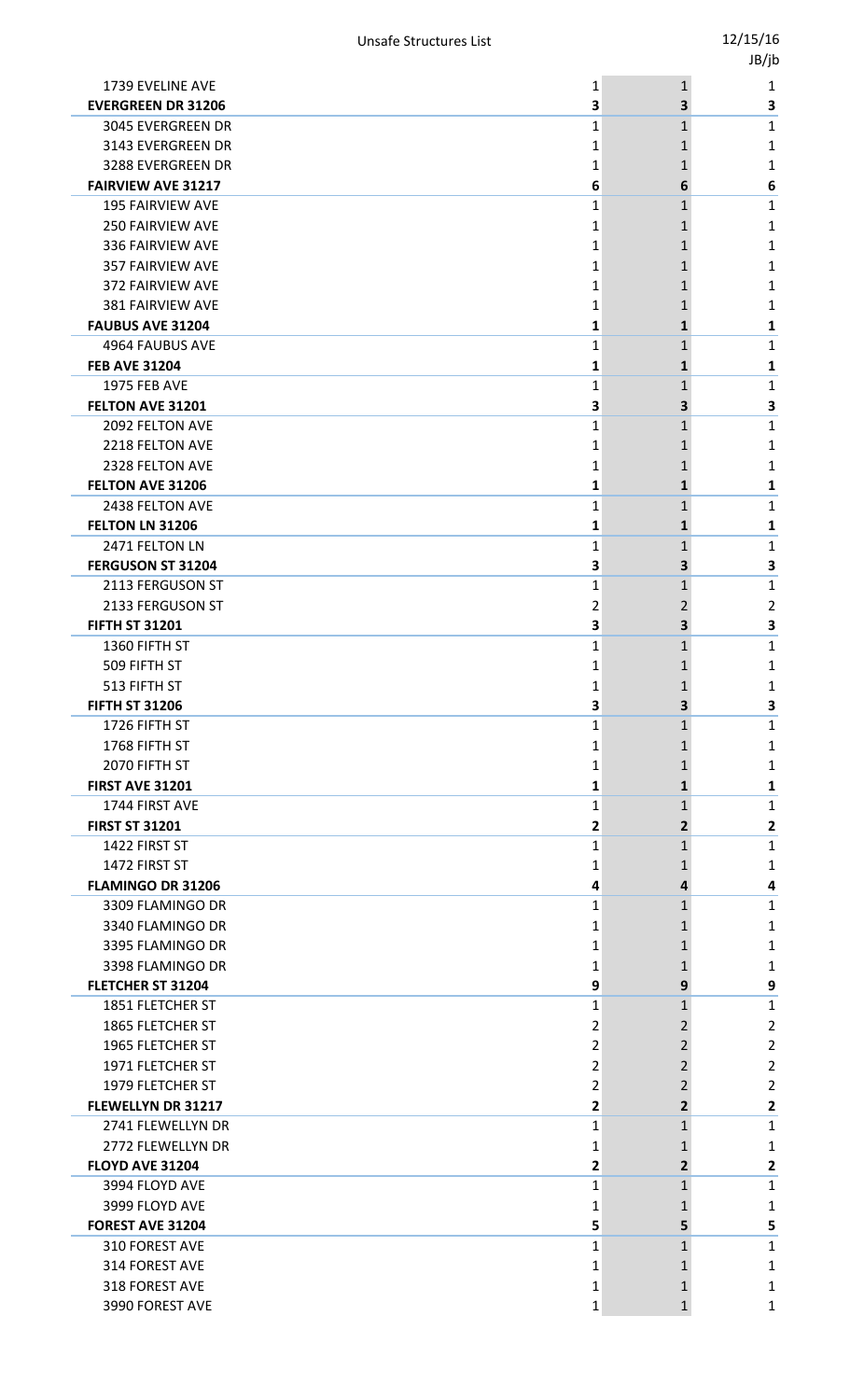|                                                           |                |                                 | -,, |                         |
|-----------------------------------------------------------|----------------|---------------------------------|-----|-------------------------|
| 446 FOREST AVE                                            |                | 1<br>$\mathbf{1}$               |     | 1                       |
| <b>Forest PL</b>                                          |                | 2<br>$\mathbf{2}$               |     | 2                       |
| 5500 Forest PL                                            |                | 2<br>$\overline{2}$             |     | $\overline{2}$          |
| FORSYTH AVE 31217                                         |                | 2<br>$\overline{2}$             |     | 2                       |
| 1030 FORSYTH AVE                                          |                | 1<br>$\mathbf{1}$               |     | 1                       |
| 1125 FORSYTH AVE                                          |                | 1                               |     | 1                       |
| FORSYTH RD 31210                                          |                | 1<br>1                          |     | 1                       |
| 5570 FORSYTH RD                                           |                | 1<br>1                          |     | 1                       |
| FORT HILL ST 31217<br>1016 FORT HILL ST                   |                | 5<br>5<br>1<br>1                |     | 5<br>1                  |
| 1032 FORT HILL ST                                         |                | 1                               |     | 1                       |
| 1244 FORT HILL ST                                         |                | 1<br>1                          |     | 1                       |
| 510 FORT HILL ST                                          |                | 1                               |     | 1                       |
| 834 FORT HILL ST                                          |                | 1<br>1                          |     | 1                       |
| <b>FOSTER PL 31211</b>                                    |                | 1<br>1                          |     | 1                       |
| 1776 FOSTER PL                                            |                | $\mathbf{1}$<br>1               |     | 1                       |
| <b>FOURTH AVE 31201</b>                                   |                | 3<br>3                          |     | 3                       |
| 1726 FOURTH AVE                                           |                | 1<br>1                          |     | 1                       |
| <b>1883 FOURTH AVE</b>                                    |                | 1<br>1                          |     | 1                       |
| 1891 FOURTH AVE                                           |                | 1<br>1                          |     | 1                       |
| <b>FRANKLINTON RD 31217</b>                               | $\overline{2}$ | $\mathbf{2}$                    |     | 2                       |
| <b>3768 FRANKLINTON RD</b>                                | 1              | 1                               |     | 1                       |
| 3772 FRANKLINTON RD                                       | 1              | 1                               |     | 1                       |
| <b>FREDERICA PL 31206</b>                                 |                | 1<br>$\mathbf{1}$               |     | 1                       |
| 5747 FREDERICA PL                                         |                | 1<br>1                          |     | 1                       |
| <b>FULTON MILL RD 31052</b><br><b>6499 FULTON MILL RD</b> |                | 1<br>1                          |     | 1                       |
| <b>FULTON ST 31217</b>                                    |                | 1<br>1<br>8<br>8                |     | 1<br>8                  |
| 318 FULTON ST                                             |                | 1<br>1                          |     | 1                       |
| 330 FULTON ST                                             |                | 2<br>2                          |     | 2                       |
| 336 FULTON ST                                             |                | $\overline{2}$<br>$\mathcal{P}$ |     | $\overline{2}$          |
| 355 FULTON ST                                             |                | 1<br>1                          |     | 1                       |
| 358 FULTON ST                                             |                | 2<br>2                          |     | $\overline{\mathbf{c}}$ |
| <b>GADSON DR 31204</b>                                    |                | 1<br>$\mathbf{1}$               |     | 1                       |
| 3857 GADSON DR                                            |                | 1<br>$\mathbf{1}$               |     | 1                       |
| <b>GAILLARD ST 31204</b>                                  |                | З<br>3.                         |     | 3                       |
| 328 GAILLARD ST                                           |                | 2<br>2                          |     | $\overline{2}$          |
| 350 GAILLARD ST                                           |                | 1<br>1                          |     | 1                       |
| <b>GARDEN ST 31217</b>                                    |                | 2<br>$\overline{2}$             |     | 2                       |
| 307 GARDEN ST                                             |                | 1<br>$\mathbf{1}$               |     | 1                       |
| 329 GARDEN ST                                             |                | 1                               |     | 1                       |
| <b>GARDNER ST 31204</b>                                   |                | 5<br>5                          |     | 5                       |
| <b>160 GARDNER ST</b><br>161 GARDNER ST                   |                | 1<br>1<br>1<br>1                |     | 1<br>1                  |
| 167 GARDNER ST                                            |                | 1<br>1                          |     | 1                       |
| 169 GARDNER ST                                            |                | 1                               |     | 1                       |
| <b>179 GARDNER ST</b>                                     |                | 1<br>1                          |     | 1                       |
| <b>GARETH LN 31220</b>                                    |                | 1<br>1                          |     | 1                       |
| 1115 GARETH LN                                            |                | 1<br>1                          |     | 1                       |
| <b>GEORGIA PL 31204</b>                                   |                | 3<br>3                          |     | 3                       |
| 3134 GEORGIA PL                                           |                | 1<br>1                          |     | 1                       |
| 3140 GEORGIA PL                                           |                | 1                               |     | 1                       |
| 3159 GEORGIA PL                                           |                | 1<br>1                          |     | 1                       |
| <b>GILES ST 31201</b>                                     |                | 1<br>1                          |     | 1                       |
| 485 GILES ST                                              |                | 1<br>1                          |     | 1                       |
| <b>GLEDHILL ST 31204</b>                                  |                | 1<br>1                          |     | 1                       |
| 3077 GLEDHILL ST                                          |                | 1<br>1                          |     | 1                       |
| <b>GLENDALE AVE 31206</b>                                 |                | 9<br>9                          |     | 9                       |
| 1206 GLENDALE AVE<br>1230 GLENDALE AVE                    |                | 2<br>2<br>2                     |     | $\overline{2}$<br>2     |
| 1243 GLENDALE AVE                                         |                | 2<br>2<br>2                     |     | 2                       |
| 1290 GLENDALE AVE                                         |                | 2<br>$\overline{2}$             |     | 2                       |
|                                                           |                |                                 |     |                         |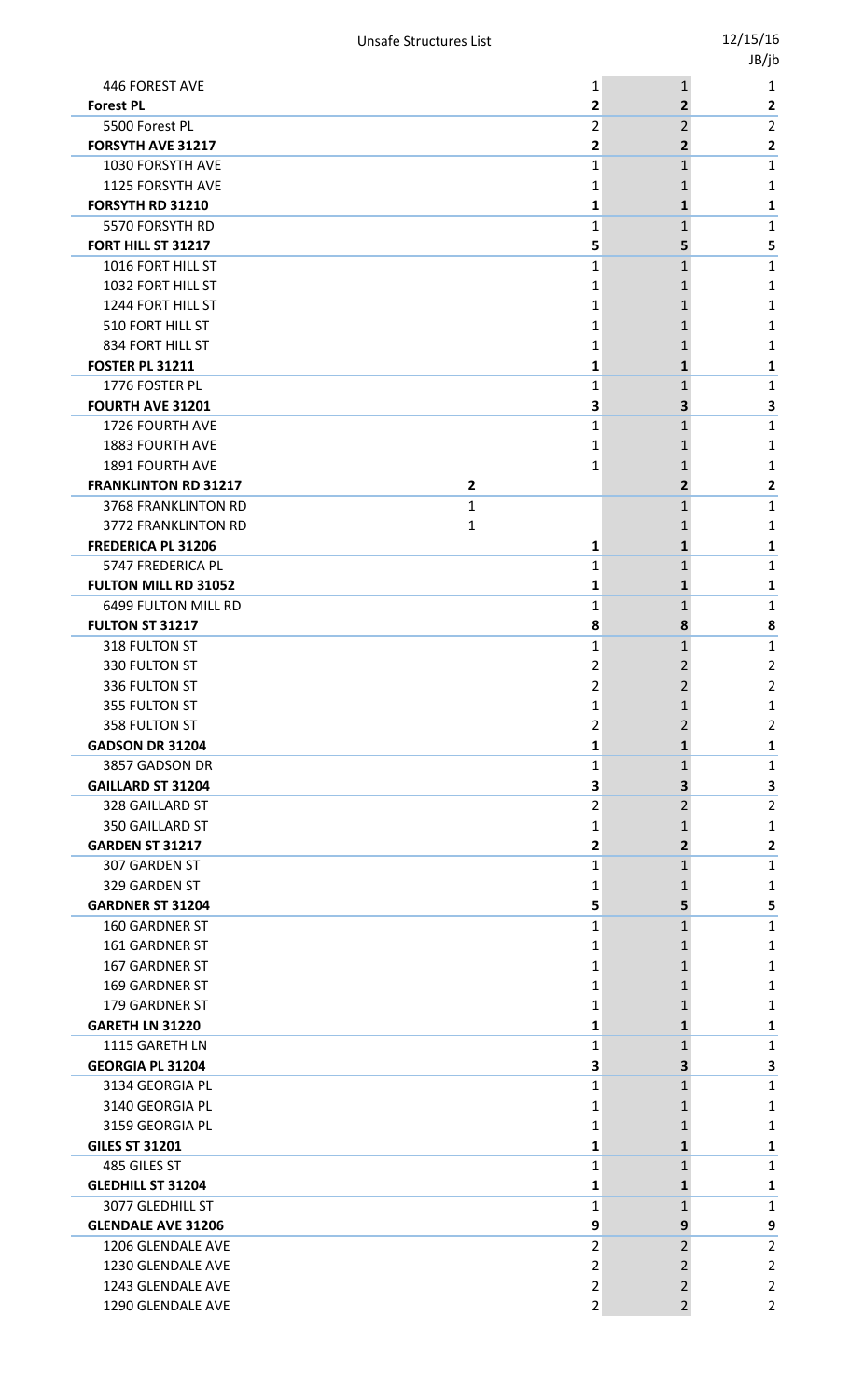|                                                |                |                | JB/jb                   |
|------------------------------------------------|----------------|----------------|-------------------------|
| 1347 GLENDALE AVE                              | 1              | $\mathbf{1}$   | 1                       |
| <b>GLENN AVE 31217</b>                         | 1              | $\mathbf{1}$   | 1                       |
| 708 GLENN AVE                                  | 1              | $\mathbf{1}$   | 1                       |
| <b>GORDON ST 31204</b>                         | 1              | 1              | 1                       |
| 2968 GORDON ST                                 | 1              | $\mathbf{1}$   | 1                       |
| <b>Grady ST</b>                                | 1              | 1              | 1                       |
| 821 Grady ST                                   | $\mathbf{1}$   | 1              | $\mathbf{1}$            |
| <b>GRAND AVE 31204</b>                         | 4              | 4              | 4                       |
| 3737 GRAND AVE                                 | $\mathbf{1}$   | $\mathbf{1}$   | $\mathbf{1}$            |
| 3793 GRAND AVE                                 | 1              | 1              | 1                       |
| 3970 GRAND AVE                                 | 1              | 1              | 1                       |
| 3980 GRAND AVE                                 | 1              | 1              | 1                       |
| <b>GRANT AVE 31201</b>                         | 4              | 4              | 4                       |
| 347 GRANT AVE                                  | $\mathbf{1}$   | $\mathbf{1}$   | $\mathbf{1}$            |
| 378 GRANT AVE                                  | 1              | 1              | 1                       |
| 387 GRANT AVE                                  | 1              | 1              | 1                       |
| 391 GRANT AVE                                  | 1              | 1              | 1                       |
| <b>GRANTS CHAPPELL ALY 31201</b>               | 1              | 1              | 1                       |
| 743 GRANTS CHAPPELL ALY                        | $\mathbf{1}$   | $\mathbf{1}$   | $\mathbf{1}$            |
| <b>GREEN PL 31217</b>                          | 1              | 1              | 1                       |
| 545 GREEN PL                                   | $\mathbf{1}$   | 1              | $\mathbf{1}$            |
| <b>GREEN ST 31201</b>                          | 2              | $\mathbf{2}$   | 2                       |
| 1346 GREEN ST                                  | 1              | $\mathbf{1}$   | $\mathbf{1}$            |
| 1364 GREEN ST                                  | 1              | 1              | 1                       |
| <b>GREENLEAF DR 31206</b><br>2555 GREENLEAF DR | 1              | $\mathbf{1}$   | 1                       |
| <b>GREENVIEW AVE 31204</b>                     | 1              | 1              | $\mathbf{1}$            |
| 847 GREENVIEW AVE                              | 1<br>1         | 1<br>1         | 1<br>1                  |
| <b>GREENWOOD TER 31206</b>                     | 1              | 1              | 1                       |
| 5225 GREENWOOD TER                             | 1              | $\mathbf{1}$   | 1                       |
| <b>GRENADA TER 31206</b>                       | 2              | 2              | $\overline{2}$          |
| <b>554 GRENADA TER</b>                         | 1              | 1              | $\mathbf{1}$            |
| <b>696 GRENADA TER</b>                         | 1              | 1              | 1                       |
| <b>GRIFFIN RD 31216</b>                        | 1              | 1              | 1                       |
| 2061 GRIFFIN RD                                | $\mathbf{1}$   | $\mathbf{1}$   | 1                       |
| <b>GROSSO AVE 31204</b>                        | 7              | 7              | $\overline{\mathbf{z}}$ |
| 295 GROSSO AVE                                 | 1              | $\mathbf{1}$   | $\mathbf{1}$            |
| 391 GROSSO AVE                                 | 1              | 1              | 1                       |
| 475 GROSSO AVE                                 | 1              | 1              | 1                       |
| 486 GROSSO AVE                                 | 2              | 2              | $\overline{2}$          |
| 668 GROSSO AVE                                 | 1              | 1              | 1                       |
| 781 GROSSO AVE                                 | 1              | 1              | 1                       |
| <b>GUYTON ST 31206</b>                         | 1              | 1              | 1                       |
| 3971 GUYTON ST                                 | $\mathbf{1}$   | 1              | $\mathbf{1}$            |
| <b>HABERSHAM AVE 31204</b>                     | 1              | $\mathbf{1}$   | 1                       |
| 3411 HABERSHAM AVE                             | 1              | 1              | $\mathbf{1}$            |
| <b>HALL ST 31217</b>                           | 8              | 8              | 8                       |
| 1147 HALL ST                                   | 1              | $\mathbf{1}$   | 1                       |
| 1243 HALL ST                                   | 2              | 2              | $\overline{2}$          |
| 1249 HALL ST                                   | 2              | 2              | $\overline{2}$          |
| 1255 HALL ST                                   | 1              | 1              | 1                       |
| 1289 HALL ST                                   | 2              | 2              | $\overline{2}$          |
| HAMLIN RD 31052                                | 1              | 1              | 1                       |
| 3362 HAMLIN RD                                 | 1              | 1              | 1                       |
| <b>HANSON ST 31206</b>                         | 2              | $\overline{2}$ | $\mathbf{2}$            |
| 581 HANSON ST                                  | $\overline{2}$ | $\overline{2}$ | $\overline{2}$          |
| <b>HARA DR 31204</b>                           | 1              | 1              | 1                       |
| 633 HARA DR                                    | 1              | 1              | 1                       |
| <b>HARDEMAN AVE 31201</b>                      | 1              | 1              | 1                       |
| 1230 HARDEMAN AVE                              | 1              | $\mathbf{1}$   | 1                       |
| HAROLD RD 31217                                | 1              | $\mathbf{1}$   | 1                       |
| 3552 HAROLD RD                                 | $\mathbf{1}$   | $\mathbf 1$    | $\mathbf{1}$            |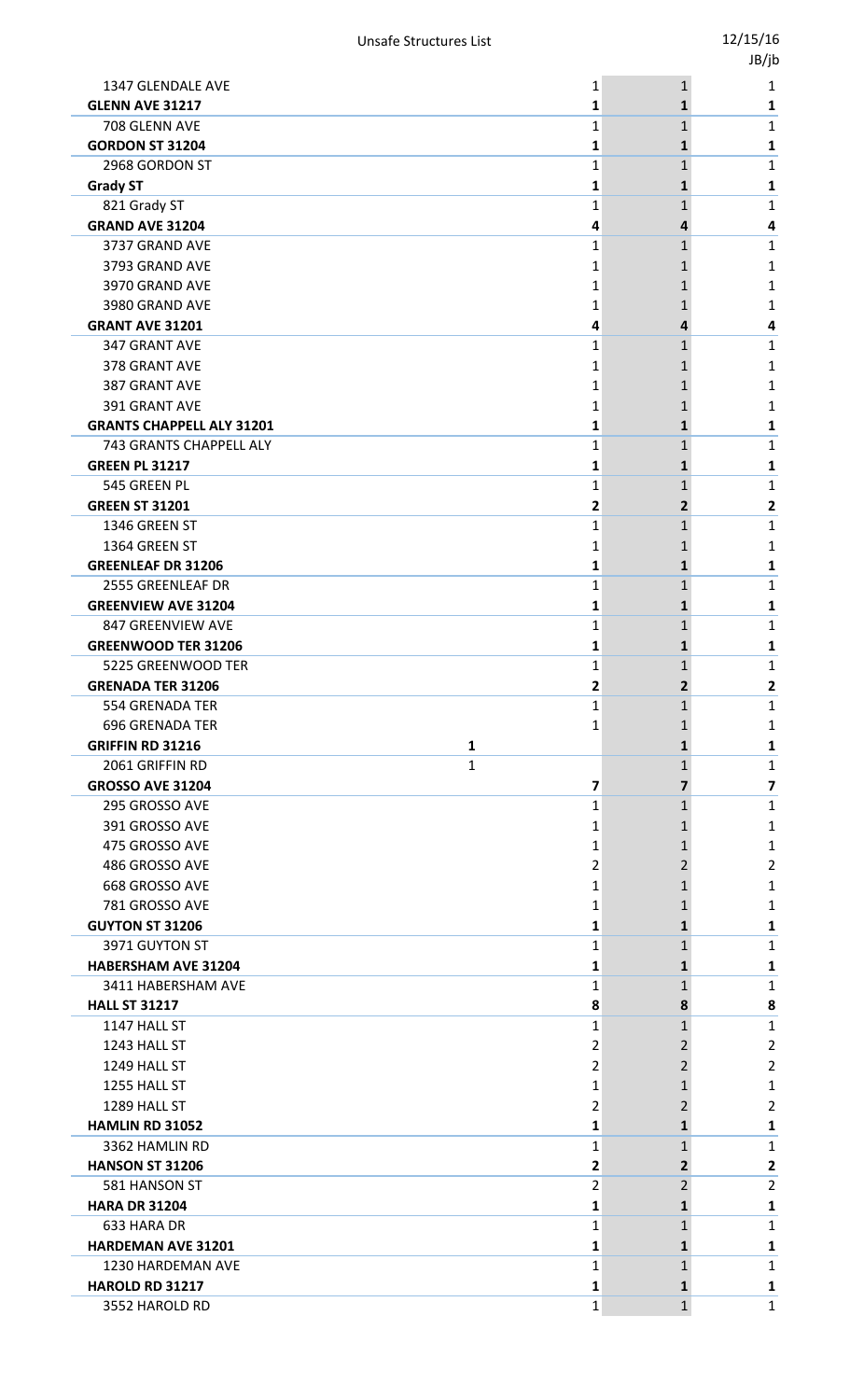|                                       |   |                | -,,. |
|---------------------------------------|---|----------------|------|
| <b>HARRIS DR 31052</b>                | 1 | $\mathbf{1}$   | 1    |
| 5188 HARRIS DR                        | 1 | $\mathbf{1}$   | 1    |
| <b>HARRIS ST 31206</b>                | 1 | 1              | 1    |
| 1340 HARRIS ST                        | 1 | $\mathbf{1}$   | 1    |
| <b>HARROLD ST 31201</b>               | 1 | 1              | 1    |
| <b>748 HARROLD ST</b>                 | 1 | $\mathbf{1}$   | 1    |
| <b>HARTLEY BRIDGE RD 31052</b>        | 1 | 1              | 1    |
| 7131 HARTLEY BRIDGE RD                | 1 | 1              | 1    |
| <b>HARTLEY ST 31206</b>               | 3 | 3              | 3    |
| 1261 HARTLEY ST                       | 2 | 2              | 2    |
| 1296 HARTLEY ST                       | 1 |                | 1    |
| <b>HARTRIDGE DR 31204</b>             | 1 | 1              | 1    |
| 1135 HARTRIDGE DR                     | 1 | 1              | 1    |
| <b>HAWAIIAN VILLAGE DR 31206</b><br>1 | 1 | $\overline{2}$ | 2    |
| 1<br>4730 HAWAIIAN VILLAGE DR         |   | 1              | 1    |
| 4998 HAWAIIAN VILLAGE DR              | 1 |                | 1    |
| <b>HAWKINS AVE 31204</b>              | 3 | 3              | 3    |
| 550 HAWKINS AVE                       | 1 | 1              | 1    |
| 576 HAWKINS AVE                       | 1 | 1              | 1    |
| <b>665 HAWKINS AVE</b>                | 1 | 1              | 1    |
| <b>HAWKINSVILLE AVE 31217</b>         | 1 | 1              | 1    |
| 1225 HAWKINSVILLE AVE                 | 1 | $\mathbf{1}$   | 1    |
| <b>HEARD AVE 31206</b>                | 5 | 5.             | 5    |
| 535 HEARD AVE                         | 2 | 2              | 2    |
| 559 HEARD AVE                         | 1 | 1              | 1    |
| 624 HEARD AVE                         | 1 |                | 1    |
| 676 HEARD AVE                         | 1 | 1              | 1    |
| <b>HEATH RD 31206</b>                 | 2 | $\mathbf{2}$   | 2    |
| 2660 HEATH RD                         | 1 | $\mathbf{1}$   | 1    |
| 2801 HEATH RD                         | 1 | 1              | 1    |
| <b>HENDLEY ST 31204</b>               | 2 |                | 2    |
| 1045 HENDLEY ST                       | 1 | $\mathbf{1}$   | 1    |
| 1156 HENDLEY ST                       | 1 | 1              | 1    |
| <b>HERRING DR 31204</b>               | 1 | $\mathbf{1}$   | 1    |
| 690 HERRING DR                        | 1 | $\mathbf{1}$   | 1    |
| <b>HIGHTOWER RD 31206</b>             | З | З              | 3    |
| <b>1030 HIGHTOWER RD</b>              | 1 | $\mathbf{1}$   | 1    |
| 787 HIGHTOWER RD                      | 1 | 1              | 1    |
| 793 HIGHTOWER RD                      | 1 | 1              | 1    |
| <b>HILL ST 31201</b>                  | 1 | 1              | 1    |
| 142 HILL ST                           | 1 | $\mathbf{1}$   | 1    |
| <b>HILLCREST AVE 31204</b>            | 6 | 6              | 6    |
| 2611 HILLCREST AVE                    | 1 | $\mathbf{1}$   | 1    |
| 2874 HILLCREST AVE                    | 1 | 1              | 1    |
| 3042 HILLCREST AVE                    | 1 | 1              | 1    |
| 3618 HILLCREST AVE                    | 1 | 1              | 1    |
| 3644 HILLCREST AVE                    | 1 | 1              | 1    |
| 3687 HILLCREST AVE                    | 1 | 1              | 1    |
| <b>HILLRIDGE DR 31206</b>             | 2 | $\overline{2}$ | 2    |
| 1211 HILLRIDGE DR                     | 1 | 1              | 1    |
| 1319 HILLRIDGE DR                     | 1 | 1              | 1    |
| HILLSIDE DR 31206                     | 1 | 1              | 1    |
| 2483 HILLSIDE DR                      | 1 | 1              | 1    |
| <b>HILLYER AVE 31204</b>              | 4 | 4              | 4    |
| 1036 HILLYER AVE                      | 1 | 1              | 1    |
| 1260 HILLYER AVE                      | 1 | 1              | 1    |
| 1261 HILLYER AVE                      | 1 | 1              | 1    |
| 1348 HILLYER AVE                      | 1 | 1              | 1    |
| <b>HINES TER 31204</b>                | 1 | $\mathbf{1}$   | 1    |
| 248 HINES TER                         | 1 | 1              | 1    |
| <b>HOLLAND DR 31206</b>               | 1 | 1              | 1    |
| 2417 HOLLAND DR                       | 1 | $\mathbf{1}$   | 1    |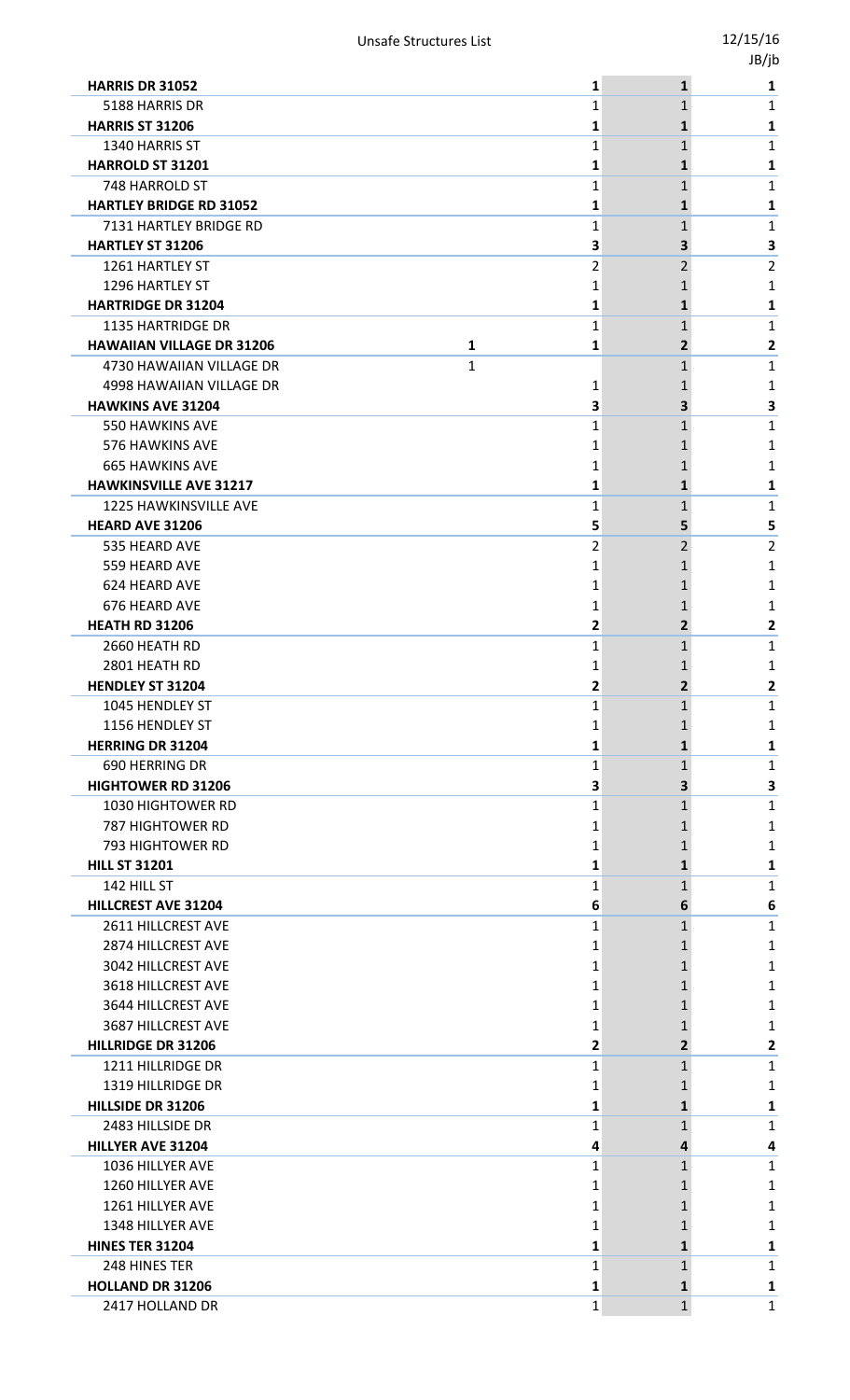|                                         |   |              |                              | JB/jb                   |
|-----------------------------------------|---|--------------|------------------------------|-------------------------|
| <b>HOLLEY RD 31052</b>                  |   | 2            | $\overline{2}$               | $\overline{2}$          |
| 3593 HOLLEY RD                          |   | 1            | 1                            | $\mathbf{1}$            |
| 3602 HOLLEY RD                          |   | 1            | 1                            | 1                       |
| <b>HOLLINGSWORTH RD 31204</b>           | 1 | 3            | 4                            | 4                       |
| 3419 HOLLINGSWORTH RD                   |   | 1            | $\mathbf{1}$                 | 1                       |
| 3433 HOLLINGSWORTH RD                   |   | 1            | 1                            | 1                       |
| 3435 HOLLINGSWORTH RD                   |   | $\mathbf{1}$ | 1                            | $\mathbf{1}$            |
| 3442 HOLLINGSWORTH RD                   | 1 |              | 1                            | 1                       |
| <b>HOLLIS RD 31206</b>                  |   | 1            | 1                            | 1                       |
| 2879 HOLLIS RD                          |   | 1            | $\mathbf{1}$                 | 1                       |
| <b>HOLT AVE 31204</b>                   |   | 7            | 7                            | $\overline{\mathbf{z}}$ |
| 1132 HOLT AVE                           |   | $\mathbf{1}$ | 1                            | $\mathbf{1}$            |
| 1160 HOLT AVE                           |   | 1            | 1                            | 1                       |
| 1291 HOLT AVE                           |   | 2            | 2                            | $\overline{2}$          |
| 1319 HOLT AVE                           |   | 2            | 2                            | $\overline{2}$          |
| 1335 HOLT AVE                           |   | 1            | 1                            | 1                       |
| HOPEWELL RD 31052                       |   | 2            | $\overline{2}$               | 2                       |
| 8745 HOPEWELL RD                        |   | 1            | $\mathbf{1}$                 | 1                       |
| 8795 HOPEWELL RD                        |   | 1            | 1                            | 1                       |
| <b>HORTMAN AVE 31204</b>                |   | 3            | 3                            | 3                       |
| 327 HORTMAN AVE                         |   | 1            | 1                            | 1                       |
| 382 HORTMAN AVE                         |   | 1            | 1                            | 1                       |
| <b>390 HORTMAN AVE</b>                  |   | 1            | 1                            | 1                       |
| <b>Houston AVE</b>                      |   | 1            | 1                            | 1                       |
| 2916 Houston AVE                        |   | 1            | $\mathbf{1}$                 | $\mathbf{1}$            |
| <b>HOUSTON AVE 31201</b>                |   | 3            | 3                            | $\overline{\mathbf{3}}$ |
| 1665 HOUSTON AVE                        |   | 1            | 1                            | $\mathbf 1$             |
| 1765 HOUSTON AVE                        |   | 1            | 1                            | 1                       |
| 1976 HOUSTON AVE                        |   | 1            | 1                            | 1                       |
| <b>HOUSTON AVE 31206</b>                | 2 | 12           | 14                           | 14                      |
| 2460 HOUSTON AVE                        |   | 1            | 1                            | 1                       |
| 2476 HOUSTON AVE                        |   | 1            | 1                            | 1                       |
| 2715 HOUSTON AVE                        |   | 1            | 1                            | 1                       |
| 2716 HOUSTON AVE                        |   | 1            | 1                            | 1                       |
| 2802 HOUSTON AVE                        |   | 1            | 1                            | 1                       |
| 2918 HOUSTON AVE                        |   | 1            | 1                            | 1                       |
| 2988 HOUSTON AVE                        |   | 1            |                              | $\mathbf{1}$            |
| 3124 HOUSTON AVE                        |   |              | 1                            |                         |
|                                         |   | 1            | 1                            | 1                       |
| 3695 HOUSTON AVE                        |   | 1            | 1                            | 1                       |
| 4128 HOUSTON AVE                        | 1 | 1            | 2                            | $\overline{2}$          |
| 4259 HOUSTON AVE                        |   | 1            | 1                            | 1                       |
| 4272 HOUSTON AVE                        |   | 1            | 1                            | $\mathbf{1}$            |
| 4347 HOUSTON AVE                        | 1 |              | 1                            | 1                       |
| <b>HOUSTON RD 31216</b>                 |   | 4            | 4                            | 4                       |
| 5360 HOUSTON RD                         |   | 1            | $\mathbf{1}$                 | 1                       |
| 5378 HOUSTON RD                         |   | 1            | 1                            | 1                       |
| 5420 HOUSTON RD                         |   | 1            | 1                            | $\mathbf{1}$            |
| 5678 HOUSTON RD                         |   | 1            | 1                            | 1                       |
| HOWARD AVE 31217                        |   | 1            | 1                            | 1                       |
| 2985 HOWARD AVE                         |   | 1            | $\mathbf{1}$                 | 1                       |
| HUDSON PL AVE 31206                     |   | 1            | 1                            | 1                       |
| 901 HUDSON PL AVE                       |   | 1            | 1                            | $\mathbf{1}$            |
| <b>HUGUENIN AVE 31204</b>               |   | 1            | 1                            | 1                       |
| 1177 HUGUENIN AVE                       |   | 1            | 1                            | 1                       |
| <b>HUNNICUTT RD 31216</b>               |   | 1            | $\mathbf{1}$                 | 1                       |
| 5621 HUNNICUTT RD                       |   | 1            | 1                            | $\mathbf{1}$            |
| <b>HURLEY CIR 31206</b>                 |   | 1            | 1                            | 1                       |
| 1660 HURLEY CIR                         |   | 1            | 1                            | 1                       |
|                                         |   |              |                              |                         |
| <b>HYDROLIA ST 31217</b>                |   | $\mathbf{2}$ | $\overline{2}$               | $\mathbf{2}$            |
| 254 HYDROLIA ST                         |   | 1            | $\mathbf{1}$                 | 1                       |
| 323 HYDROLIA ST<br><b>IBEX ST 31206</b> |   | 1<br>3       | 1<br>$\overline{\mathbf{3}}$ | 1<br>$\mathbf{3}$       |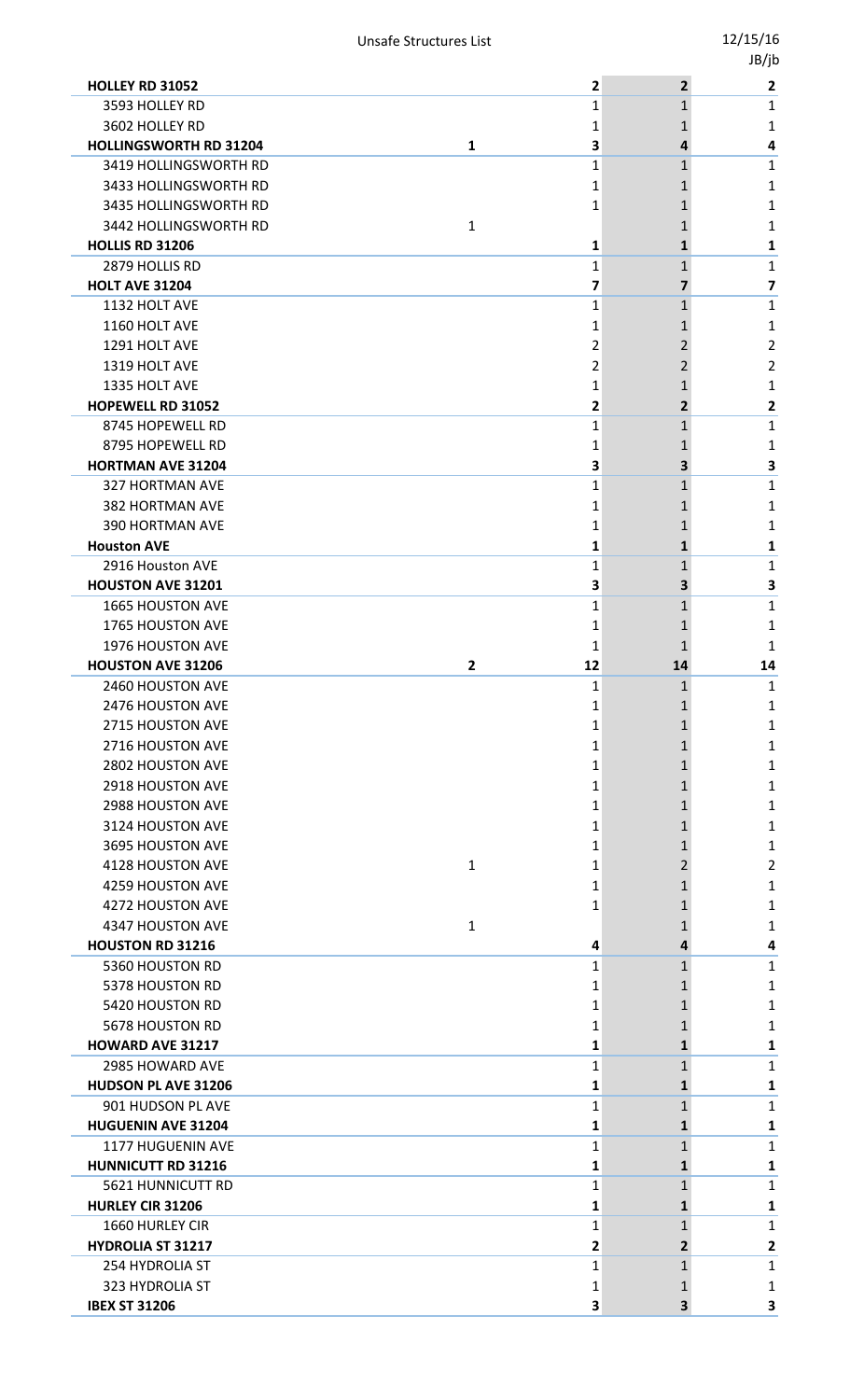|                                            |                   |                | טן נטנ       |
|--------------------------------------------|-------------------|----------------|--------------|
| 475 IBEX ST                                | 1                 | $\mathbf{1}$   | 1            |
| 479 IBEX ST                                | 1                 |                | 1            |
| 483 IBEX ST                                | 1                 | 1              | 1            |
| <b>IDLE WILD RD 31210</b>                  | 1                 | 1              | 1            |
| 247 IDLE WILD RD                           | 1                 | 1              | 1            |
| <b>INDIA AVE 31206</b>                     | 4                 | 4              | 4            |
| 920 INDIA AVE                              | 1                 | 1              | 1            |
| 934 INDIA AVE                              | 1                 | 1              | 1            |
| 944 INDIA AVE                              | 1                 | 1              | 1            |
| 958 INDIA AVE                              | 1                 |                | 1            |
| <b>INGLESIDE AVE 31204</b>                 | 1                 | 1              | 1            |
| 2140 INGLESIDE AVE                         | 1                 | 1              | 1            |
| <b>IRVING AVE 31206</b>                    | 2                 | 2              | 2            |
| 4259 IRVING AVE                            | 1                 | $\mathbf{1}$   | 1            |
| 4297 IRVING AVE                            | 1                 |                | 1            |
| <b>Jackson ST</b>                          | 1                 | 1              | 1            |
| 1407 Jackson ST                            | 1                 | 1              | 1            |
| JACKSON ST 31201                           | 3                 | 3              | 3            |
| 1332 JACKSON ST                            | 1                 | 1              | 1            |
| 1355 JACKSON ST                            | 1                 |                | 1            |
| 1381 JACKSON ST                            | 1                 | 1              | 1            |
| <b>JADAN PL 31206</b><br>2802 JADAN PL     | 3                 | 3.             | 3            |
| 2826 JADAN PL                              | 1                 | 1              | 1            |
| 2850 JADAN PL                              | 1                 | 1              | 1            |
| <b>JAMES ST 31204</b>                      | 1<br>2            | 1<br>2         | 1<br>2       |
| 1152 JAMES ST                              | 1                 | 1              | 1            |
| 1161 JAMES ST                              | 1                 | 1              | 1            |
| <b>Jasamine ST</b>                         | 1                 | 1              | 1            |
| 1084 Jasamine ST                           | 1                 | 1              | 1            |
| <b>JEAN ST 31206</b>                       | Ŧ                 | Ŧ,             | 1            |
| 1262 JEAN ST                               | 1                 | 1              | 1            |
| JEFF DAVIS ST 31201                        | 1                 | 1              | 1            |
| 1884 JEFF DAVIS ST                         | 1                 | $\mathbf{1}$   | 1            |
| <b>JEFFERSON PARK DR 31220</b>             | 2                 | $\overline{2}$ | $\mathbf{2}$ |
| 313 JEFFERSON PARK DR                      | 1                 | $\mathbf{1}$   | 1            |
| 363 JEFFERSON PARK DR                      | 1                 | 1              | 1            |
| JEFFERSONVILLE RD 31020                    | 3                 | 3              | 3            |
| 5208 JEFFERSONVILLE RD                     | 1                 | $\mathbf{1}$   | 1            |
| 5220 JEFFERSONVILLE RD                     | 1                 | 1              | 1            |
| 5228 JEFFERSONVILLE RD                     | 1                 | 1              | 1            |
| JEFFERSONVILLE RD 31217                    | 9                 | 9              | 9            |
| 1377 JEFFERSONVILLE RD                     | 1                 | $\mathbf{1}$   | 1            |
| 1511 JEFFERSONVILLE RD                     | 1                 | 1              | 1            |
| 1529 JEFFERSONVILLE RD                     | 1                 | 1              | 1            |
| 1820 JEFFERSONVILLE RD                     | 1                 | 1              | 1            |
| 2060 JEFFERSONVILLE RD                     | 1                 | 1              | 1            |
| 2076 JEFFERSONVILLE RD                     | 1                 | 1              | 1            |
| 3039 JEFFERSONVILLE RD                     | 1                 | 1              | 1            |
| 3606 JEFFERSONVILLE RD                     | 1                 | 1              | 1            |
| 4669 JEFFERSONVILLE RD                     | 1                 | 1              | 1            |
| <b>JENKINS ST 31201</b>                    | 2                 | $\overline{2}$ | 2            |
| 548 JENKINS ST                             | 1                 | $\mathbf{1}$   | 1            |
| 585 JENKINS ST                             | 1                 | 1              | 1            |
| <b>JOHNSON RD 31220</b><br>1902 JOHNSON RD | 1<br>$\mathbf{1}$ | 1<br>1         | 1            |
| <b>JONES AVE 31217</b>                     | 4                 | 4              | 1<br>4       |
| 273 JONES AVE                              | 1                 | $\mathbf{1}$   | 1            |
| 310 JONES AVE                              | 1                 | 1              | 1            |
| 319 JONES AVE                              | 1                 | 1              | 1            |
| 320 JONES AVE                              | 1                 |                | 1            |
| <b>KAREN DR 31217</b>                      | 1                 | 1              | 1            |
|                                            |                   |                |              |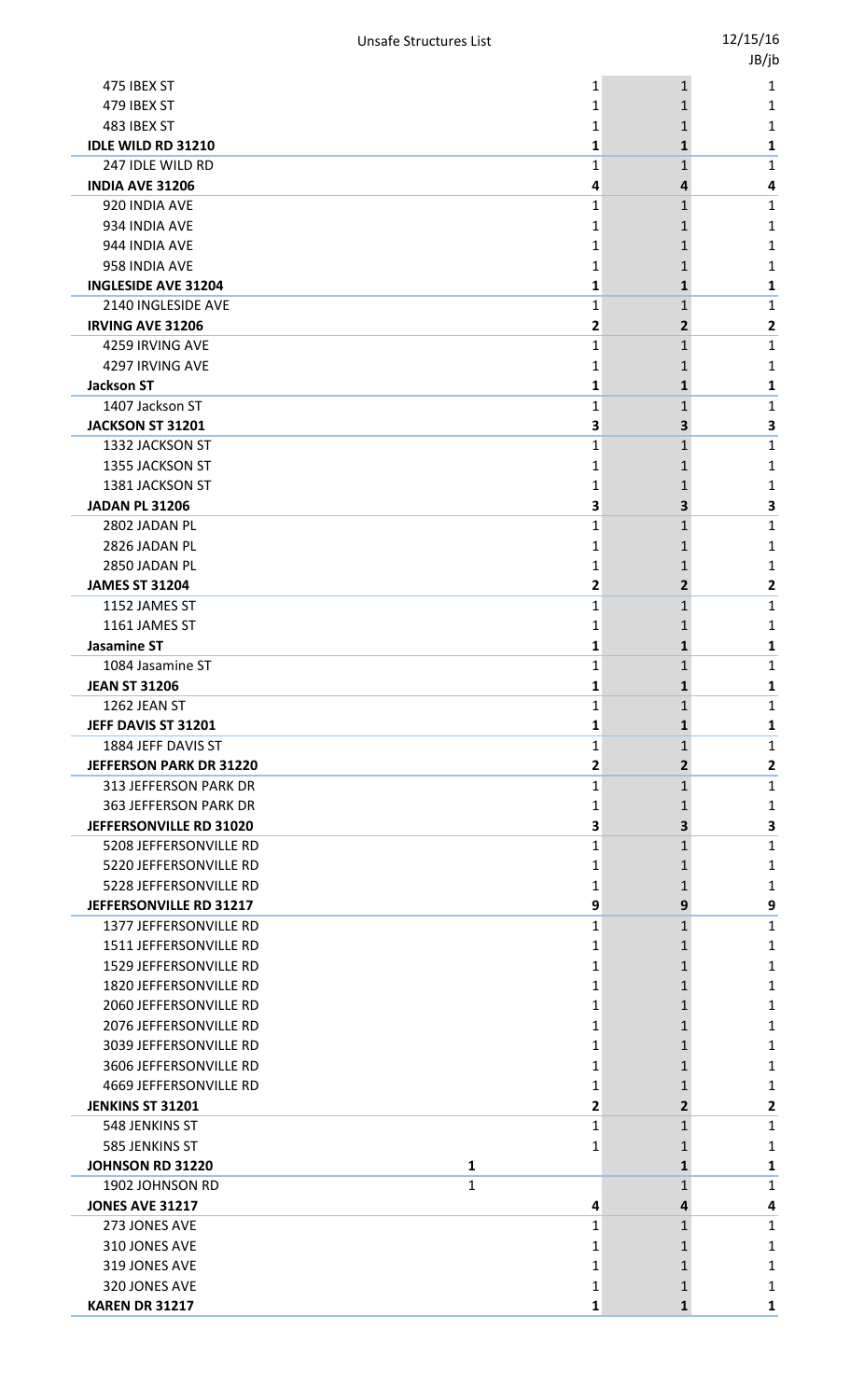|                                                 |                   |                | JB/jb        |
|-------------------------------------------------|-------------------|----------------|--------------|
| 1930 KAREN DR                                   | 1                 | $\mathbf{1}$   | 1            |
| <b>KEMPER AVE 31206</b>                         | 1                 | 1              | 1            |
| 4020 KEMPER AVE                                 | $\mathbf{1}$      | $\mathbf{1}$   | 1            |
| <b>KENSINGTON RD 31211</b>                      | 1                 | 1              | 1            |
| 2322 KENSINGTON RD                              | $\mathbf{1}$      | 1              | $\mathbf{1}$ |
| <b>KENT DR 31206</b>                            | 1                 | $\mathbf{1}$   | 1            |
| 2822 KENT DR                                    | 1                 | 1              | 1            |
| <b>KEY CT 31204</b>                             | 1                 | 1              | 1            |
| <b>754 KEY CT</b>                               | 1                 | 1              | 1            |
| <b>KEY ST 31204</b>                             | 1                 | 1              | 1            |
| 696 KEY ST                                      | 1                 | $\mathbf{1}$   | 1            |
| <b>KINGS PARK CIR 31217</b><br>$\mathbf{1}$     | 9                 | 10             | 10           |
| 3206 KINGS PARK CIR                             | $\mathbf{1}$      | 1              | 1            |
| 3271 KINGS PARK CIR                             | 1                 | 1              | 1            |
| 3279 KINGS PARK CIR                             | 1                 | 1              | 1            |
| 3368 KINGS PARK CIR                             | 1                 | 1              | 1            |
| 3369 KINGS PARK CIR                             | 1                 | 1              | 1            |
| 3615 KINGS PARK CIR                             | 1                 | 1              | 1            |
| 3625 KINGS PARK CIR<br>3695 KINGS PARK CIR      | 1                 | 1              | 1            |
| 3747 KINGS PARK CIR<br>$\mathbf{1}$             | 1                 | 1              | 1            |
|                                                 |                   | 1              | 1            |
| 3830 KINGS PARK CIR<br><b>KINGSTON CT 31217</b> | 1<br>1            | 1<br>1         | 1<br>1       |
| 3206 KINGSTON CT                                | 1                 | 1              | 1            |
| KITCHENS RD 31211                               | 3                 | 3              | 3            |
| <b>1912 KITCHENS RD</b>                         | 1                 | $\mathbf{1}$   | 1            |
| 2008 KITCHENS RD                                | 1                 | 1              | 1            |
| <b>2016 KITCHENS RD</b>                         | 1                 | 1              | 1            |
| <b>Kitchens ST</b>                              | 2                 | $\mathbf{2}$   | $\mathbf{2}$ |
| 1137 Kitchens ST                                | $\overline{2}$    | $\overline{2}$ | 2            |
| KITCHENS ST 31217                               | 1                 | $\mathbf{1}$   | 1            |
| 1185 KITCHENS ST                                | 1                 | 1              | 1            |
| <b>KNIGHTSBRIDGE RD 31211</b>                   | 1                 | 1              | 1            |
| 1957 KNIGHTSBRIDGE RD                           | 1                 | 1              | 1            |
| <b>KNOTT ST 31201</b>                           | 1                 | $\mathbf{1}$   | 1            |
| 2238 KNOTT ST                                   | 1                 | $\mathbf{1}$   | 1            |
| <b>KNOXVILLE RD 31052</b>                       | 1                 | 1              | 1            |
| 7685 KNOXVILLE RD                               | $\mathbf{1}$      | $\mathbf{1}$   | $\mathbf{1}$ |
| <b>LAFAYETTE DR 31204</b>                       | 1                 | 1              | 1            |
| 4083 LAFAYETTE DR                               | 1                 | $\mathbf{1}$   | 1            |
| LAKE HELEN CT 31052                             | 1                 | 1              | 1            |
| 2231 LAKE HELEN CT                              | 1                 | 1              | $\mathbf{1}$ |
| <b>LAKE ST 31204</b>                            | 1                 | 1              | 1            |
| 3810 LAKE ST                                    | 1                 | 1              | 1            |
| <b>LAMAR ST 31204</b>                           | 5                 | 5              | 5            |
| 112 LAMAR ST                                    | 1                 | $\mathbf{1}$   | 1            |
| 132 LAMAR ST                                    | 1                 | 1              | 1            |
| 166 LAMAR ST                                    | 1                 | 1              | 1            |
| 169 LAMAR ST                                    | 1                 | 1              | 1            |
| 175 LAMAR ST                                    | 1                 | 1              | 1            |
| <b>LANCASTER PL 31206</b>                       | 1                 | 1              | 1            |
| 1738 LANCASTER PL                               | 1                 | 1              | $\mathbf{1}$ |
| <b>LANCING CT 31217</b>                         | 1                 | 1              | 1            |
| 3490 LANCING CT                                 | 1                 | 1              | 1            |
| LAVETA DR 31206                                 | 1                 | $\mathbf{1}$   | 1            |
| 2420 LAVETA DR                                  | 1                 | $\mathbf{1}$   | $\mathbf{1}$ |
| <b>LAWTON RD 31204</b>                          | 2                 | $\mathbf{2}$   | $\mathbf{2}$ |
| 3417 LAWTON RD                                  | $\mathbf{1}$      | $\mathbf{1}$   | 1            |
| 3423 LAWTON RD                                  | 1                 | 1              | 1            |
| <b>LEONE DR 31206</b><br>2641 LEONE DR          | 3                 | 3              | 3            |
| 2676 LEONE DR                                   | 1<br>$\mathbf{1}$ | $\mathbf{1}$   | 1            |
|                                                 |                   | $\mathbf 1$    | $\mathbf{1}$ |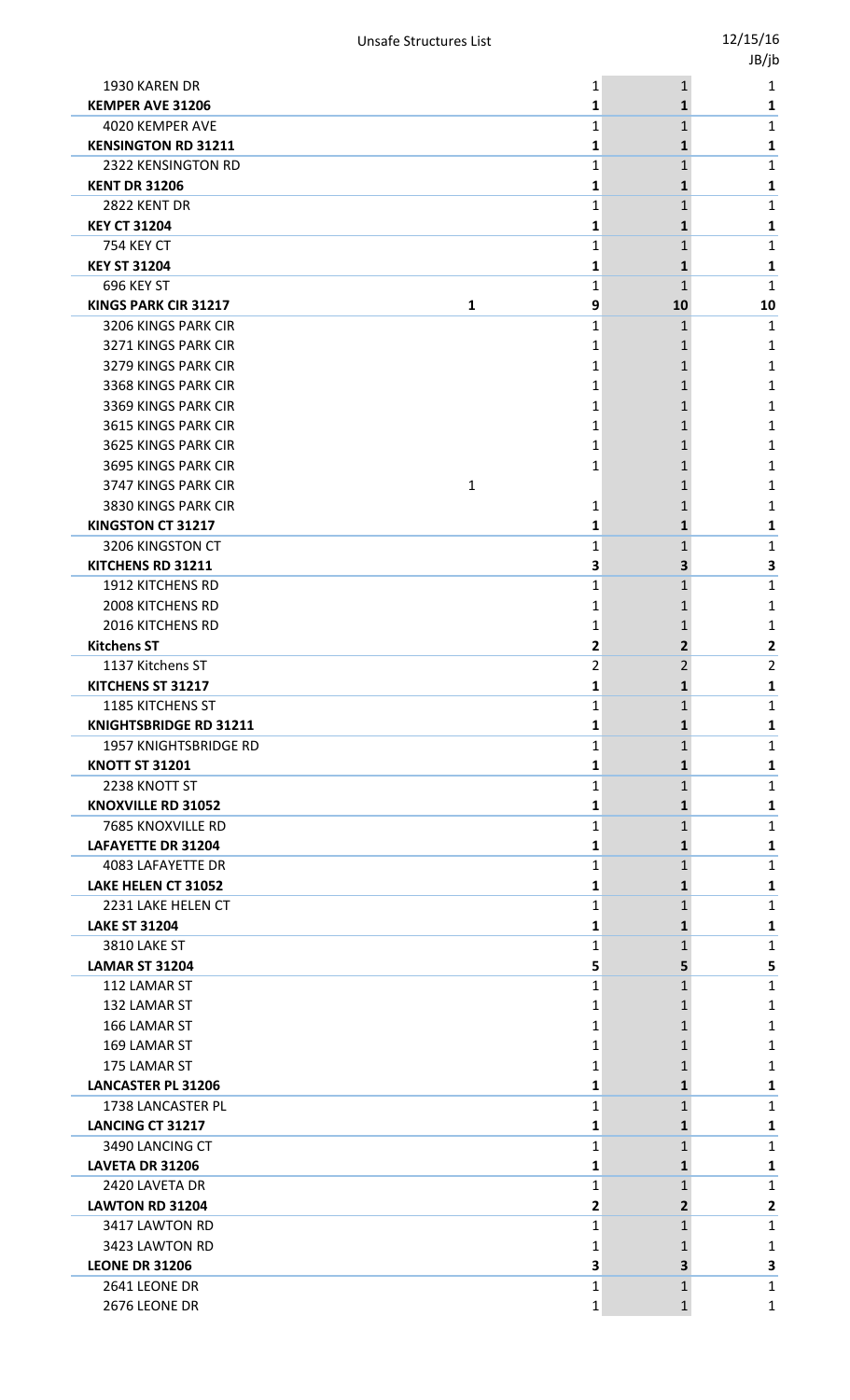|              |                                                                                                                                                               | יני י                                                                                                                                                                                                                                                                  |
|--------------|---------------------------------------------------------------------------------------------------------------------------------------------------------------|------------------------------------------------------------------------------------------------------------------------------------------------------------------------------------------------------------------------------------------------------------------------|
| 1            |                                                                                                                                                               | 1                                                                                                                                                                                                                                                                      |
| 1            | 1                                                                                                                                                             | 1                                                                                                                                                                                                                                                                      |
| $\mathbf{1}$ |                                                                                                                                                               | 1                                                                                                                                                                                                                                                                      |
| 1            | 1                                                                                                                                                             | 1                                                                                                                                                                                                                                                                      |
|              |                                                                                                                                                               | 1                                                                                                                                                                                                                                                                      |
|              |                                                                                                                                                               | 4                                                                                                                                                                                                                                                                      |
|              |                                                                                                                                                               | 1                                                                                                                                                                                                                                                                      |
|              |                                                                                                                                                               | 1                                                                                                                                                                                                                                                                      |
|              |                                                                                                                                                               | 2<br>2                                                                                                                                                                                                                                                                 |
|              |                                                                                                                                                               | 1                                                                                                                                                                                                                                                                      |
|              |                                                                                                                                                               | 1                                                                                                                                                                                                                                                                      |
|              |                                                                                                                                                               | 6                                                                                                                                                                                                                                                                      |
|              |                                                                                                                                                               | 2                                                                                                                                                                                                                                                                      |
|              |                                                                                                                                                               | 1                                                                                                                                                                                                                                                                      |
|              |                                                                                                                                                               | 2                                                                                                                                                                                                                                                                      |
|              |                                                                                                                                                               | 1                                                                                                                                                                                                                                                                      |
|              |                                                                                                                                                               | З                                                                                                                                                                                                                                                                      |
| 1            | 1                                                                                                                                                             | 1                                                                                                                                                                                                                                                                      |
| 1            | 1                                                                                                                                                             | 1                                                                                                                                                                                                                                                                      |
| 1            | 1                                                                                                                                                             | 1                                                                                                                                                                                                                                                                      |
| 1            | 1                                                                                                                                                             | 1                                                                                                                                                                                                                                                                      |
| 1            | 1                                                                                                                                                             | 1                                                                                                                                                                                                                                                                      |
| 1            | 1                                                                                                                                                             | 1                                                                                                                                                                                                                                                                      |
| 1            | 1                                                                                                                                                             | 1                                                                                                                                                                                                                                                                      |
| 1            |                                                                                                                                                               | 1                                                                                                                                                                                                                                                                      |
| 1            | 1                                                                                                                                                             | 1                                                                                                                                                                                                                                                                      |
| 1            |                                                                                                                                                               | 1                                                                                                                                                                                                                                                                      |
| 1            | 1                                                                                                                                                             | 1                                                                                                                                                                                                                                                                      |
| 2            | 2                                                                                                                                                             | 2                                                                                                                                                                                                                                                                      |
| 1            | $\mathbf 1$                                                                                                                                                   | 1                                                                                                                                                                                                                                                                      |
| 1            | 1                                                                                                                                                             | 1                                                                                                                                                                                                                                                                      |
| 1            | 1                                                                                                                                                             | 1                                                                                                                                                                                                                                                                      |
| 1            |                                                                                                                                                               | 1                                                                                                                                                                                                                                                                      |
| 1            |                                                                                                                                                               | 1                                                                                                                                                                                                                                                                      |
| 1            | $\mathbf{1}$                                                                                                                                                  | 1                                                                                                                                                                                                                                                                      |
|              | 3                                                                                                                                                             | 3                                                                                                                                                                                                                                                                      |
|              |                                                                                                                                                               | 1                                                                                                                                                                                                                                                                      |
|              | 1                                                                                                                                                             | 1                                                                                                                                                                                                                                                                      |
|              |                                                                                                                                                               | 1                                                                                                                                                                                                                                                                      |
|              |                                                                                                                                                               | 3                                                                                                                                                                                                                                                                      |
|              |                                                                                                                                                               | 1                                                                                                                                                                                                                                                                      |
|              |                                                                                                                                                               | 1                                                                                                                                                                                                                                                                      |
|              |                                                                                                                                                               | 1                                                                                                                                                                                                                                                                      |
|              |                                                                                                                                                               | 4<br>1                                                                                                                                                                                                                                                                 |
|              |                                                                                                                                                               |                                                                                                                                                                                                                                                                        |
|              |                                                                                                                                                               | 1<br>1                                                                                                                                                                                                                                                                 |
|              |                                                                                                                                                               | 1                                                                                                                                                                                                                                                                      |
|              |                                                                                                                                                               | 1                                                                                                                                                                                                                                                                      |
|              |                                                                                                                                                               | 1                                                                                                                                                                                                                                                                      |
|              |                                                                                                                                                               | 2                                                                                                                                                                                                                                                                      |
|              |                                                                                                                                                               | 2                                                                                                                                                                                                                                                                      |
|              |                                                                                                                                                               | 13                                                                                                                                                                                                                                                                     |
| 1            | 1                                                                                                                                                             | 1                                                                                                                                                                                                                                                                      |
| 1            | 1                                                                                                                                                             | 1                                                                                                                                                                                                                                                                      |
| 2            | 2                                                                                                                                                             | 2                                                                                                                                                                                                                                                                      |
| 2            |                                                                                                                                                               | 2                                                                                                                                                                                                                                                                      |
| 2            | 2                                                                                                                                                             | 2                                                                                                                                                                                                                                                                      |
| 2            | 2                                                                                                                                                             | 2                                                                                                                                                                                                                                                                      |
| 1            | 1                                                                                                                                                             | 1                                                                                                                                                                                                                                                                      |
| 2            | 2                                                                                                                                                             | 2                                                                                                                                                                                                                                                                      |
|              | 1<br>4<br>1<br>1<br>2<br>2<br>1<br>1<br>6<br>2<br>1<br>2<br>1<br>3<br>З<br>1<br>1<br>1<br>3<br>1<br>1<br>1<br>4<br>1<br>1<br>1<br>1<br>1<br>1<br>2<br>2<br>13 | $\mathbf{1}$<br>$\mathbf{1}$<br>1<br>4<br>$\mathbf{1}$<br>1<br>2<br>2<br>$\mathbf{1}$<br>1<br>6<br>2<br>1<br>2<br>1<br>3<br>$\mathbf{1}$<br>1<br>$\mathbf{1}$<br>1<br>$\mathbf{1}$<br>1<br>3<br>1<br>1<br>4<br>1<br>1<br>1<br>1<br>1<br>2<br>$\overline{2}$<br>13<br>2 |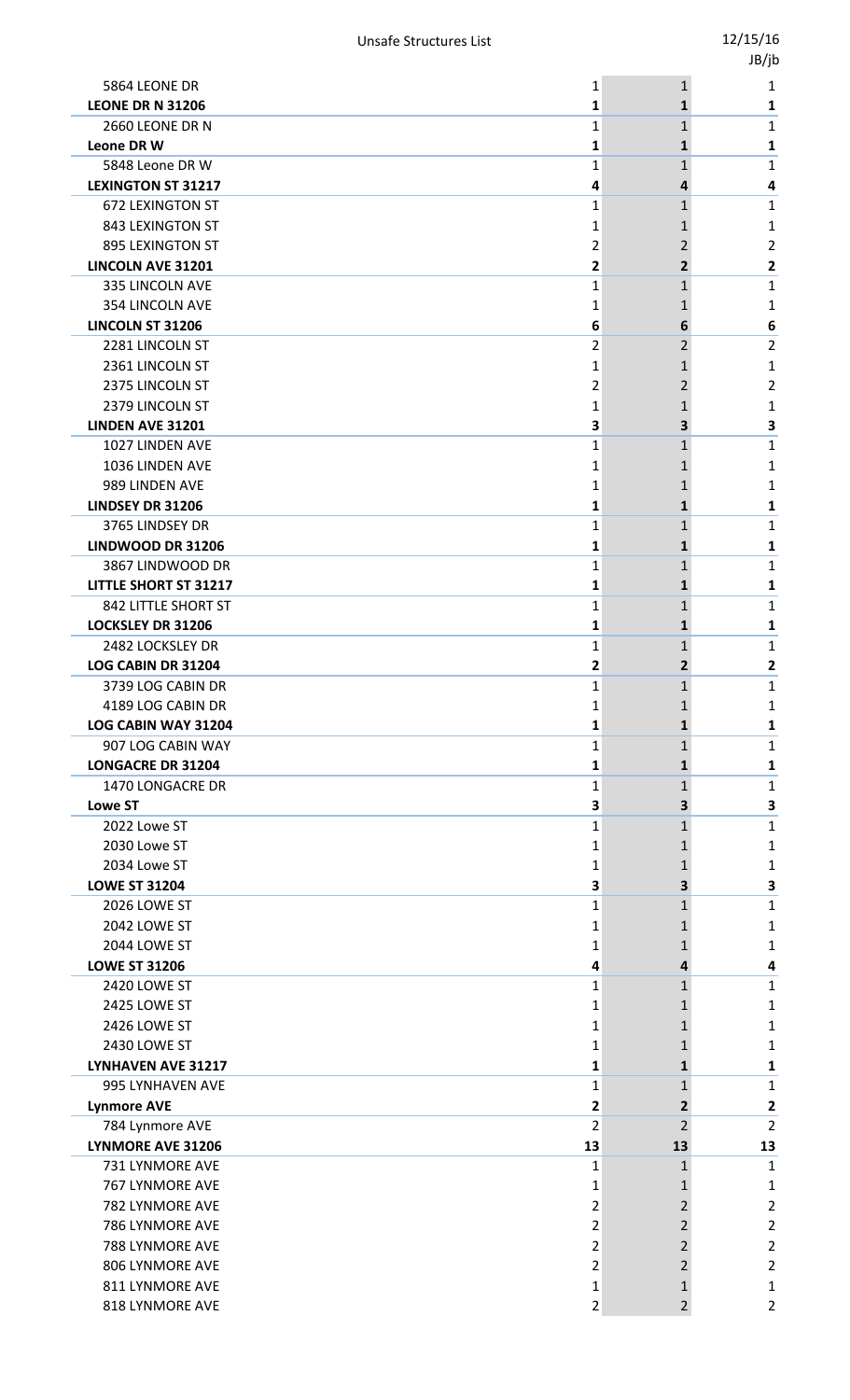|                                         |                |    |                | -,,                     |
|-----------------------------------------|----------------|----|----------------|-------------------------|
| <b>LYNMORE CIR 31206</b>                |                | 1  | $\mathbf{1}$   | 1                       |
| 529 LYNMORE CIR                         |                | 1  | $\mathbf{1}$   | 1                       |
| <b>LYONS ST 31206</b>                   |                | 1  | 1              | 1                       |
| 1275 LYONS ST                           |                | 1  | $\mathbf{1}$   | 1                       |
| <b>MACON AVE 31204</b>                  |                | 6  | 6              | 6                       |
| 1082 MACON AVE                          |                | 1  | $\mathbf{1}$   | 1                       |
| 1094 MACON AVE                          |                | 1  | 1              | 1                       |
| 1230 MACON AVE                          |                | 1  | 1              | 1                       |
| 1295 MACON AVE                          |                | 1  | 1              | 1                       |
| 1325 MACON AVE                          |                | 1  | 1              | 1                       |
| 1346 MACON AVE                          |                | 1  |                | 1                       |
| <b>MADDEN AVE 31204</b>                 |                | 1  | 1              | 1                       |
| 1496 MADDEN AVE                         |                | 1  | 1              | 1                       |
| MADISON ST 31201                        |                | 5  | 5              | 5                       |
| 247 MADISON ST                          |                | 1  | 1              | 1                       |
| 248 MADISON ST                          |                | 1  | 1              |                         |
|                                         |                |    |                | 1                       |
| 286 MADISON ST                          |                | 1  |                | 1                       |
| 307 MADISON ST                          |                | 1  | 1              | 1                       |
| 333 MADISON ST                          |                | 1  | 1              | 1                       |
| <b>MAGNOLIA DR 31217</b>                |                | З  | 3              | 3                       |
| 1059 MAGNOLIA DR                        |                | 1  | $\mathbf{1}$   | 1                       |
| 907 MAGNOLIA DR                         |                | 1  | 1              | 1                       |
| 961 MAGNOLIA DR                         |                | 1  | 1              | 1                       |
| <b>MAIN ST 31217</b>                    | 1              | 3  | 4              | 4                       |
| 328 MAIN ST                             | $\mathbf{1}$   |    | 1              | 1                       |
| 445 MAIN ST                             |                | 1  |                | 1                       |
| 473 MAIN ST                             |                | 1  | 1              | 1                       |
| 656 MAIN ST                             |                | 1  | 1              | 1                       |
| <b>MAJESTIC CT 31217</b>                |                | 2  | $\overline{2}$ | 2                       |
| 3401 MAJESTIC CT                        |                | 1  | 1              | 1                       |
| 3483 MAJESTIC CT                        |                | 1  |                | 1                       |
| <b>MALLORY DR 31201</b>                 |                | 1  | $\mathbf{1}$   | 1                       |
| 1929 MALLORY DR                         |                | 1  | 1              | 1                       |
| <b>MAPLE ST 31201</b>                   |                | 1  | $\mathbf{1}$   | 1                       |
| 1042 MAPLE ST                           |                | 1  | $\mathbf{1}$   | 1                       |
| <b>MARION AVE 31206</b>                 |                | 23 | 23             | 23                      |
| 4114 MARION AVE                         |                | 2  | $\overline{2}$ | $\overline{2}$          |
| 4161 MARION AVE                         |                | 2  | 2              | $\overline{2}$          |
| 4177 MARION AVE                         |                | 1  | 1              | 1                       |
| 4215 MARION AVE                         |                | 1  | 1              | 1                       |
| 4255 MARION AVE                         |                | 1  | 1              | 1                       |
| 4261 MARION AVE                         |                | 2  | 2              | 2                       |
| 4268 MARION AVE                         |                | 1  | 1              | 1                       |
| 4288 MARION AVE                         |                | 1  | 1              | 1                       |
| 4295 MARION AVE                         |                | 1  | 1              | 1                       |
| 4301 MARION AVE                         |                | 2  | 2              | 2                       |
| 4305 MARION AVE                         |                | 2  | $\overline{2}$ | 2                       |
| 4314 MARION AVE                         |                | 1  | 1              | 1                       |
| 4320 MARION AVE                         |                | 1  | 1              | 1                       |
| 4355 MARION AVE                         |                | 1  | 1              | 1                       |
| 4363 MARION AVE                         |                | 2  | 2              | 2                       |
| 4408 MARION AVE                         |                | 1  | 1              | 1                       |
| 4415 MARION AVE                         |                | 1  | 1              | 1                       |
| <b>MARION PL 31204</b>                  |                | 2  | $\overline{2}$ | 2                       |
| 1438 MARION PL                          |                | 1  | $\mathbf{1}$   | 1                       |
| 1477 MARION PL                          |                | 1  | 1              | 1                       |
| <b>MARION RD 31217</b>                  | $\overline{2}$ |    | 2              | $\overline{\mathbf{c}}$ |
| 5727 MARION RD                          | 1              |    | 1              | 1                       |
| 6253 MARION RD                          | $\mathbf{1}$   |    | 1              | 1                       |
| MARKWOOD DR 31206                       |                | 1  | 1              | 1                       |
| 3303 MARKWOOD DR                        |                | 1  | $\mathbf{1}$   | $\mathbf 1$             |
| <b>MARTIN LUTHER KING JR BLVD 31201</b> |                | 1  | $\mathbf{1}$   | 1                       |
|                                         |                |    |                |                         |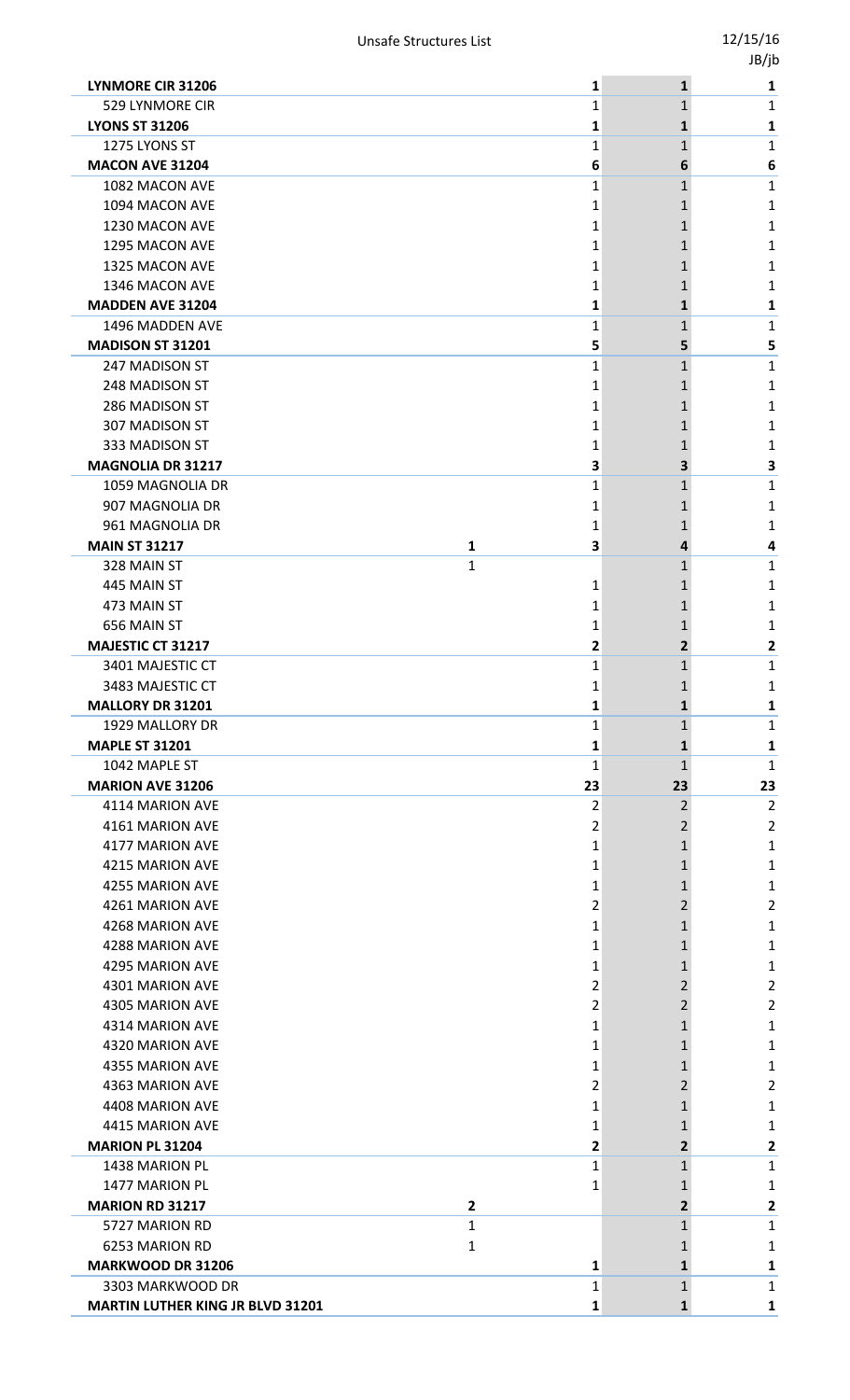|                                                        |                |                   | -,,            |
|--------------------------------------------------------|----------------|-------------------|----------------|
| 1087 MARTIN LUTHER KING JR BLVD                        | 1              | $\mathbf{1}$      | 1              |
| <b>MASON ST 31206</b>                                  | $\overline{2}$ | 2                 | 2              |
| 2273 MASON ST                                          | 1              | $\mathbf 1$       | 1              |
| 2314 MASON ST                                          | 1              | 1                 | 1              |
| <b>MASSEY RD 31206</b>                                 | 1              | 1                 | 1              |
| 4548 MASSEY RD                                         | 1              | $\mathbf 1$       | 1              |
| <b>MASSEYVILLE RD 31217</b>                            | 1              | 1                 | 1              |
| 3137 MASSEYVILLE RD                                    | 1              | 1                 | 1              |
| <b>MATHIS CIR 31206</b>                                | 1              | 1                 | 1              |
| <b>1632 MATHIS CIR</b>                                 | 1              | 1                 | 1              |
| <b>MAY AVE 31204</b>                                   | 3              | 3                 | 3              |
| <b>1405 MAY AVE</b>                                    | 1              | $\mathbf 1$       | 1              |
| <b>1450 MAY AVE</b>                                    | 1              | 1                 | 1              |
| <b>1471 MAY AVE</b>                                    | 1              | 1                 | 1              |
| <b>MAYNARD ST 31217</b>                                | 4              | 4                 | 4              |
| 1010 MAYNARD ST                                        | 1              | $\mathbf 1$       | 1              |
| 735 MAYNARD ST                                         | 1              | 1                 | 1              |
| 826 MAYNARD ST                                         | 1              | 1                 | 1              |
| 883 MAYNARD ST                                         | 1              | 1                 | 1              |
| <b>MEALER ST 31020</b>                                 | 1<br>1         | 2                 | 2              |
| 3721 MEALER ST                                         | 1              | $\mathbf 1$       | 1              |
| 3765 MEALER ST                                         | $\mathbf{1}$   | 1                 | 1              |
| <b>MELBOURNE ST 31206</b>                              | 2              | 2                 | 2              |
| 3015 MELBOURNE ST                                      | 1              | $\mathbf 1$       | 1              |
| 3034 MELBOURNE ST                                      | 1              | 1                 | 1              |
| <b>MELROSE ST 31204</b>                                | 1              | $\mathbf 1$       | 1              |
| 3808 MELROSE ST                                        | $\mathbf{1}$   | 1                 | 1              |
| <b>MELVIN PL 31206</b>                                 | 1              | 1                 | 1              |
| 553 MELVIN PL                                          | 1              | 1                 | 1              |
| <b>MERCER ST 31204</b>                                 | 3              | 3                 | 3              |
| 3850 MERCER ST                                         | 1              | 1                 | 1              |
| 3936 MERCER ST                                         | 1              | 1                 | 1              |
| 3948 MERCER ST<br><b>MERCER UNIVERSITY DR 31204</b>    | 1              | 1                 | 1              |
|                                                        | 7              | 7                 | 7              |
| 2133 MERCER UNIVERSITY DR<br>2149 MERCER UNIVERSITY DR | 1<br>1         | $\mathbf{1}$<br>1 | 1<br>1         |
| 2344 MERCER UNIVERSITY DR                              | 1              | 1                 | 1              |
| <b>2602 MERCER UNIVERSITY DR</b>                       | 1              | 1                 | 1              |
| 3149 MERCER UNIVERSITY DR                              | 1              | 1                 | 1              |
| 3267 MERCER UNIVERSITY DR                              | 1              | 1                 | 1              |
| 3601 MERCER UNIVERSITY DR                              | 1              | 1                 | 1              |
| <b>MERIWOOD DR 31211</b>                               | 1              | 1                 | 1              |
| 2050 MERIWOOD DR                                       | 1              | 1                 | 1              |
| <b>MIDDLE ST 31201</b>                                 | 1              | 1                 | 1              |
| 441 MIDDLE ST                                          | 1              | 1                 | 1              |
| MIKADO AVE 31206                                       | 4              | 4                 | 4              |
| 4292 MIKADO AVE                                        | 2              | 2                 | $\overline{2}$ |
| 4306 MIKADO AVE                                        | 1              | 1                 | 1              |
| 4355 MIKADO AVE                                        | 1              | 1                 | 1              |
| MILDRED CT 31217                                       | 1              | 1                 | 1              |
| 3411 MILDRED CT                                        | 1              | $\mathbf 1$       | 1              |
| MILLERFIELD RD 31211                                   | 2              | 2                 | 2              |
| 3450 MILLERFIELD RD                                    | 2              | 2                 | $\overline{2}$ |
| MILLERFIELD RD 31217                                   | 3              | 3                 | 3              |
| 2448 MILLERFIELD RD                                    | 2              | 2                 | 2              |
| 3393 MILLERFIELD RD                                    | 1              | 1                 | 1              |
| MIMOSA DR 31204                                        | 2              | 2                 | 2              |
| 1216 MIMOSA DR                                         | 1              | 1                 | 1              |
| 1265 MIMOSA DR                                         | 1              | 1                 | 1              |
| MITCHELL ST 31217                                      | 4              | 4                 | 4              |
| 1108 MITCHELL ST                                       | 1              | 1                 | 1              |
| 1124 MITCHELL ST                                       | 1              | $\mathbf{1}$      | 1              |
|                                                        |                |                   |                |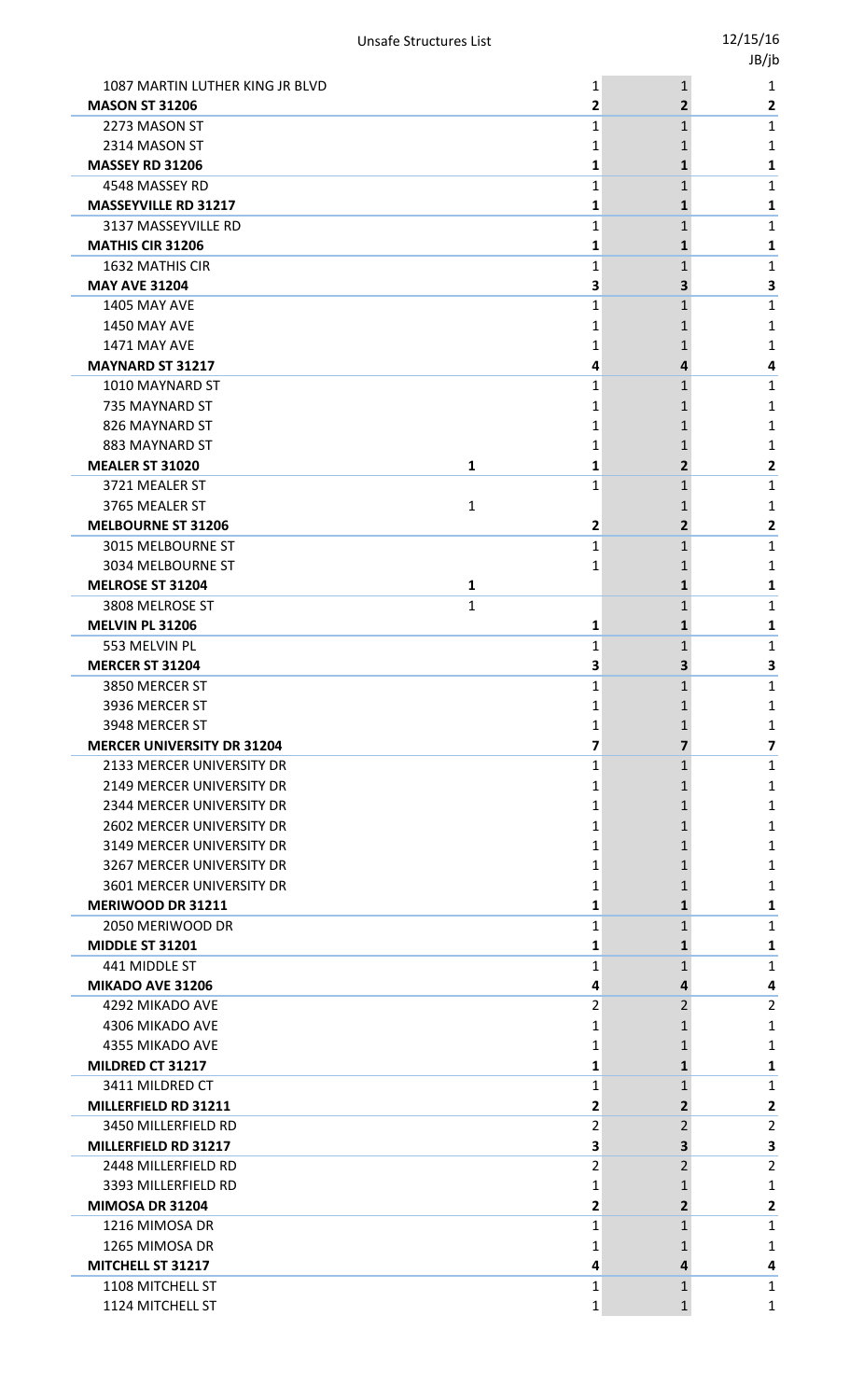|                                           |                   |                | JB/jb                   |
|-------------------------------------------|-------------------|----------------|-------------------------|
| 722 MITCHELL ST                           | 2                 | $\overline{2}$ | $\overline{2}$          |
| <b>MOGUL RD 31217</b>                     | $\mathbf{1}$      | $\mathbf{1}$   | 1                       |
| 3346 MOGUL RD                             | 1                 | $\mathbf{1}$   | 1                       |
| <b>MOHAWK RD 31217</b>                    | 1                 | 1              | 1                       |
| 3362 MOHAWK RD                            | 1                 | $\mathbf{1}$   | 1                       |
| <b>Monroe AVE</b>                         | 1                 | 1              | 1                       |
| 2094 Monroe AVE                           | $\mathbf{1}$      | 1              | $\mathbf{1}$            |
| <b>MONROE AVE 31204</b>                   | 3                 | 3              | 3                       |
| 2086 MONROE AVE                           | $\mathbf{1}$      | 1              | $\mathbf{1}$            |
| 2110 MONROE AVE                           | 2                 | 2              | $\overline{2}$          |
| <b>MONROE AVE 31206</b>                   | 7                 | 7              | $\overline{\mathbf{z}}$ |
| 2272 MONROE AVE                           | $\mathbf{1}$      | $\mathbf{1}$   | $\mathbf{1}$            |
| 2294 MONROE AVE                           | 2                 | 2              | 2                       |
| 2352 MONROE AVE                           | 1                 | 1              | 1                       |
| 2357 MONROE AVE                           | 1                 | 1              | 1                       |
| 2436 MONROE AVE                           | $\overline{2}$    | 2              | $\overline{2}$          |
| <b>MONROE ST 31201</b>                    | 2                 | $\overline{2}$ | 2                       |
| 326 MONROE ST                             | 1                 | $\mathbf{1}$   | 1                       |
| 339 MONROE ST                             | 1                 | 1              | 1                       |
| <b>MONTPELIER AVE 31204</b>               | 2                 | $\mathbf{2}$   | 2                       |
| 1904 MONTPELIER AVE                       | $\mathbf{1}$      | 1              | $\mathbf{1}$            |
| 2514 MONTPELIER AVE                       | $\mathbf{1}$      | 1              | 1                       |
| <b>MOORE ST 31204</b>                     | 11                | 11             | 11                      |
| 1890 MOORE ST                             | 5                 | 5              | 5                       |
| 1912 MOORE ST                             | 2                 | 2              | 2                       |
| 1924 MOORE ST                             | 1                 | 1              | 1                       |
| 1929 MOORE ST                             | 1                 | 1              | 1                       |
| 1930 MOORE ST                             | 1                 | 1              | 1                       |
| 1936 MOORE ST                             | 1                 | 1              | 1                       |
| <b>MOORE TER 31204</b>                    | 1                 | $\mathbf{1}$   | 1                       |
| 1939 MOORE TER                            | 1                 | 1              | $\mathbf{1}$            |
| <b>MORELAND AVE 31206</b>                 | 7                 | 7              | $\overline{\mathbf{z}}$ |
| 533 MORELAND AVE                          | 1                 | $\mathbf{1}$   | $\mathbf{1}$            |
| 536 MORELAND AVE                          | 1                 | 1              | 1                       |
| 539 MORELAND AVE                          | 1                 | 1              | 1                       |
| 548 MORELAND AVE                          | 1                 | 1              | 1                       |
| 589 MORELAND AVE                          | 1                 | 1              | 1                       |
| <b>608 MORELAND AVE</b>                   | 1                 | 1              | 1                       |
| <b>652 MORELAND AVE</b>                   | 1                 | 1              | 1                       |
| <b>MORGAN DR 31204</b>                    | 3                 | 3              | 3                       |
| 3645 MORGAN DR                            | 1                 | 1              | 1                       |
| 3653 MORGAN DR                            | 2                 | 2              | $\overline{2}$          |
| <b>MORNINGSIDE DR 31217</b>               | 1                 | 1              | 1                       |
| 944 MORNINGSIDE DR                        | $\mathbf{1}$      | 1              | $\mathbf{1}$            |
| <b>MORRIS AVE 31204</b>                   | 2                 | $\mathbf{2}$   | $\overline{\mathbf{2}}$ |
| 3509 MORRIS AVE                           | 1                 | 1              | $\mathbf{1}$            |
| 3538 MORRIS AVE                           | 1                 | 1              | 1                       |
| <b>MORROW AVE 31217</b><br>674 MORROW AVE | 1<br>$\mathbf{1}$ | 1              | 1<br>$\mathbf{1}$       |
|                                           |                   | 1              |                         |
| <b>MOSELEY AVE 31204</b>                  | 1                 | 1              | 1                       |
| 419 MOSELEY AVE<br>MOSELEY ST 31204       | 1                 | 1              | $\mathbf{1}$            |
|                                           | 1                 | 1              | 1                       |
| 424 MOSELEY ST<br>MOUGHON ST 31201        | 1                 | 1<br>3         | 1                       |
| 242 MOUGHON ST                            | 3<br>1            | $\mathbf{1}$   | 3<br>1                  |
|                                           |                   |                |                         |
| 263 MOUGHON ST                            | 1                 | 1              | 1                       |
| 282 MOUGHON ST                            | 1                 | 1              | 1                       |
| MT PLEASANT CHURCH RD 31216               | 1                 | 1              | 1                       |
| 5563 MT PLEASANT CHURCH RD                | 1                 | 1              | 1                       |
| MUMFORD RD 31204                          | 1                 | $\mathbf{1}$   | 1                       |
| 4413 MUMFORD RD                           | $\mathbf{1}$      | $\mathbf{1}$   | 1                       |
| MUTUAL AVE 31204                          | 5                 | 5              | 5                       |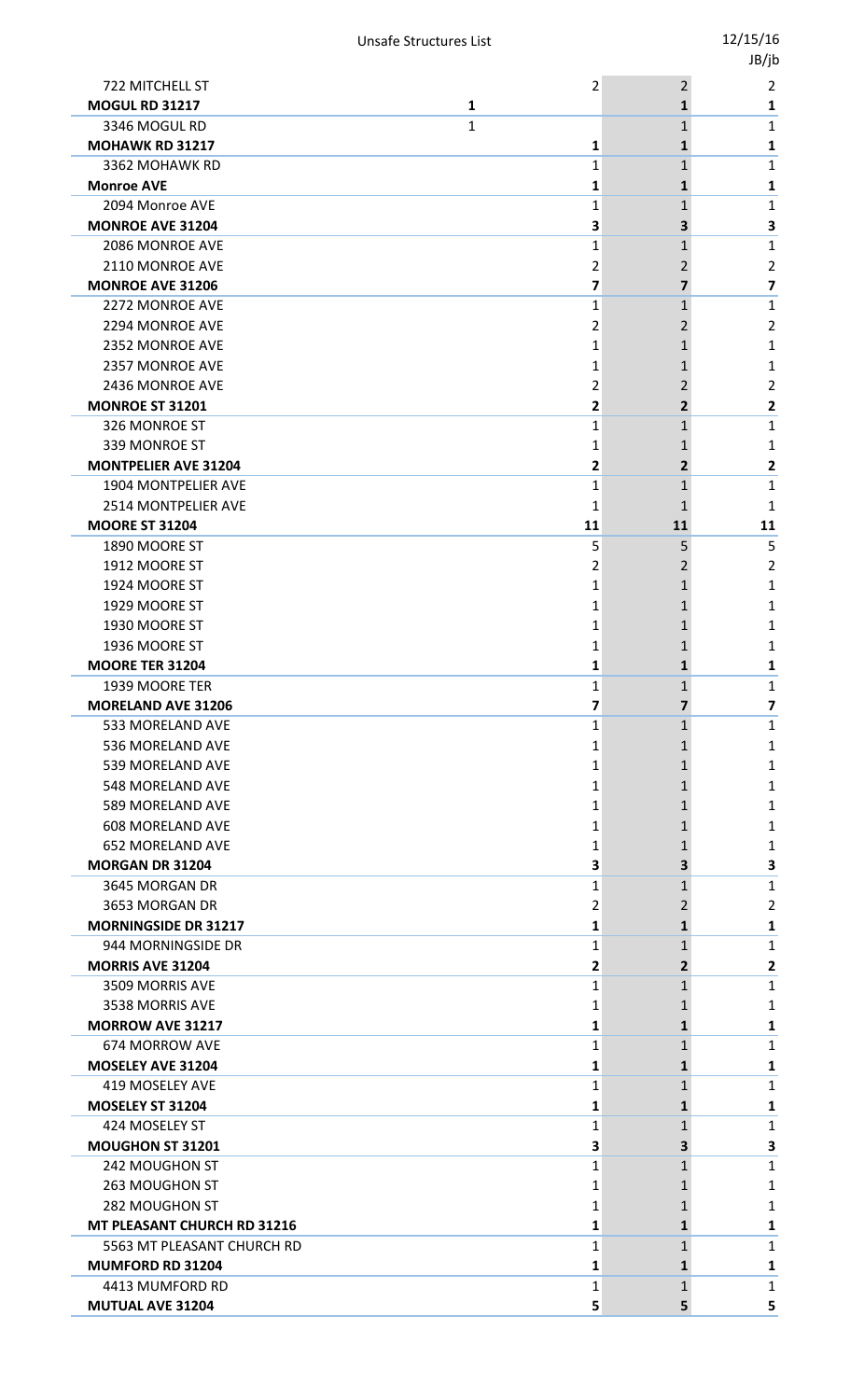|                                           |                   |                | טן נטנ         |
|-------------------------------------------|-------------------|----------------|----------------|
| <b>2055 MUTUAL AVE</b>                    | 1                 | $\mathbf{1}$   | 1              |
| 2065 MUTUAL AVE                           | 1                 | 1              | 1              |
| 2145 MUTUAL AVE                           | 1                 | 1              | 1              |
| 2184 MUTUAL AVE                           | 1                 | 1              | 1              |
| 2188 MUTUAL AVE                           | 1                 |                | 1              |
| MYRTLE ST 31217                           | 1                 | 1              | 1              |
| 654 MYRTLE ST                             | 1                 | 1              | 1              |
| N BEDINGFIELD DR 31206                    | 1                 | 1              | 1              |
| 1118 N BEDINGFIELD DR                     | 1                 | 1              | 1              |
| N GARDEN TER 31211                        | 2                 | $\overline{2}$ | 2              |
| 847 N GARDEN TER                          | 2                 | $\overline{2}$ | $\overline{2}$ |
| N KINGS PARK DR 31217                     | 1                 | 1              | 1              |
| 3518 N KINGS PARK DR                      | 1                 | $\mathbf{1}$   | 1              |
| <b>N PLANTATION PKWY 31220</b>            | 1                 | 1              | 1              |
| 1118 N PLANTATION PKWY                    | 1                 | 1              | 1              |
| <b>NANCY DR 31206</b>                     | $\mathbf{1}$<br>1 | $\mathbf{2}$   | 2              |
| 2658 NANCY DR                             | 1                 | 1              | 1              |
| 2760 NANCY DR<br><b>NAPIER AVE 31201</b>  | 1<br>2            | 1<br>2         | 1<br>2         |
| <b>1937 NAPIER AVE</b>                    | 1                 | 1              | 1              |
| 1949 NAPIER AVE                           | 1                 | 1              | 1              |
| <b>NAPIER AVE 31204</b>                   | 18                | 18             | 18             |
| 2210 NAPIER AVE                           | 1                 | $\mathbf{1}$   | 1              |
| 2274 NAPIER AVE                           | 1                 | 1              | 1              |
| 2368 NAPIER AVE                           | 1                 | 1              | 1              |
| 2385 NAPIER AVE                           | 1                 | 1              | 1              |
| 2789 NAPIER AVE                           | 1                 | 1              | 1              |
| 2885 NAPIER AVE                           | 1                 | 1              | 1              |
| 3245 NAPIER AVE                           | 1                 | 1              | 1              |
| 3266 NAPIER AVE                           | 1                 |                | 1              |
| 3276 NAPIER AVE                           | 1                 | 1              | 1              |
| 3492 NAPIER AVE                           | 1                 | 1              | 1              |
| 3508 NAPIER AVE                           | 1                 | 1              | 1              |
| 3512 NAPIER AVE                           | 1                 | 1              | 1              |
| 3555 NAPIER AVE                           | 1                 | 1              | 1              |
| 3638 NAPIER AVE                           | 1                 | 1              | 1              |
| 3840 NAPIER AVE                           | 2                 | 2              | 2              |
| 3954 NAPIER AVE                           | 1                 | 1              | 1              |
| 3996 NAPIER AVE<br><b>NEAL AVE 31204</b>  | 1<br>7            | 1<br>7         | 1              |
| 2127 NEAL AVE                             | 1                 | 1              | 7<br>1         |
| 2172 NEAL AVE                             | 1                 | 1              | 1              |
| 2176 NEAL AVE                             | 1                 | 1              | 1              |
| 2186 NEAL AVE                             | 1                 | 1              | 1              |
| 2190 NEAL AVE                             | 1                 |                | 1              |
| 2195 NEAL AVE                             | 1                 | 1              | 1              |
| 2199 NEAL AVE                             | 1                 | 1              | 1              |
| <b>NELSON ST 31206</b>                    | 2                 | 2              | 2              |
| 510 NELSON ST                             | 2                 | 2              | 2              |
| <b>NEPTUNE WAY 31211</b>                  | 1                 | 1              | 1              |
| 2709 NEPTUNE WAY                          | 1                 | 1              | 1              |
| <b>NEW CASTLE DR 31204</b>                | 1                 | 1              | 1              |
| 1551 NEW CASTLE DR                        | 1                 | $\mathbf{1}$   | 1              |
| <b>NEWBERG AVE 31206</b>                  | 3                 | З              | 3              |
| 774 NEWBERG AVE                           | 1                 | 1              | 1              |
| 814 NEWBERG AVE                           | 1                 | 1              | 1              |
| 846 NEWBERG AVE                           | 1                 | 1              | 1              |
| <b>NINADEL DR 31204</b>                   | 1                 | 1              | 1              |
| 1515 NINADEL DR<br><b>NORRIS ST 31217</b> | 1<br>5            | 1<br>5         | 1              |
| 1183 NORRIS ST                            | 2                 | 2              | 5<br>2         |
| <b>685 NORRIS ST</b>                      | 1                 | 1              | 1              |
|                                           |                   |                |                |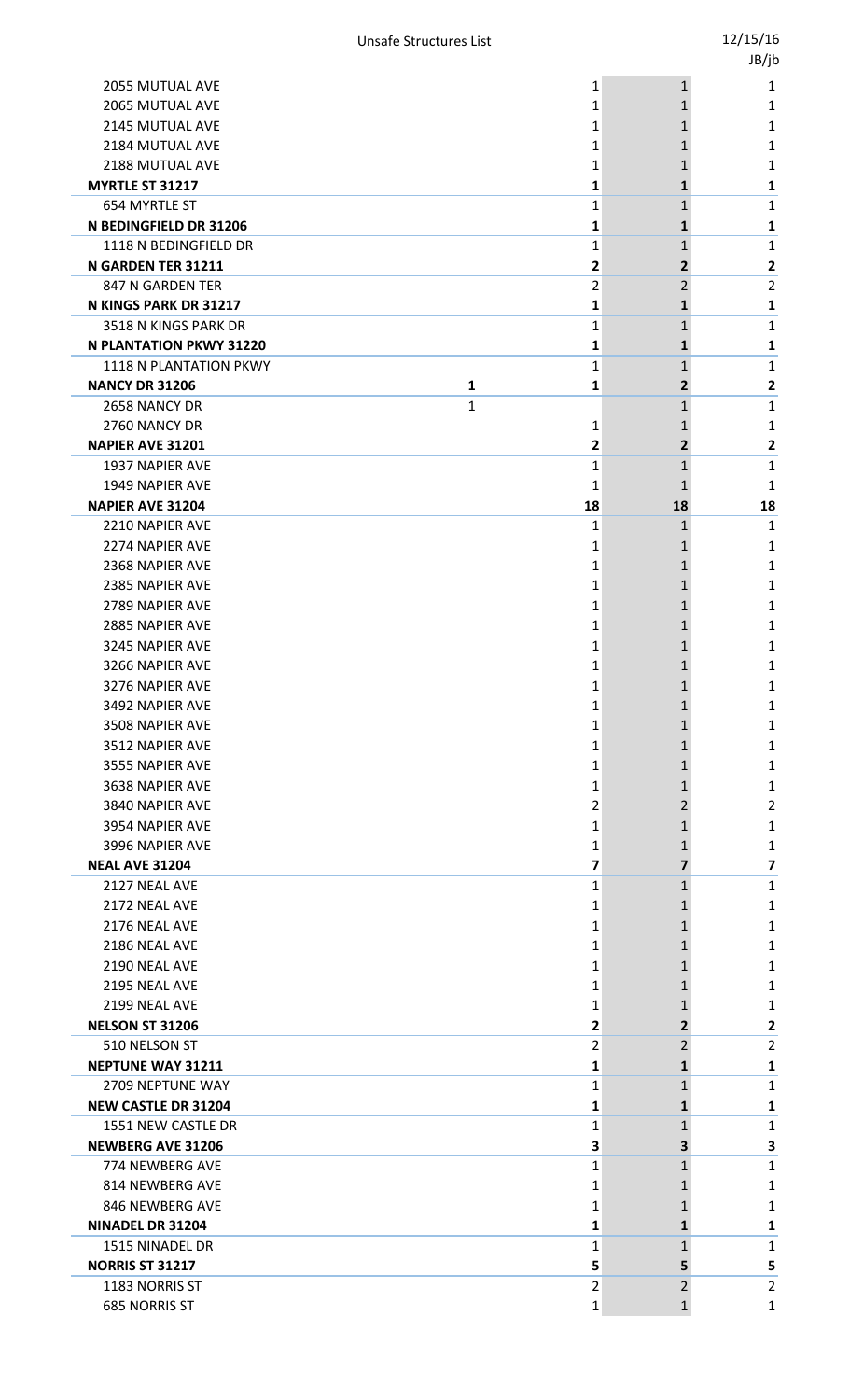|                                |              |                |                | JB/jb                   |
|--------------------------------|--------------|----------------|----------------|-------------------------|
| 740 NORRIS ST                  |              | 1              | $\mathbf{1}$   | 1                       |
| 752 NORRIS ST                  |              | 1              | 1              | 1                       |
| <b>NORTH AVE 31211</b>         |              | 4              | 4              | 4                       |
| 784 NORTH AVE                  |              | 1              | 1              | 1                       |
| 955 NORTH AVE                  |              | 1              | 1              | 1                       |
| 960 NORTH AVE                  |              | 1              |                | 1                       |
| 976 NORTH AVE                  |              | 1              | 1              | 1                       |
| <b>NORTHBROOK AVE 31201</b>    |              | 1              | 1              | 1                       |
| 1917 NORTHBROOK AVE            |              | 1              | 1              | 1                       |
| <b>NORWOOD AVE 31217</b>       |              | 1              | 1              | 1                       |
| 2948 NORWOOD AVE               |              | 1              | 1              | $\mathbf{1}$            |
| <b>NOWELL CT 31216</b>         | $\mathbf{1}$ |                | 1              | 1                       |
| 4981 NOWELL CT                 | $\mathbf{1}$ |                | 1              | 1                       |
| O Hara DR N                    |              | 1              | 1              | 1                       |
| 3393 O Hara DR N               |              | $\mathbf{1}$   | 1              | $\mathbf{1}$            |
| <b>OAKDALE AVE 31204</b>       |              | 1              | 1              | 1                       |
| 3057 OAKDALE AVE               |              | 1              | $\mathbf{1}$   | 1                       |
| OAKLAND AVE 31204              |              | 3              | 3.             | 3                       |
| 1455 OAKLAND AVE               |              | 1              | 1              | 1                       |
| 1465 OAKLAND AVE               |              | 1              | 1              | 1                       |
| 1481 OAKLAND AVE               |              | 1              |                | 1                       |
| <b>OAKRIDGE AVE 31204</b>      |              | 1              | 1              | 1                       |
| 112 OAKRIDGE AVE               |              | 1              | $\mathbf{1}$   | 1                       |
| <b>OGLETHORPE ST 31201</b>     |              | 2              | 2              | 2                       |
| 1107 OGLETHORPE ST             |              | $\overline{2}$ | 2              | $\overline{2}$          |
| OLD GORDON RD 31020            | $\mathbf{2}$ |                | 2              | $\overline{\mathbf{c}}$ |
| 3806 OLD GORDON RD             | 1            |                | $\mathbf{1}$   | 1                       |
| 3822 OLD GORDON RD             | 1            |                | 1              | 1                       |
| ORANGE ST 31201                |              | 1              | 1              | 1                       |
| 135 ORANGE ST                  |              | 1              | $\mathbf{1}$   | 1                       |
| <b>ORCHARD AVE 31201</b>       |              | 2              | $\overline{2}$ | $\overline{\mathbf{2}}$ |
| <b>1615 ORCHARD AVE</b>        |              | $\overline{2}$ | 2              | $\overline{2}$          |
| ORMOND TER 31206               |              | 2              | 2              | $\mathbf{2}$            |
| 573 ORMOND TER                 |              | 1              | 1              | 1                       |
| 592 ORMOND TER                 |              | 1              | 1              | $\mathbf{1}$            |
| <b>PANSY AVE 31204</b>         |              | 2              | 2              | 2                       |
| 205 PANSY AVE<br>314 PANSY AVE |              | 1              | $\mathbf{1}$   | 1                       |
| PARKER AVE 31204               |              | 1<br>2         | 1<br>2         | $\mathbf 1$<br>2        |
| 2331 PARKER AVE                |              | 1              | 1              | 1                       |
| 2361 PARKER AVE                |              | 1              |                | 1                       |
| PATRICIA DR 31216              | 1            |                | 1              | 1                       |
| 9190 PATRICIA DR               | $\mathbf{1}$ |                | $\mathbf{1}$   | 1                       |
| PATTERSON ST 31204             |              | 6              | 6              | 6                       |
| 1250 PATTERSON ST              |              | 1              | 1              | 1                       |
| 770 PATTERSON ST               |              | 1              | 1              | 1                       |
| 831 PATTERSON ST               |              | 1              | 1              | 1                       |
| 848 PATTERSON ST               |              | 1              | 1              | 1                       |
| 862 PATTERSON ST               |              | 1              | 1              | 1                       |
| 980 PATTERSON ST               |              | 1              | 1              | 1                       |
| PATTON AVE 31204               |              | 7              | 7              | 7                       |
| 709 PATTON AVE                 |              | 1              | $\mathbf{1}$   | 1                       |
| 717 PATTON AVE                 |              | 1              | 1              | 1                       |
| 723 PATTON AVE                 |              | 2              | 2              | 2                       |
| <b>748 PATTON AVE</b>          |              | 1              | 1              | 1                       |
| 756 PATTON AVE                 |              | 1              |                | 1                       |
| 772 PATTON AVE                 |              | 1              | 1              | 1                       |
| <b>PAUL ST 31206</b>           |              | 1              | 1              | 1                       |
| 639 PAUL ST                    |              | 1              | $\mathbf{1}$   | 1                       |
| PAYTON ST 31217                |              | 1              | 1              | 1                       |
| 1348 PAYTON ST                 |              | 1              | $\mathbf{1}$   | 1                       |
| PEACHTREE ST 31217             |              | 6              | 6              | 6                       |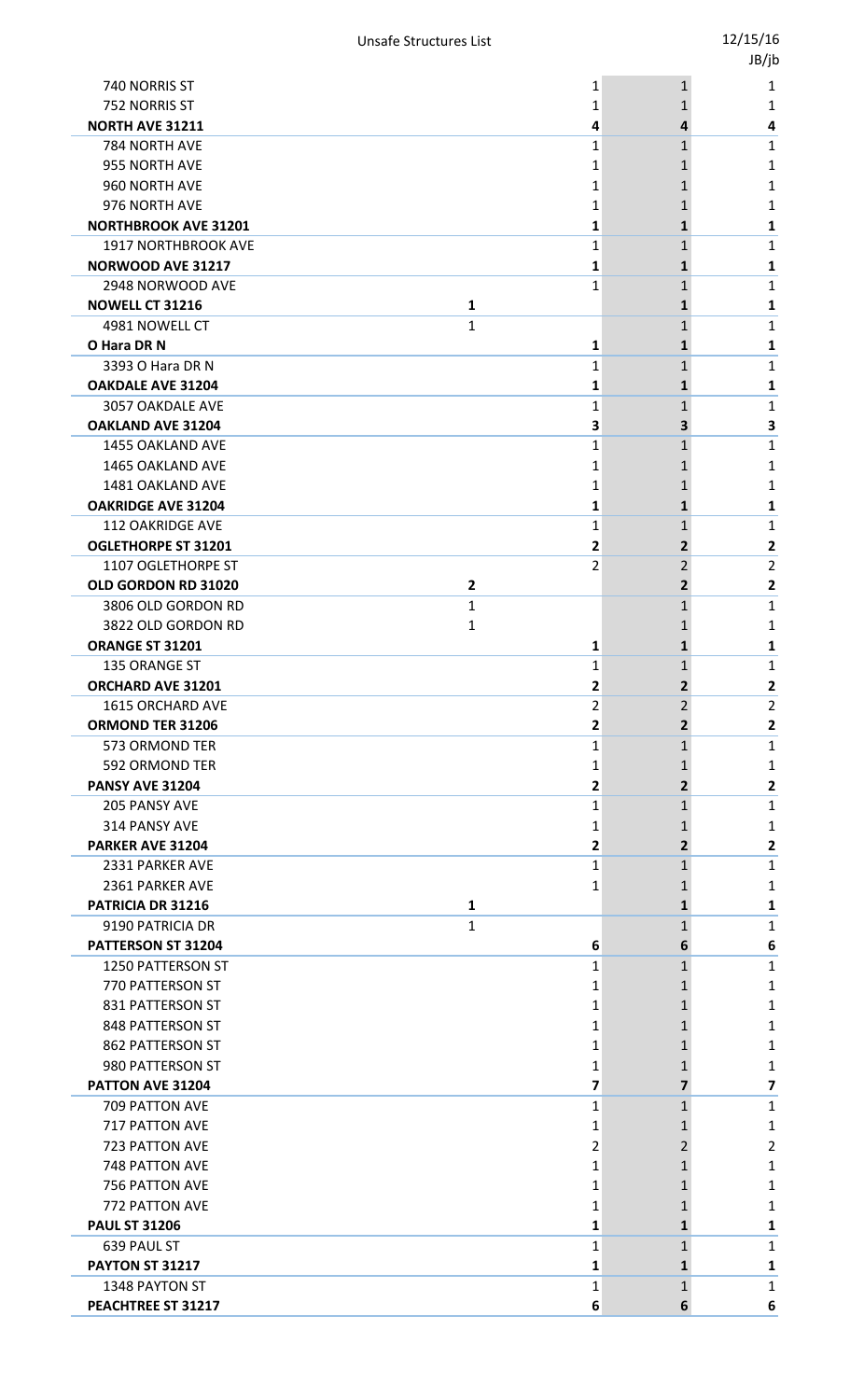|                          |              |                | JB/jb                                     |
|--------------------------|--------------|----------------|-------------------------------------------|
| <b>724 PEACHTREE ST</b>  |              | 1              | $\mathbf{1}$<br>1                         |
| 731 PEACHTREE ST         |              | 1              | 1<br>1                                    |
| 736 PEACHTREE ST         |              | 1              | 1<br>1                                    |
| <b>763 PEACHTREE ST</b>  |              | 1              | 1<br>1                                    |
| 837 PEACHTREE ST         |              | 2              | 2<br>2                                    |
| PEARSON CIR 31216        | 1            |                | 1<br>1                                    |
| 2761 PEARSON CIR         | $\mathbf{1}$ |                | $\mathbf{1}$<br>1                         |
| PEAVY CIR 31206          |              | 1              | 1<br>1                                    |
| 1356 PEAVY CIR           |              | $\mathbf{1}$   | $\mathbf{1}$<br>1                         |
| <b>PEBBLE ST 31201</b>   |              | 1              | 1<br>1                                    |
| 705 PEBBLE ST            |              | 1              | 1<br>1                                    |
| <b>PENN AVE 31204</b>    |              | 3              | 3<br>3                                    |
| 327 PENN AVE             |              | 1              | $\mathbf{1}$<br>1                         |
| 363 PENN AVE             |              | 1              | 1<br>1                                    |
| 435 PENN AVE             |              | 1              | $\mathbf{1}$<br>1                         |
| <b>PERDUE ST 31206</b>   |              | 4              | 4<br>4                                    |
| 951 PERDUE ST            |              | 1              | 1<br>1                                    |
| 963 PERDUE ST            |              | 1              | 1<br>1                                    |
| 981 PERDUE ST            |              | 2              | $\overline{2}$<br>2                       |
| PERRY AVE 31206          |              | 1              | $\mathbf{1}$<br>1                         |
| 4464 PERRY AVE           |              | 1              | 1<br>1                                    |
| <b>PERRY DR 31217</b>    |              | 2              | $\mathbf{2}$<br>2                         |
| 872 PERRY DR             |              | 1              | $\mathbf{1}$<br>1                         |
| 915 PERRY DR             |              | 1              | 1<br>1                                    |
| PERSHING AVE 31206       |              | 1              | $\mathbf{1}$<br>1                         |
| 4164 PERSHING AVE        |              | 1              | 1<br>1                                    |
| PIEDMONT AVE 31206       |              | 2              | $\mathbf{2}$<br>2                         |
| 789 PIEDMONT AVE         |              | 1              | 1<br>1                                    |
| 793 PIEDMONT AVE         |              | 1              | 1<br>1                                    |
| PIEDMONT CIR 31217       |              | $\overline{2}$ | $\overline{2}$<br>2                       |
| 3631 PIEDMONT CIR        |              | 1              | 1<br>$\mathbf{1}$                         |
| 3659 PIEDMONT CIR        |              | 1              | 1<br>1                                    |
| <b>PIKE ST 31204</b>     |              | 1              | 1<br>1                                    |
| 1057 PIKE ST             |              | 1              | $\mathbf{1}$<br>1                         |
| PINE FOREST RD 31206     |              | 1              | 1<br>1                                    |
| 3644 PINE FOREST RD      |              | 1              | 1<br>$\mathbf{1}$                         |
| PINEDALE DR 31206        |              | 2              | $\mathbf{2}$<br>$\overline{2}$            |
| 4356 PINEDALE DR         |              | 1              | 1<br>1                                    |
| 4509 PINEDALE DR         |              | 1              | 1<br>1                                    |
| PINEVIEW AVE 31206       |              | 2              | $\mathbf{2}$<br>$\overline{2}$            |
| <b>665 PINEVIEW AVE</b>  |              | 1              | 1<br>$\mathbf{1}$                         |
| 739 PINEVIEW AVE         |              | 1              | 1<br>1                                    |
| <b>PINSON ST 31206</b>   |              | 1              | 1<br>1                                    |
| 4228 PINSON ST           |              | 1              | $\mathbf{1}$<br>1                         |
| PIO NONO AVE 31204       |              | 1              | 1<br>1                                    |
| 1546 PIO NONO AVE        |              | 1              | 1<br>$\mathbf{1}$                         |
| PITTMAN ST 31206         |              | 1              | 1<br>1                                    |
| 495 PITTMAN ST           |              | 1              | 1<br>1                                    |
| <b>Ponce De Leon AVE</b> |              | 1              | 1<br>1                                    |
| 771 Ponce De Leon AVE    |              | 1              | $\mathbf{1}$<br>1                         |
| PONCE DE LEON AVE 31206  |              | 1              | 1<br>1                                    |
| 820 PONCE DE LEON AVE    |              | $\mathbf{1}$   | $\mathbf{1}$<br>1                         |
| <b>POPLAR ST 31201</b>   |              | 2              | $\overline{2}$<br>$\mathbf{2}$            |
| 338 POPLAR ST            |              | 1              | 1<br>1                                    |
| 614 POPLAR ST            |              | 1              | 1<br>1                                    |
| POPPY AVE 31204          |              | 1              | 1<br>1                                    |
| 345 POPPY AVE            |              | 1              | $\mathbf{1}$<br>1                         |
| PRINGLE ST 31217         |              | 1              | 1<br>1                                    |
| <b>688 PRINGLE ST</b>    |              | 1              | 1<br>1                                    |
| <b>PRYOR ST 31206</b>    |              | 2              | $\overline{2}$<br>$\overline{\mathbf{2}}$ |
| 2877 PRYOR ST            |              | $\mathbf{1}$   | $\mathbf{1}$<br>1                         |
| 2893 PRYOR ST            |              | $\mathbf{1}$   | $\mathbf{1}$<br>$\mathbf{1}$              |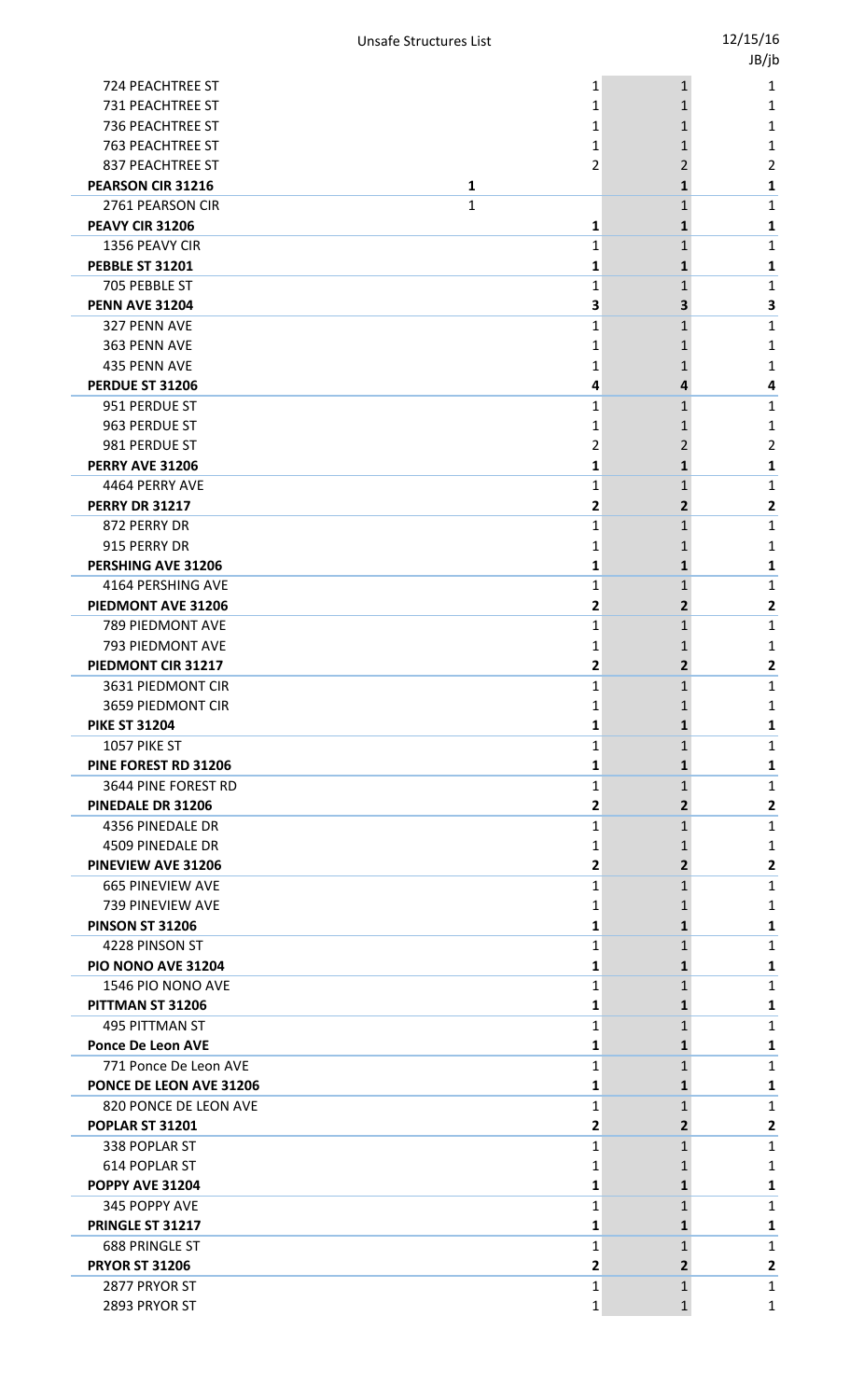|                                         |              |   |                | . . |
|-----------------------------------------|--------------|---|----------------|-----|
| PURSLEY ST 31201                        |              | 7 | $\overline{7}$ | 7   |
| 183 PURSLEY ST                          |              | 1 | $\mathbf{1}$   | 1   |
| 253 PURSLEY ST                          |              | 1 | 1              | 1   |
| 257 PURSLEY ST                          |              | 1 | 1              | 1   |
| 258 PURSLEY ST                          |              | 1 |                | 1   |
| 322 PURSLEY ST                          |              | 1 |                | 1   |
| 393 PURSLEY ST                          |              | 1 | 1              | 1   |
| 429 PURSLEY ST                          |              | 1 | 1              | 1   |
| PUTNAM ST 31206                         |              | 4 | 4              | 4   |
| 1028 PUTNAM ST                          |              | 1 | 1              | 1   |
| 1036 PUTNAM ST                          |              | 1 |                | 1   |
| 1060 PUTNAM ST                          |              | 1 | 1              | 1   |
| 927 PUTNAM ST                           |              | 1 |                | 1   |
| <b>QUINLAN DR 31206</b>                 |              | 2 | 2              | 2   |
| 884 QUINLAN DR                          |              | 1 | $\mathbf{1}$   | 1   |
| 956 QUINLAN DR                          |              | 1 |                | 1   |
| <b>RADIO DR 31204</b>                   |              | 2 | 2              | 2   |
| 1181 RADIO DR                           |              | 1 | 1              | 1   |
| 1206 RADIO DR                           |              | 1 |                | 1   |
| <b>RANDALL PL 31204</b>                 |              | 1 | 1              | 1   |
| 2509 RANDALL PL                         |              | 1 | 1              | 1   |
| <b>REESE ST 31217</b>                   |              | 2 | 2              | 2   |
| 649 REESE ST                            |              | 1 | 1              | 1   |
| 684 REESE ST                            |              | 1 |                | 1   |
| <b>REYNOLDS DR 31206</b>                |              | 1 | 1              | 1   |
| 2624 REYNOLDS DR                        |              | 1 | 1              | 1   |
| RICE MILL RD 31206                      |              | 2 | $\mathbf{2}$   | 2   |
| 3041 RICE MILL RD                       |              | 1 | 1              | 1   |
| 3043 RICE MILL RD                       |              | 1 |                | 1   |
| RICHARD ST 31204                        |              | 2 | 2              | 2   |
| 2571 RICHARD ST                         |              | 1 | 1              | 1   |
|                                         |              |   |                |     |
| 2575 RICHARD ST                         |              | 1 | 1              | 1   |
| RICHMOND ST 31206                       | $\mathbf{1}$ | 8 | 9              | 9   |
| 562 RICHMOND ST                         |              | 1 | 1              | 1   |
| 672 RICHMOND ST                         |              | 1 |                | 1   |
| <b>681 RICHMOND ST</b>                  |              | 1 | 1              | 1   |
| <b>689 RICHMOND ST</b>                  |              | 1 | 1              | 1   |
| <b>695 RICHMOND ST</b>                  |              | 2 | 2              | 2   |
| 793 RICHMOND ST                         |              | 1 |                | 1   |
| 848 RICHMOND ST                         |              | 1 |                | 1   |
| 869 RICHMOND ST                         | 1            |   |                | 1   |
| RIGGINS MILL RD 31217                   | 3            | 3 | 6              | 6   |
| 3166 RIGGINS MILL RD                    |              | 1 | 1              | 1   |
| 3409 RIGGINS MILL RD                    | $\mathbf{1}$ |   |                | 1   |
| 3629 RIGGINS MILL RD                    | 1            | 1 | 2              | 2   |
| 4091 RIGGINS MILL RD                    |              | 1 |                | 1   |
| 4462 RIGGINS MILL RD                    | $\mathbf{1}$ |   |                | 1   |
| <b>RIVERSIDE DR 31204</b>               |              | 1 | 1              | 1   |
| 2350 RIVERSIDE DR                       |              | 1 | 1              | 1   |
| <b>ROBERT HENRY ST 31206</b>            |              | 4 | 4              | 4   |
| 518 ROBERT HENRY ST                     |              | 1 | 1              | 1   |
| 544 ROBERT HENRY ST                     |              | 1 |                | 1   |
| 587 ROBERT HENRY ST                     |              | 1 | 1              | 1   |
| <b>678 ROBERT HENRY ST</b>              |              | 1 |                | 1   |
| <b>ROBINSON CIR 31204</b>               |              | 2 | 2              | 2   |
| 4211 ROBINSON CIR                       |              | 1 | 1              | 1   |
| 4267 ROBINSON CIR                       |              | 1 |                | 1   |
| <b>ROBINSON RD 31204</b>                |              | 2 | 2              | 2   |
| 3782 ROBINSON RD                        |              | 1 | 1              | 1   |
| 3868 ROBINSON RD                        |              | 1 |                | 1   |
| ROCK MILL RD 31220<br>8271 ROCK MILL RD |              | 1 | 1              | 1   |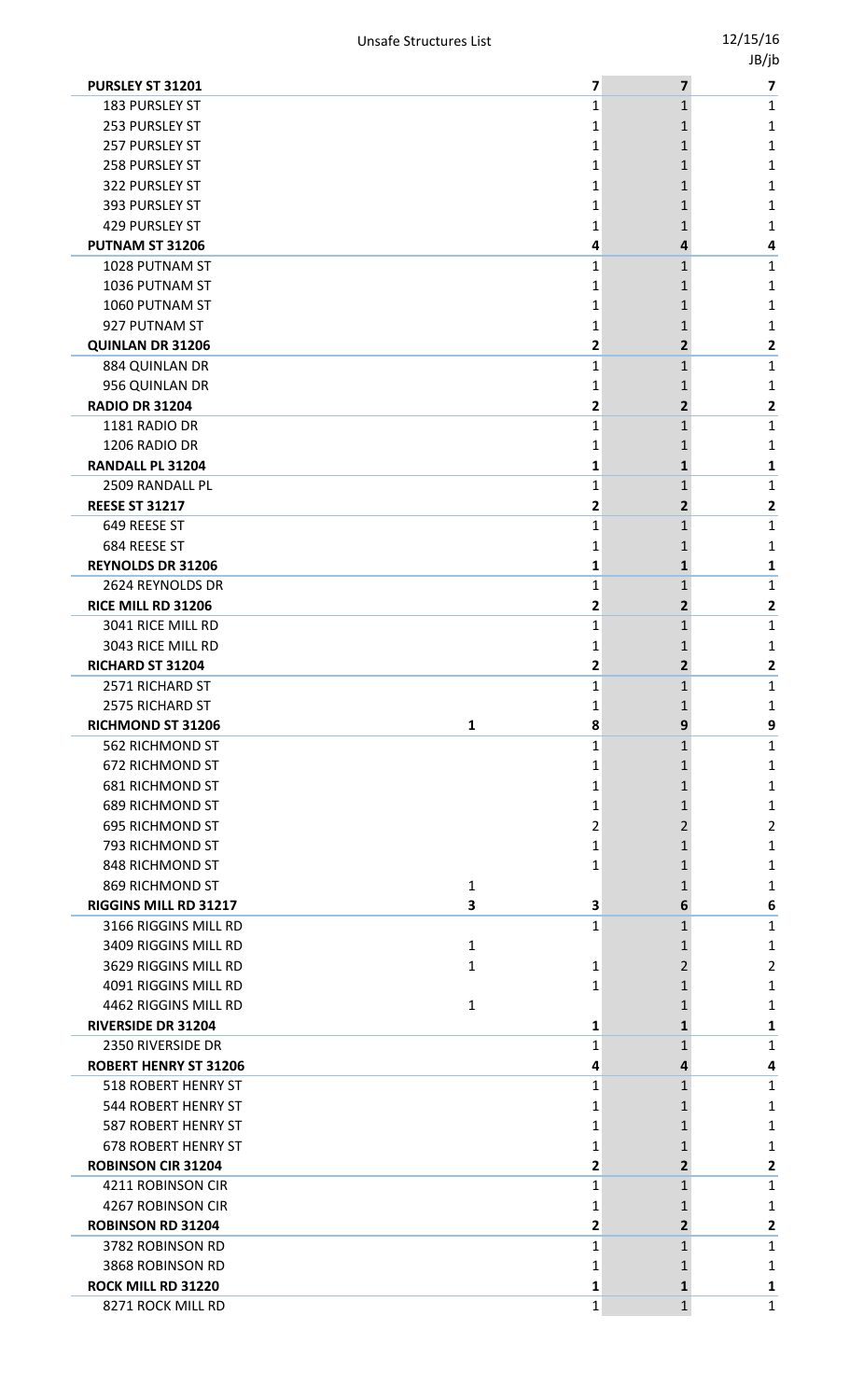| <b>ROCKY CREEK RD 31206</b>                     | 1                   | $\mathbf{1}$                  | 1      |
|-------------------------------------------------|---------------------|-------------------------------|--------|
| <b>1228 ROCKY CREEK RD</b>                      | 1                   | $\mathbf{1}$                  | 1      |
| ROOSEVELT AVE 31204                             | 2                   | 2                             | 2      |
| 2171 ROOSEVELT AVE                              | 1                   | $\mathbf{1}$                  | 1      |
| 2192 ROOSEVELT AVE                              | 1                   |                               | 1      |
| <b>ROSE ST 31206</b>                            | 1                   | 1                             | 1      |
| 1080 ROSE ST                                    | 1                   | 1                             | 1      |
| ROSECREST AVE 31201                             | 3                   | 3                             | 3      |
| 1511 ROSECREST AVE                              | 1                   | 1                             | 1      |
| 1545 ROSECREST AVE                              | 1                   |                               | 1      |
| 1583 ROSECREST AVE                              | 1                   |                               | 1      |
| <b>ROY AVE 31206</b>                            | 3                   | 3                             | 3      |
| 4218 ROY AVE                                    | 2                   | 2                             | 2      |
| 4288 ROY AVE                                    | 1                   | 1                             | 1      |
| <b>Roy ST</b>                                   | 1                   | 1                             | 1      |
| 2775 Roy ST                                     | 1                   | $\mathbf{1}$                  | 1      |
| <b>ROY ST 31204</b>                             | 6                   | 6                             | 6      |
| 2753 ROY ST                                     | 1                   | 1                             | 1      |
| 2761 ROY ST                                     | 1                   | 1                             | 1      |
| 2769 ROY ST                                     | 1                   | 1                             | 1      |
| 2791 ROY ST                                     | 1                   |                               | 1      |
| 2825 ROY ST                                     | 1                   |                               | 1      |
| 684 ROY ST                                      | 1                   |                               | 1      |
| <b>RUARK RD 31217</b><br>1                      |                     | 1                             | 1      |
| $\mathbf{1}$<br>3073 RUARK RD                   |                     | 1                             | 1      |
| <b>RUBY ST 31204</b>                            | 2                   | 2                             | 2      |
| 306 RUBY ST                                     | 1                   | 1                             | 1      |
| 330 RUBY ST                                     | 1                   |                               | 1      |
| <b>RUTHERFORD AVE 31206</b>                     | 6                   | 6                             | 6      |
| 561 RUTHERFORD AVE                              | 2<br>$\mathfrak{p}$ | 2<br>$\overline{\phantom{a}}$ | 2<br>2 |
| 562 RUTHERFORD AVE                              |                     |                               |        |
| 568 RUTHERFORD AVE<br><b>588 RUTHERFORD AVE</b> | 1                   | 1                             | 1      |
| S BEECHWOOD DR 31210                            | 1<br>1              | 1                             | 1<br>1 |
| 4634 S BEECHWOOD DR                             | 1                   | 1                             | 1      |
| <b>SEDWARDS DR 31216</b>                        | 1                   | 1                             | 1      |
| 6168 S EDWARDS DR                               | 1                   | 1                             | 1      |
| S FULTON ST 31206                               | 1                   | 1                             | 1      |
| 831 S FULTON ST                                 | 1                   | $\mathbf{1}$                  | 1      |
| <b>S GRADY ST 31206</b>                         | 4                   | 4                             | 4      |
| 837 S GRADY ST                                  | 1                   | $\mathbf{1}$                  | 1      |
| 842 S GRADY ST                                  | 1                   |                               | 1      |
| 871 S GRADY ST                                  | 1                   |                               | 1      |
| 893 S GRADY ST                                  | 1                   |                               | 1      |
| S JACKSON ST 31216                              | 1                   | 1                             | 1      |
| 118 S JACKSON ST                                | 1                   | 1                             | 1      |
| <b>S KING ST 31206</b>                          | 1                   | 1                             | 1      |
| <b>2655 S KING ST</b>                           | 1                   | 1                             | 1      |
| S LIZELLA RD 31052                              | 1                   | 1                             | 1      |
| 3739 S LIZELLA RD                               | 1                   | 1                             | 1      |
| <b>S PONCE DE LEON CIR 31206</b>                | 1                   | 1                             | 1      |
| 944 S PONCE DE LEON CIR                         | 1                   | 1                             | 1      |
| <b>S RICE CIR 31204</b>                         | 1                   | 1                             | 1      |
| 3088 S RICE CIR                                 | 1                   | 1                             | 1      |
| <b>SAN CARLOS DR 31206</b>                      | 3                   | 3.                            | 3      |
| 4153 SAN CARLOS DR                              | 1                   | 1                             | 1      |
| 4157 SAN CARLOS DR                              | 1                   | 1                             | 1      |
| 4311 SAN CARLOS DR                              | 1                   | 1                             | 1      |
| SAN JUAN AVE 31206                              | 7                   | 7                             | 7      |
| 3639 SAN JUAN AVE                               | 3                   | 3                             | 3      |
| 3918 SAN JUAN AVE                               | 1                   |                               | 1      |
| 4083 SAN JUAN AVE                               | 2                   | 2                             | 2      |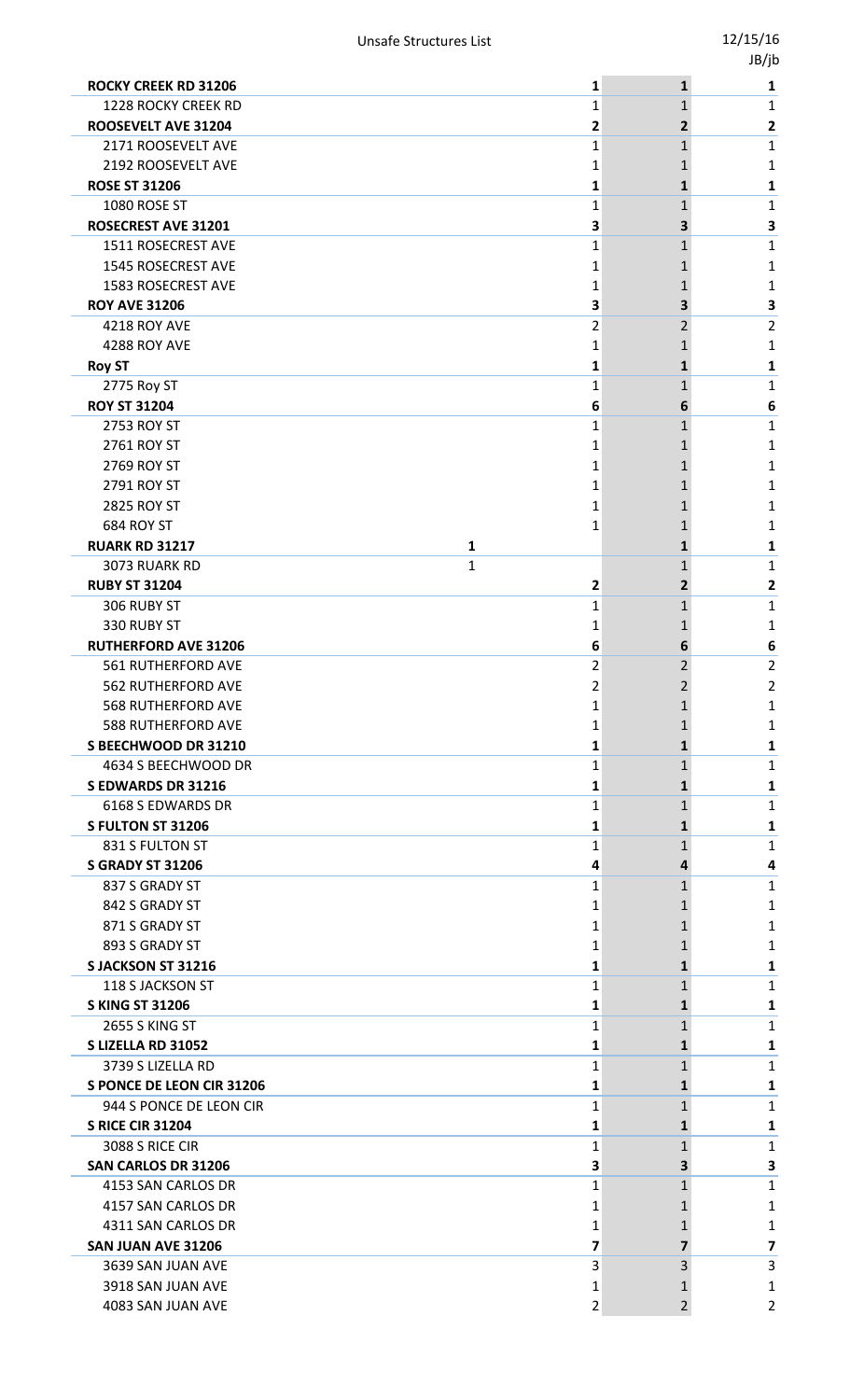|                            |              |                |                | JB/jb                   |
|----------------------------|--------------|----------------|----------------|-------------------------|
| 4091 SAN JUAN AVE          |              | 1              | $\mathbf{1}$   | 1                       |
| <b>SAPP ST 31204</b>       |              | 1              | $\mathbf{1}$   | 1                       |
| 613 SAPP ST                |              | $\mathbf{1}$   | $\mathbf{1}$   | $\mathbf{1}$            |
| SAWYER ST 31217            | $\mathbf{1}$ | 1              | $\overline{2}$ | $\mathbf{2}$            |
| 3604 SAWYER ST             | 1            | $\mathbf{1}$   | $\overline{2}$ | $\overline{2}$          |
| <b>Schaeffer PL</b>        |              | 1              | 1              | 1                       |
| 1150 Schaeffer PL          |              | $\mathbf{1}$   | $\mathbf{1}$   | $\mathbf{1}$            |
| <b>SCHAEFFER PL 31217</b>  |              | 7              | 7              | $\overline{\mathbf{z}}$ |
| 1140 SCHAEFFER PL          |              | $\overline{2}$ | $\overline{2}$ | $\overline{2}$          |
| 749 SCHAEFFER PL           |              | 2              | $\overline{2}$ | $\overline{2}$          |
| 845 SCHAEFFER PL           |              | 3              | 3              | $\overline{3}$          |
| <b>SCHELL AVE 31217</b>    |              | 2              | $\overline{2}$ | $\overline{\mathbf{2}}$ |
| 223 SCHELL AVE             |              | 1              | $\mathbf{1}$   | 1                       |
| 227 SCHELL AVE             |              | 1              | 1              | 1                       |
| <b>SCHOFIELD ST 31201</b>  |              | 9              | 9              | 9                       |
| 1519 SCHOFIELD ST          |              | $\overline{2}$ | $\overline{2}$ | $\overline{2}$          |
| 1622 SCHOFIELD ST          |              | $\mathbf{1}$   | 1              | $\mathbf{1}$            |
| 1651 SCHOFIELD ST          |              | 1              | 1              | 1                       |
| 1702 SCHOFIELD ST          |              | 1              | 1              | $\mathbf{1}$            |
| 1710 SCHOFIELD ST          |              | 1              | $\mathbf{1}$   | 1                       |
| 1720 SCHOFIELD ST          |              | 1              | 1              | 1                       |
| 1730 SCHOFIELD ST          |              | 1              | 1              | $\mathbf{1}$            |
| 1740 SCHOFIELD ST          |              | 1              | 1              | 1                       |
| <b>SCOTLAND AVE 31204</b>  |              | 1              | 1              | 1                       |
| 1115 SCOTLAND AVE          |              | 1              | $\mathbf{1}$   | 1                       |
| <b>SECOND AVE 31201</b>    |              | 4              | 4              | 4                       |
| 1490 SECOND AVE            |              | 1              | 1              | $\mathbf{1}$            |
| 1531 SECOND AVE            |              | 1              | 1              | 1                       |
| 1691 SECOND AVE            |              | 1              | 1              | 1                       |
| 1757 SECOND AVE            |              | 1              | $\mathbf{1}$   | 1                       |
| <b>SECOND ST 31201</b>     | 1            | 8              | 9              | 9                       |
| 1412 SECOND ST             | $\mathbf{1}$ |                | 1              | $\mathbf{1}$            |
| 1478 SECOND ST             |              | 2              | $\overline{2}$ | $\overline{2}$          |
| 1490 SECOND ST             |              | 2              | 2              | $\overline{2}$          |
| 1635 SECOND ST             |              | 1              | $\mathbf{1}$   | 1                       |
| 1660 SECOND ST             |              | 1              | 1              | 1                       |
| 1737 SECOND ST             |              | 1              | 1              | $\mathbf{1}$            |
| 1742 SECOND ST             |              | 1              | 1              | 1                       |
| <b>SECOND ST 31206</b>     |              | 1              | 1              | 1                       |
| 2339 SECOND ST             |              | 1              | $\mathbf{1}$   | $\mathbf{1}$            |
| <b>SEMINOLE AVE 31204</b>  |              | 2              | $\overline{2}$ | $\mathbf{2}$            |
| 3256 SEMINOLE AVE          |              | $\mathbf{1}$   | $\mathbf{1}$   | $\mathbf 1$             |
| 3268 SEMINOLE AVE          |              | 1              | 1              | 1                       |
| <b>Shamrock LN</b>         |              | 2              | $\overline{2}$ | 2                       |
| 2824 Shamrock LN           |              | 1              | $\mathbf{1}$   | $\mathbf{1}$            |
| 2836 Shamrock LN           |              | 1              | 1              | 1                       |
| <b>SHAMROCK LN 31206</b>   |              | 1              | $\mathbf{1}$   | 1                       |
| 2818 SHAMROCK LN           |              | 1              | $\mathbf{1}$   | 1                       |
| <b>SHAW DR 31204</b>       |              | 1              | 1              | 1                       |
| 3337 SHAW DR               |              | $\mathbf{1}$   | $\mathbf{1}$   | $\mathbf{1}$            |
| <b>SHEARWATER DR 31206</b> |              | 1              | 1              | 1                       |
| <b>4078 SHEARWATER DR</b>  |              | $\mathbf{1}$   | 1              | $\mathbf{1}$            |
| <b>SHERATON DR 31210</b>   | 1            |                | 1              | 1                       |
| <b>4154 SHERATON DR</b>    | 1            |                | 1              | $\mathbf{1}$            |
| <b>SHI PL 31206</b>        |              | 9              | 9              | 9                       |
| <b>541 SHI PL</b>          |              | 1              | 1              | $\mathbf{1}$            |
| 548 SHIPL                  |              | 1              | 1              | 1                       |
| <b>564 SHI PL</b>          |              | 1              | 1              | 1                       |
| 626 SHI PL                 |              | 1              | 1              | 1                       |
| 627 SHI PL                 |              | 1              | 1              | 1                       |
| 632 SHI PL                 |              | 1              | 1              | 1                       |
| 710 SHI PL                 |              | $\mathbf{1}$   | $\mathbf{1}$   | $\mathbf{1}$            |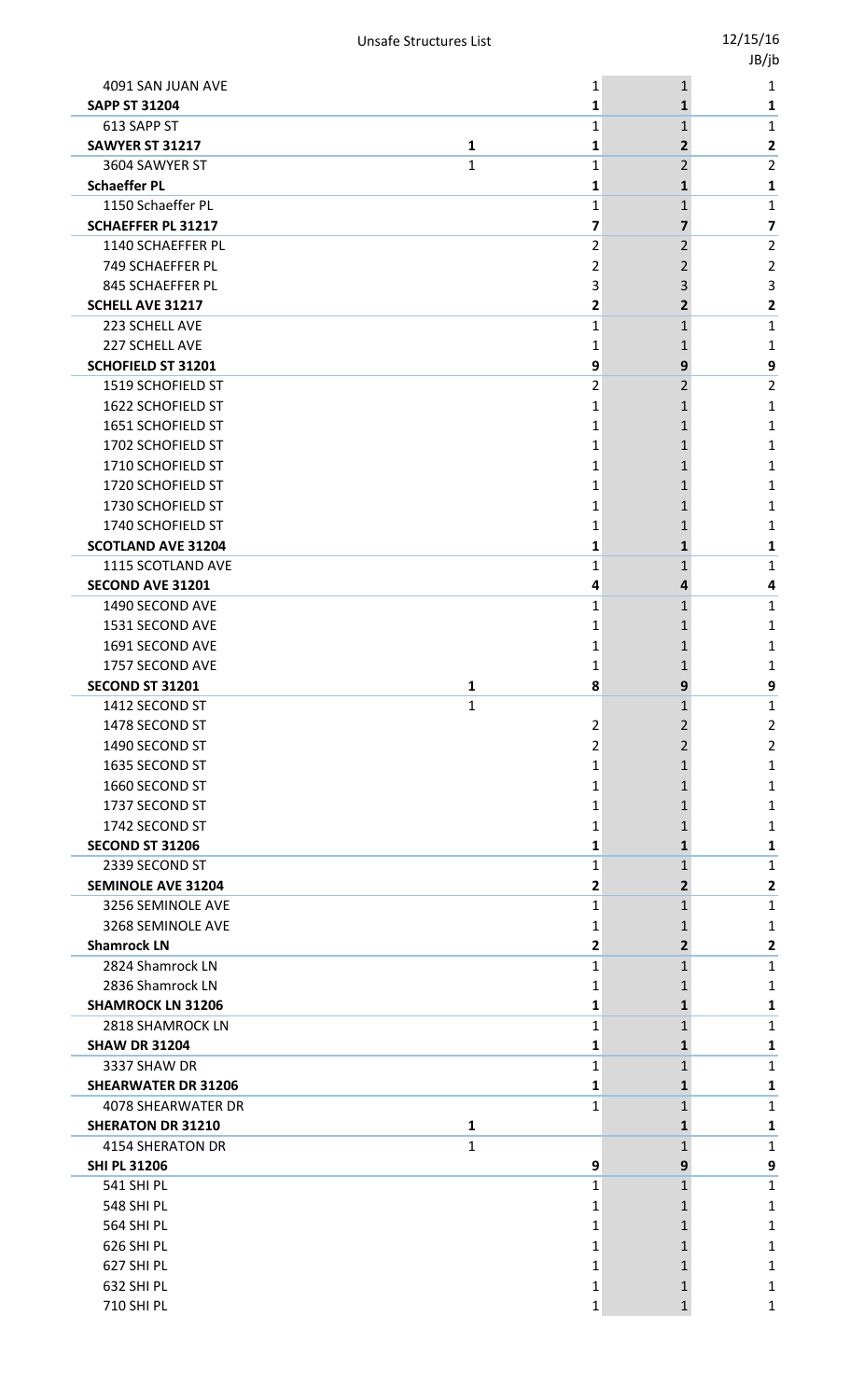|                                           |                |                   | 1P\]r          |
|-------------------------------------------|----------------|-------------------|----------------|
| <b>728 SHI PL</b>                         | 1              | $\mathbf{1}$      | 1              |
| 731 SHI PL                                | 1              | 1                 | 1              |
| <b>SHORT ST 31217</b>                     | 2              | 2                 | 2              |
| 857 SHORT ST                              | 2              | 2                 | $\overline{2}$ |
| <b>Short St LN</b>                        | 1              | 1                 | 1              |
| 1055 Short St LN<br><b>SIXTH ST 31206</b> | 1              | 1                 | 1              |
| 1403 SIXTH ST                             | 1<br>1         | 1<br>$\mathbf 1$  | 1<br>1         |
| <b>SMITH ST 31217</b>                     | 4              | 4                 | 4              |
| 1085 SMITH ST                             | 2              | 2                 | $\overline{2}$ |
| 958 SMITH ST                              | 2              | 2                 | 2              |
| SMITHFIELD RD 31216<br>1                  |                | 1                 | 1              |
| $\mathbf{1}$<br>6512 SMITHFIELD RD        |                | $\mathbf 1$       | 1              |
| SOCIETY ST 31217                          | $\overline{2}$ | 2                 | 2              |
| 847 SOCIETY ST                            | 1              | $\mathbf{1}$      | 1              |
| 861 SOCIETY ST                            | 1              | 1                 | 1              |
| <b>SOFKEE RD 31216</b><br>1               |                | 1                 | 1              |
| $\mathbf{1}$<br>2155 SOFKEE RD            |                | $\mathbf 1$       | 1              |
| <b>SOMERSET DR 31206</b>                  | 1              | 1                 | 1              |
| 3244 SOMERSET DR                          | 1              | 1                 | 1              |
| <b>SOMMERS DR 31206</b>                   | 2              | 2                 | 2              |
| 2862 SOMMERS DR                           | 1              | 1                 | 1              |
| 3011 SOMMERS DR                           | 1              | 1                 | 1              |
| SOUTHVIEW DR 31206                        | 1              | 1                 | 1              |
| 4080 SOUTHVIEW DR                         | 1              | 1                 | 1              |
| <b>SPARKLE AVE 31217</b>                  | 3              | 3                 | 3              |
| 1026 SPARKLE AVE                          | 1              | $\mathbf 1$       | 1              |
| <b>1122 SPARKLE AVE</b>                   | 1              | 1                 | 1              |
| 1146 SPARKLE AVE                          | 1              | 1                 | 1              |
| <b>SPARTAN ST 31217</b>                   | 1              | 1                 | 1              |
| 1164 SPARTAN ST                           | T              | T.                |                |
| <b>SPENCER CIR 31206</b>                  | 3              | 3                 | 3              |
| 3816 SPENCER CIR                          | 1              | $\mathbf{1}$      | 1              |
| 3914 SPENCER CIR                          | 1              | 1                 | 1              |
| 3936 SPENCER CIR                          | 1              | 1                 | 1              |
| SPRINGWOOD DR 31211                       | 1              | 1                 | 1              |
| 1840 SPRINGWOOD DR                        | 1              | 1                 | 1              |
| ST CHARLES PL 31206                       | 3              | 3                 | 3              |
| 3871 ST CHARLES PL                        | 1              | $\mathbf 1$       | 1              |
| 3958 ST CHARLES PL                        | 1              | 1                 | 1              |
| 4093 ST CHARLES PL                        | 1              | 1                 | 1              |
| ST JAMES AVE 31206                        | 4              | 4                 | 4              |
| 726 ST JAMES AVE<br>746 ST JAMES AVE      | 1<br>1         | $\mathbf{1}$<br>1 | 1<br>1         |
| 780 ST JAMES AVE                          | 1              | 1                 | 1              |
| 786 ST JAMES AVE                          | 1              | 1                 | 1              |
| <b>ST JOHN ST 31217</b>                   | 1              | 1                 | 1              |
| 654 ST JOHN ST                            | 1              | $\mathbf{1}$      | 1              |
| <b>STEELE ST 31201</b>                    | 2              | 2                 | 2              |
| 362 STEELE ST                             | 1              | $\mathbf 1$       | 1              |
| 378 STEELE ST                             | 1              | 1                 | 1              |
| <b>STERLING PL 31206</b>                  | 2              | 2                 | 2              |
| 5733 STERLING PL                          | 1              | $\mathbf{1}$      | 1              |
| 5751 STERLING PL                          | 1              | 1                 | 1              |
| <b>STEVENS ST 31206</b>                   | 1              | 1                 | 1              |
| 2721 STEVENS ST                           | 1              | 1                 | 1              |
| <b>STRAIGHT ST 31204</b>                  | 1              | 1                 | 1              |
| 570 STRAIGHT ST                           | 1              | $\mathbf 1$       | 1              |
| <b>SULPHUR SPRINGS RD 31217</b>           | 1              | 1                 | 1              |
| 1135 SULPHUR SPRINGS RD                   | 1              | $\mathbf 1$       | 1              |
| <b>SUNNYDALE DR 31217</b>                 | 7              | 7                 | 7              |
| 1124 SUNNYDALE DR                         | <b>J</b>       | <b>Q</b>          | ς              |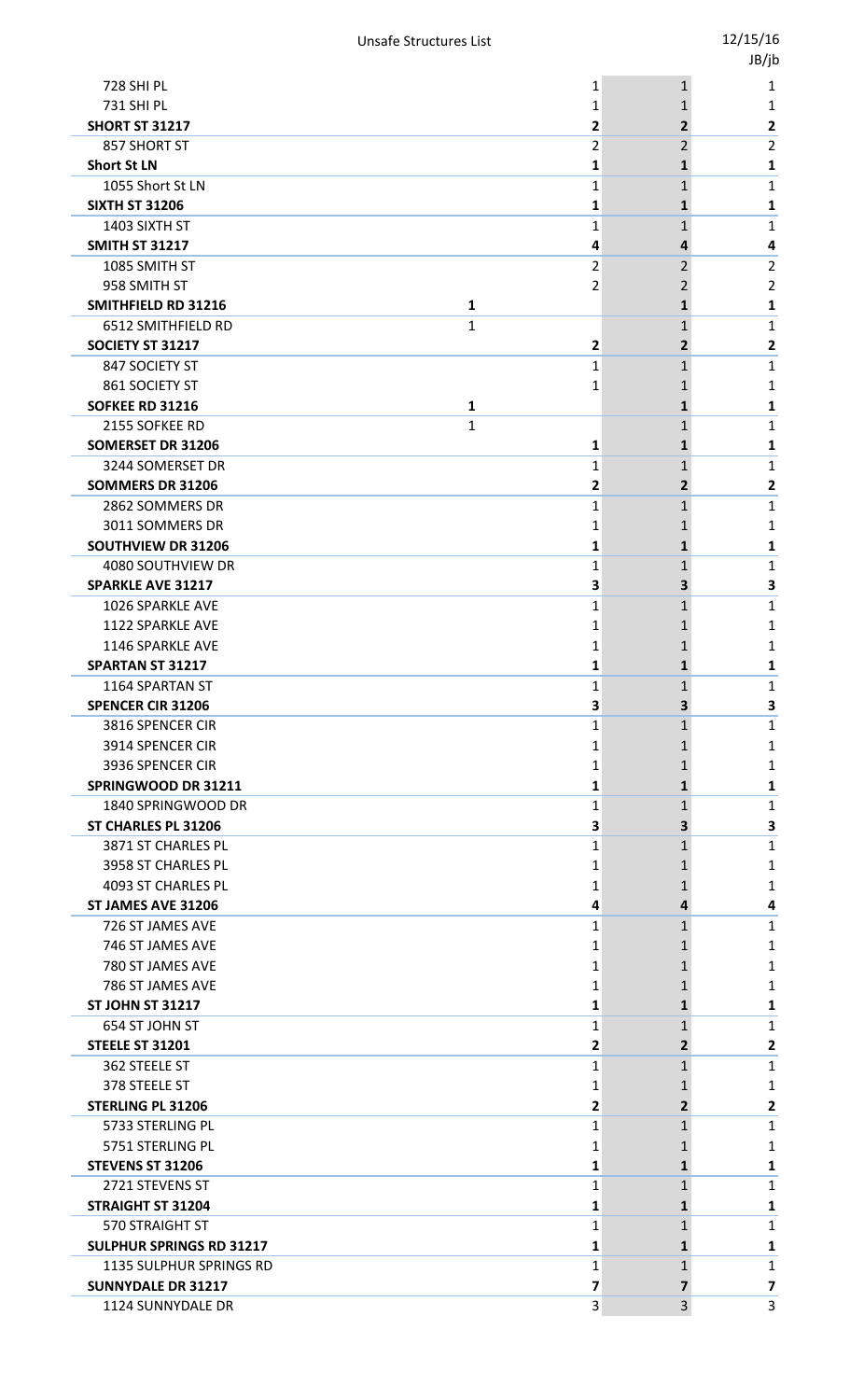|                                        |                   |                                | JB/jb                        |
|----------------------------------------|-------------------|--------------------------------|------------------------------|
| 1130 SUNNYDALE DR                      | 1                 | $\mathbf{1}$                   | 1                            |
| 870 SUNNYDALE DR                       | 1                 | 1                              | 1                            |
| 882 SUNNYDALE DR                       | 1                 | 1                              | 1                            |
| 889 SUNNYDALE DR                       | 1                 | 1                              | 1                            |
| <b>SUWANEE AVE 31204</b>               | 2                 | 2                              | $\mathbf{2}$                 |
| 2735 SUWANEE AVE                       | 1                 | $\mathbf{1}$                   | 1                            |
| 2764 SUWANEE AVE                       | 1                 | 1                              | 1                            |
| <b>SYCAMORE ST 31204</b>               | 5                 | 5                              | 5                            |
| 2064 SYCAMORE ST                       | 1                 | 1                              | 1                            |
| 2070 SYCAMORE ST                       | 1                 | 1                              | 1                            |
| 2122 SYCAMORE ST                       | 1                 | 1                              | 1                            |
| 2138 SYCAMORE ST                       | 1                 | 1                              | 1                            |
| 2150 SYCAMORE ST                       | 1                 | 1                              | 1                            |
| <b>SYLVESTER CT 31217</b>              | 1                 | 1                              | 1                            |
| 4542 SYLVESTER CT                      | 1                 | 1                              | 1                            |
| SYLVIAN DR 31206                       | 1                 | 1                              | 1                            |
| 1043 SYLVIAN DR                        | 1                 | $\mathbf{1}$                   | $\mathbf{1}$                 |
| <b>TABLE MOUNTAIN DR 31220</b>         | 1                 | 1                              | 1                            |
| 470 TABLE MOUNTAIN DR                  | 1                 | 1                              | $\mathbf{1}$                 |
| <b>TAMPLIN TER 31206</b>               | 1                 | 1                              | 1                            |
| 3403 TAMPLIN TER                       | 1                 | 1                              | $\mathbf{1}$                 |
| <b>TARVER CT 31217</b>                 | 1<br>$\mathbf{1}$ | $\mathbf{1}$                   | 1                            |
| 2865 TARVER CT<br>TAYLOR AVE 31217     | 1                 | 1<br>$\mathbf{1}$              | 1                            |
| 358 TAYLOR AVE                         | 1                 |                                | 1<br>1                       |
| <b>TAYLOR ST 31217</b>                 | 1                 | 1<br>$\mathbf{1}$              | 1                            |
| 906 TAYLOR ST                          | 1                 | $\mathbf{1}$                   | $\mathbf{1}$                 |
| <b>TECH DR 31206</b>                   | 4                 | 4                              | 4                            |
| 4391 TECH DR                           | 1                 | 1                              | 1                            |
| 4405 TECH DR                           | 1                 | 1                              | 1                            |
| 4411 TECH DR                           | 1                 | 1                              | $\mathbf{1}$                 |
| 4448 TECH DR                           | 1                 | 1                              | 1                            |
| TELFAIR ST 31201                       | 1                 | 1                              | 1                            |
| 1420 TELFAIR ST                        | 1                 | $\mathbf{1}$                   | $\mathbf{1}$                 |
| <b>THIRD AVE 31201</b>                 | 3                 | 3                              | 3                            |
| 1634 THIRD AVE                         | 1                 | $\mathbf{1}$                   | $\mathbf{1}$                 |
| 1967 THIRD AVE                         | 1                 | 1                              | 1                            |
| 1979 THIRD AVE                         | 1                 | 1                              | 1                            |
| <b>THIRD AVE 31204</b>                 | 6                 | 6                              | 6                            |
| 2026 THIRD AVE                         | 1                 | 1                              | 1                            |
| 2065 THIRD AVE                         | 1                 | 1                              | 1                            |
| 2092 THIRD AVE                         | 1                 | 1                              | 1                            |
| 2120 THIRD AVE                         | 1                 | 1                              | 1                            |
| 2125 THIRD AVE                         | 1                 | 1                              | 1                            |
| 2148 THIRD AVE                         | 1                 | 1                              | 1                            |
| <b>THIRD ST 31201</b>                  | 6                 | 6                              | 6                            |
| 1388 THIRD ST                          | 1                 | $\mathbf{1}$                   | $\mathbf 1$                  |
| 1415 THIRD ST                          | 1                 | 1                              | 1                            |
| 1683 THIRD ST                          | 1                 | 1                              | 1                            |
| 1864 THIRD ST                          | 1                 | 1                              | 1                            |
| 2078 THIRD ST                          | 1                 | 1                              | 1                            |
| 2081 THIRD ST                          | 1                 | 1                              | 1                            |
| <b>Third ST LN</b><br>1421 Third ST LN | 1                 | $\mathbf{1}$                   | 1                            |
| THOMAS PL 31204                        | 1<br>2            | $\mathbf{1}$<br>$\overline{2}$ | $\mathbf{1}$<br>$\mathbf{2}$ |
| 1061 THOMAS PL                         | 1                 | 1                              | $\mathbf{1}$                 |
| 1073 THOMAS PL                         | 1                 | 1                              | $\mathbf{1}$                 |
| THOMAS ST 31206                        | 9                 | 9                              | 9                            |
| 1031 THOMAS ST                         | 1                 | 1                              | $\mathbf{1}$                 |
| 1034 THOMAS ST                         | 2                 | 2                              | $\overline{2}$               |
| 1040 THOMAS ST                         | 2                 | $\overline{2}$                 | $\overline{2}$               |
| 1046 THOMAS ST                         | $\mathbf 2$       | $\overline{2}$                 | $\overline{2}$               |
|                                        |                   |                                |                              |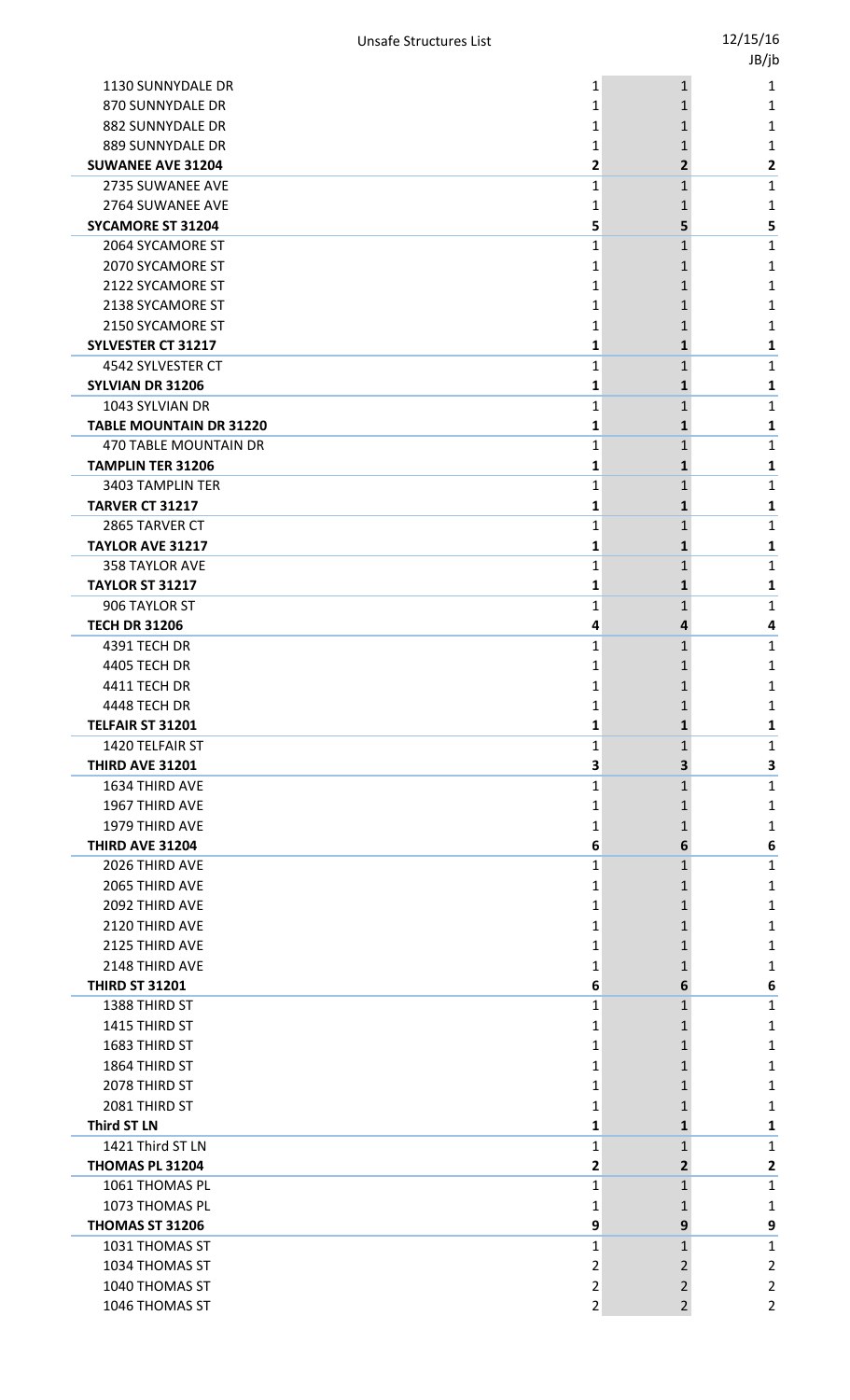|                                 |                |              | , , . |
|---------------------------------|----------------|--------------|-------|
| 1058 THOMAS ST                  | $\overline{2}$ | 2            | 2     |
| <b>THOMASTON RD 31220</b><br>1  |                | 1            | 1     |
| 8961 THOMASTON RD<br>1          |                | $\mathbf{1}$ | 1     |
| <b>THOMPSON RD 31204</b>        | 2              | 2            | 2     |
| 3864 THOMPSON RD                | 1              | 1            | 1     |
| 3867 THOMPSON RD                | 1              | 1            | 1     |
| <b>THORPE ST 31204</b>          | 3              | 3            | З     |
| 3536 THORPE ST                  | 1              | $\mathbf 1$  | 1     |
| 3568 THORPE ST                  | 1              | 1            | 1     |
| 3572 THORPE ST                  | 1              | 1            | 1     |
| <b>THRASHER AVE 31206</b>       | 1              | 1            | 1     |
| <b>2440 THRASHER AVE</b>        | 1              | 1            | 1     |
| <b>Trade Wind DR</b>            | 1              | 1            | 1     |
| 820 Trade Wind DR               | 1              | 1            | 1     |
| <b>TRAINING SCHOOL RD 31217</b> | 1              | 1            | 1     |
| 4024 TRAINING SCHOOL RD         | 1              | 1            | 1     |
| <b>TRAVIS BLVD 31206</b>        | 3              | 3            | З     |
| 3433 TRAVIS BLVD                | 1              | $\mathbf 1$  | 1     |
| 3811 TRAVIS BLVD                | 1              | 1            | 1     |
| 3819 TRAVIS BLVD                | 1              | 1            | 1     |
| TRINITY PL 31217                | 4              | 4            | 4     |
| 857 TRINITY PL                  | 1              | 1            | 1     |
| 878 TRINITY PL                  | 3              | 3            | 3     |
| TRIPLE HILL DR 31206            | 6              | 6            | 6     |
| 1123 TRIPLE HILL DR             | 1              | 1            | 1     |
| 1139 TRIPLE HILL DR             | 1              | 1            | 1     |
| 1143 TRIPLE HILL DR             | 1              | 1            | 1     |
| 1147 TRIPLE HILL DR             | 1              |              | 1     |
| 1334 TRIPLE HILL DR             | 2              | 2            | 2     |
| <b>TUCKER RD 31210</b>          | 1              | 1            | 1     |
| 242 TUCKER RD                   | 1              | 1            | 1     |
| <b>TWIN PINES DR 31211</b>      | 1              | 1            | 1     |
| 1792 TWIN PINES DR              | 1              | 1            | 1     |
| VAN ZANDT DR 31206              | 1              | $\mathbf{1}$ | 1     |
| 3450 VAN ZANDT DR               | 1              | $\mathbf 1$  | 1     |
| <b>VILLA AVE 31204</b>          | 5              | 5            | 5     |
| 4018 VILLA AVE                  | 1              | $\mathbf 1$  | 1     |
| 4020 VILLA AVE                  | 1              | 1            | 1     |
| 4058 VILLA AVE                  | 1              | 1            | 1     |
| 4112 VILLA AVE                  | 1              | 1            | 1     |
| 4124 VILLA AVE                  | 1              | 1            | 1     |
| <b>VILLA CREST AVE 31206</b>    | 4              | 4            | 4     |
| 534 VILLA CREST AVE             | 1              | $\mathbf{1}$ | 1     |
| <b>608 VILLA CREST AVE</b>      | 1              | 1            | 1     |
| <b>615 VILLA CREST AVE</b>      | 1              | 1            | 1     |
| <b>648 VILLA CREST AVE</b>      | 1              | 1            | 1     |
| <b>VILLA ESTA AVE 31206</b>     | 3              | 3            | 3     |
| 742 VILLA ESTA AVE              | 1              | $\mathbf 1$  | 1     |
| 748 VILLA ESTA AVE              | 1              | 1            | 1     |
| 760 VILLA ESTA AVE              | 1              | 1            | 1     |
| <b>VILLA ESTA CIR 31206</b>     | 1              | 1            | 1     |
| 563 VILLA ESTA CIR              | 1              | 1            | 1     |
| <b>VILLAGE GREEN DR 31206</b>   | 4              | 4            | 4     |
| 2741 VILLAGE GREEN DR           | 1              | 1            | 1     |
| 2750 VILLAGE GREEN DR           | 1              | 1            | 1     |
| 2859 VILLAGE GREEN DR           | 1              | 1            | 1     |
| 2871 VILLAGE GREEN DR           | 1              | 1            | 1     |
| <b>VILLAGE GREEN LN 31206</b>   | 12             | 12           | 12    |
| 2632 VILLAGE GREEN LN           | 1              | $\mathbf{1}$ | 1     |
| 2640 VILLAGE GREEN LN           | 1              | 1            | 1     |
| 2641 VILLAGE GREEN LN           | 1              | 1            | 1     |
| 2654 VILLAGE GREEN LN           | 1              | 1            | 1     |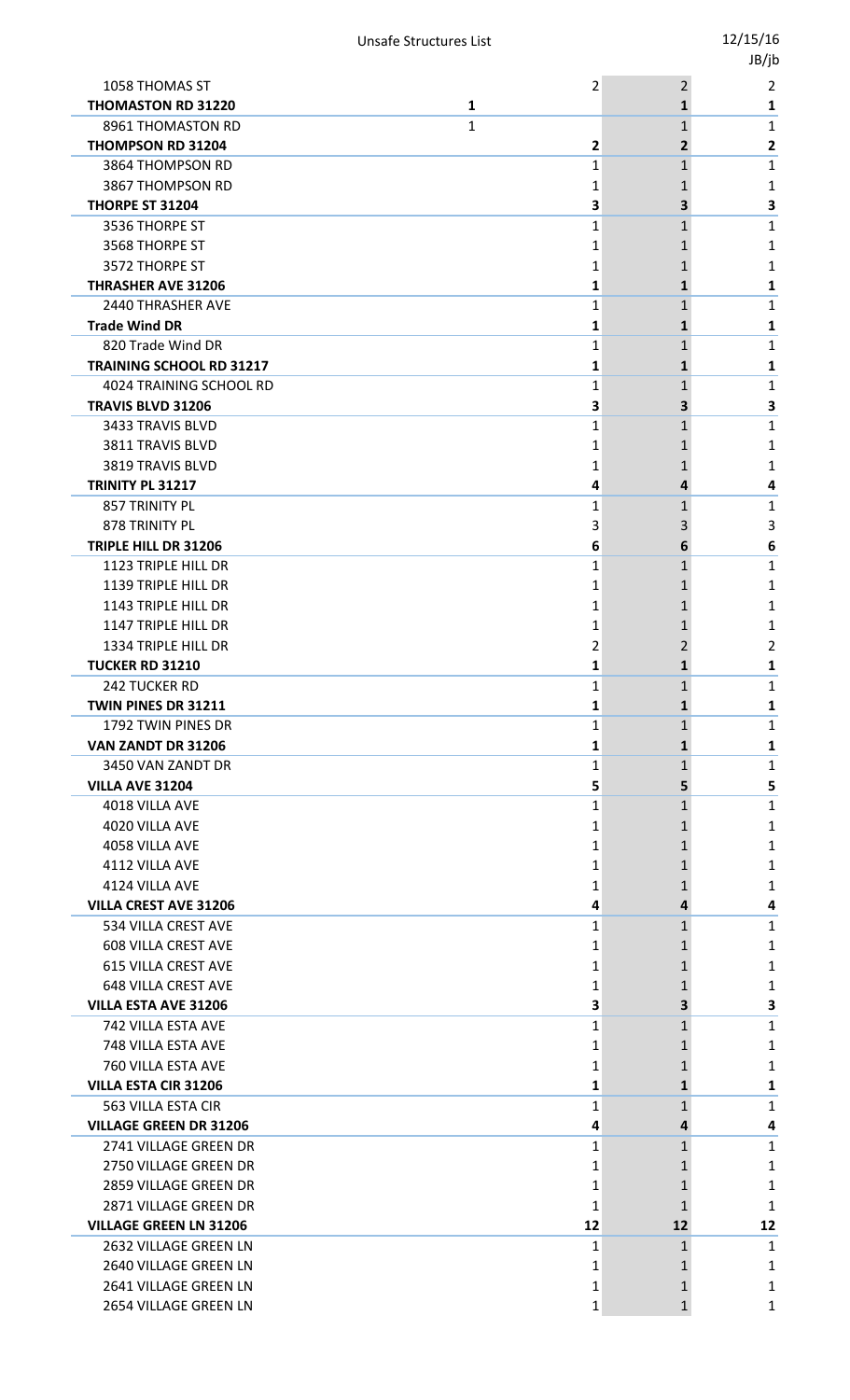|                                |    |                | JB/jb          |
|--------------------------------|----|----------------|----------------|
| 2663 VILLAGE GREEN LN          | 1  | $\mathbf{1}$   | 1              |
| 2674 VILLAGE GREEN LN          | 1  | 1              | 1              |
| 2681 VILLAGE GREEN LN          | 1  | 1              | 1              |
| 2688 VILLAGE GREEN LN          | 1  | 1              | 1              |
| 2717 VILLAGE GREEN LN          | 1  | 1              | 1              |
| 2762 VILLAGE GREEN LN          | 1  | 1              | 1              |
| 2781 VILLAGE GREEN LN          | 1  | 1              | 1              |
| 2787 VILLAGE GREEN LN          | 1  | 1              | 1              |
| <b>VINSON ROBESON DR 31204</b> | 1  | 1              | 1              |
| 3940 VINSON ROBESON DR         | 1  | 1              | $\mathbf{1}$   |
| VIOLET AVE 31201               | 1  | $\mathbf{1}$   | 1              |
| <b>453 VIOLET AVE</b>          | 1  | 1              | 1              |
| <b>VIRGINIA AVE 31204</b>      | 2  | $\overline{2}$ | 2              |
| 1471 VIRGINIA AVE              | 1  | 1              | $\mathbf{1}$   |
| <b>1639 VIRGINIA AVE</b>       | 1  | 1              | 1              |
| <b>VIVIAN DR 31206</b>         | 2  | $\overline{2}$ | $\mathbf{2}$   |
| 2421 VIVIAN DR                 | 1  | 1              | 1              |
| 2426 VIVIAN DR                 | 1  | 1              | 1              |
| <b>W BOND ST 31204</b>         | 7  | 7              | 7              |
| 3467 W BOND ST                 | 2  | $\overline{2}$ | $\overline{2}$ |
| 3473 W BOND ST                 | 1  | 1              | 1              |
| 3474 W BOND ST                 | 1  | 1              | 1              |
| 3484 W BOND ST                 | 1  | 1              | 1              |
| 3490 W BOND ST                 | 1  | 1              | 1              |
| 3494 W BOND ST                 | 1  | 1              | 1              |
| W FIFTH AVE 31201              | 1  | $\mathbf{1}$   | 1              |
| 1785 W FIFTH AVE               | 1  | $\mathbf{1}$   | 1              |
| <b>W FOREST AVE 31204</b>      | 10 | 10             | 10             |
| 3952 W FOREST AVE              | 1  | 1              | $\mathbf{1}$   |
| 4006 W FOREST AVE              | 1  | 1              | 1              |
| 4009 W FOREST AVE              | 1  | 1              | 1              |
| 4082 W FOREST AVE              | 1  | 1              | 1              |
| 4091 W FOREST AVE              | 1  | 1              | 1              |
| 4110 W FOREST AVE              | 1  | 1              | 1              |
| 4152 W FOREST AVE              | 1  | 1              | 1              |
| 4161 W FOREST AVE              | 1  | 1              | 1              |
| 4196 W FOREST AVE              | 1  | 1              | 1              |
| 4203 W FOREST AVE              | 1  | 1              | 1              |
| <b>W GREEN ST 31204</b>        | 2  | 2              | $\mathbf{2}$   |
| 2756 W GREEN ST                | 1  | 1              | 1              |
| 2782 W GREEN ST                | 1  | 1              | 1              |
| <b>W GRENADA TER 31206</b>     | 8  | 8              | 8              |
| 1024 W GRENADA TER             | 2  | 2              | $\overline{2}$ |
| 1032 W GRENADA TER             | 1  | 1              | 1              |
| 1270 W GRENADA TER             | 1  | 1              | 1              |
| 826 W GRENADA TER              | 1  | 1              | 1              |
| 844 W GRENADA TER              | 1  | 1              | 1              |
| 930 W GRENADA TER              | 1  | 1              | 1              |
| 956 W GRENADA TER              | 1  | 1              | 1              |
| <b>W JOHNSON AVE 31206</b>     | 1  | 1              | 1              |
| 3718 W JOHNSON AVE             | 1  | 1              | 1              |
| <b>W MARION RD 31206</b>       | 1  | 1              | 1              |
| 2320 W MARION RD               | 1  | $\mathbf{1}$   | $\mathbf{1}$   |
| <b>W MARY DR 31204</b>         | 1  | 1              | 1              |
| 3176 W MARY DR                 | 1  | 1              | 1              |
| <b>W NAPIER AVE 31204</b>      | 1  | 1              | 1              |
| 3682 W NAPIER AVE              | 1  | 1              | $\mathbf{1}$   |
| <b>W OAK DR 31210</b>          | 2  | $\mathbf{2}$   | $\mathbf{2}$   |
| 4118 W OAK DR                  | 1  | 1              | 1              |
| 4216 W OAK DR                  | 1  | 1              | 1              |
| <b>W ORMOND TER 31206</b>      | 1  | $\mathbf{1}$   | 1              |
| 3651 W ORMOND TER              | 1  | $\mathbf{1}$   | $\mathbf{1}$   |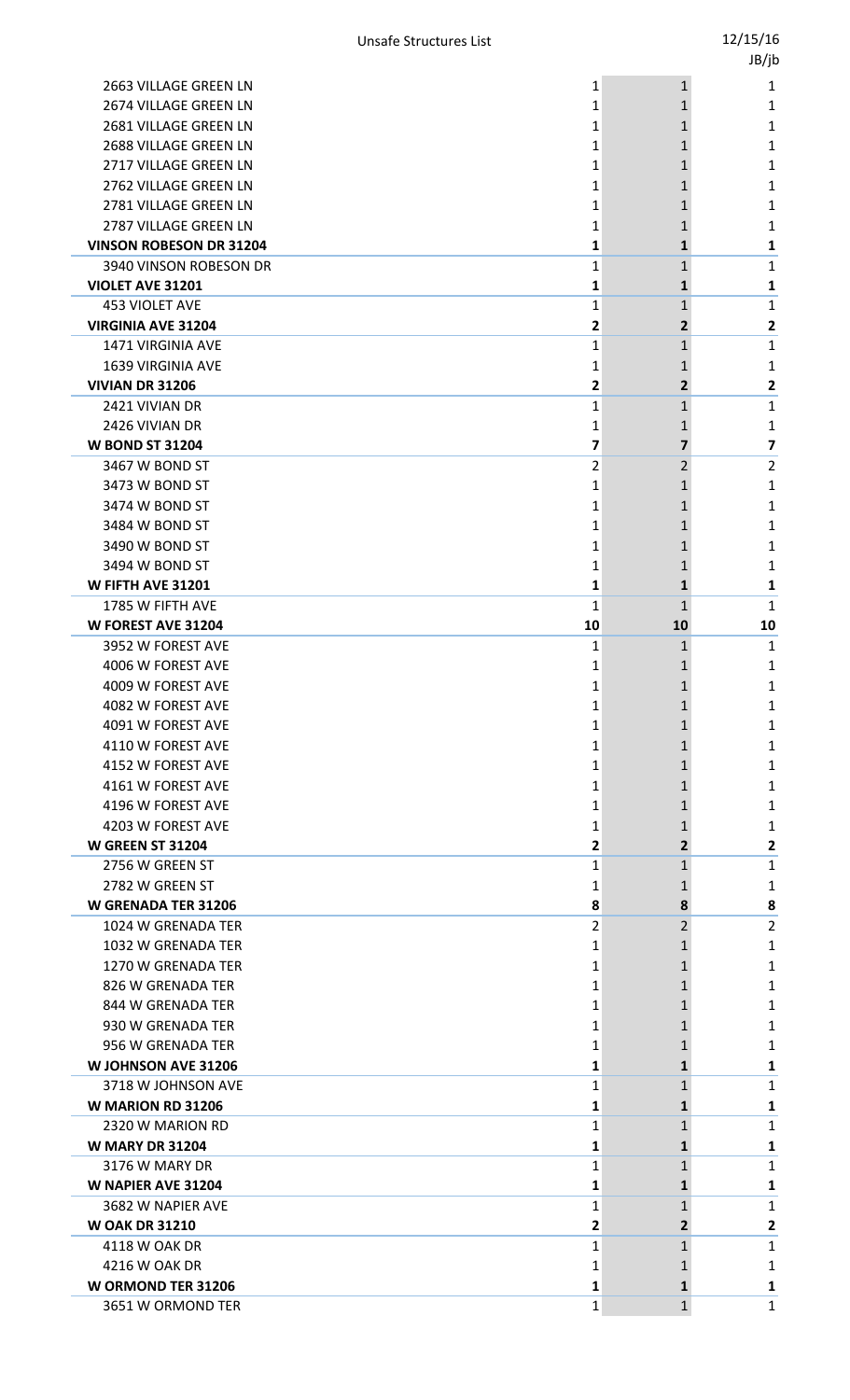|                                                |                   |                              | -,,.           |
|------------------------------------------------|-------------------|------------------------------|----------------|
| <b>WALDEN RD 31216</b>                         | 1                 | $\mathbf{1}$                 | 1              |
| 3619 WALDEN RD                                 | 1                 | $\mathbf{1}$                 | 1              |
| <b>WALLS RD 31211</b>                          | 3                 | 3                            | 3              |
| 1368 WALLS RD                                  | 1                 | $\mathbf{1}$                 | 1              |
| 1371 WALLS RD                                  | 1                 | 1                            | 1              |
| 1425 WALLS RD                                  | 1                 |                              | 1              |
| <b>WALMAR DR 31206</b>                         | 1                 | 1                            | 1              |
| 2908 WALMAR DR                                 | 1                 | 1                            | 1              |
| <b>WALNUT ST 31201</b>                         | 4                 | 4                            | 4              |
| 1372 WALNUT ST                                 | 1                 | 1                            | 1              |
| 1408 WALNUT ST                                 | 1                 | 1                            | 1              |
| 1942 WALNUT ST                                 | 1                 | 1                            | 1              |
| 301 WALNUT ST                                  | 1                 | 1                            | 1              |
| <b>WALNUT ST 31204</b>                         | 2                 | $\overline{2}$               | 2              |
| 2127 WALNUT ST                                 | 1                 | 1                            | 1              |
| 2137 WALNUT ST                                 | 1                 |                              | 1              |
| <b>WARD ST 31201</b>                           | 1                 | 1                            | 1              |
| 238 WARD ST                                    | 1                 | 1                            | 1              |
| <b>WARD ST 31204</b>                           | 2                 | $\overline{2}$               | 2              |
| 119 WARD ST                                    | 1                 | 1                            | 1              |
| 158 WARD ST                                    | 1                 |                              | 1              |
| <b>WASHINGTON ST 31204</b>                     | 1                 | 1                            | 1              |
| 1117 WASHINGTON ST                             | 1                 | 1                            | 1              |
| <b>WATKINS AVE 31217</b>                       | 1                 | 1                            | 1              |
| 823 WATKINS AVE                                | 1                 | 1                            | 1              |
| <b>WELLWORTH AVE 31204</b>                     | 2                 | $\overline{2}$               | 2              |
| 1551 WELLWORTH AVE                             | 1                 | $\mathbf{1}$                 | 1              |
| 1578 WELLWORTH AVE                             | 1                 | 1                            | 1              |
| <b>WESTBURY DR 31206</b>                       | 1                 | $\mathbf{1}$                 | 1              |
| <b>1588 WESTBURY DR</b>                        | 1                 | 1                            | 1              |
| <b>WESTHAVEN DR 31206</b>                      | 1                 |                              | 1              |
| 3516 WESTHAVEN DR                              | 1                 | $\mathbf{1}$                 | 1              |
| <b>WESTMINISTER DR 31204</b>                   | 1                 | 1                            | 1              |
| <b>1459 WESTMINISTER DR</b>                    | 1                 | $\mathbf{1}$                 | 1              |
| <b>WESTOVER DR 31204</b>                       | 2                 | 2                            | 2              |
| 3132 WESTOVER DR                               | 1                 | $\mathbf{1}$                 | 1              |
| 3139 WESTOVER DR                               | 1                 | 1                            | 1              |
| <b>WHITEHALL ST 31204</b>                      | 2                 | $\mathbf{2}$<br>$\mathbf{1}$ | 2              |
| 2857 WHITEHALL ST                              | 1                 |                              | 1              |
| 2864 WHITEHALL ST<br><b>WHITEHEAD ST 31206</b> | 1<br>1            | 1                            | 1              |
| 478 WHITEHEAD ST                               | 1                 | 1<br>$\mathbf{1}$            | 1<br>1         |
| <b>WILLIAMS ST 31201</b>                       | 2                 | 2                            | $\mathbf{2}$   |
| 722 WILLIAMS ST                                | 1                 | $\mathbf{1}$                 | 1              |
| 777 WILLIAMS ST                                | 1                 | 1                            | 1              |
| <b>WILLIAMS ST E 31217</b>                     | 1                 | 1                            | 1              |
| 549 WILLIAMS ST E                              | 1                 | $\mathbf{1}$                 | 1              |
| <b>WILLIAMSON DR 31052</b>                     | $\mathbf{1}$<br>1 | $\overline{2}$               | 2              |
| 2741 WILLIAMSON DR                             | 1<br>1            | $\overline{2}$               | $\overline{2}$ |
| <b>WILLINGHAM CT 31217</b>                     | 1                 | 1                            | 1              |
| 506 WILLINGHAM CT                              | 1                 | $\mathbf{1}$                 | 1              |
| <b>WILLIS LN 31204</b>                         | 1                 | 1                            | 1              |
| 452 WILLIS LN                                  | 1                 | 1                            | 1              |
| <b>WINDSOR CIR 31217</b>                       | 2                 | $\overline{2}$               | 2              |
| 3548 WINDSOR CIR                               | 1                 | 1                            | 1              |
| 3566 WINDSOR CIR                               | 1                 |                              | 1              |
| <b>WINTON AVE 31204</b>                        | 1                 | 1                            | 1              |
| 1306 WINTON AVE                                | 1                 | 1                            | 1              |
| <b>WISE AVE 31201</b>                          | 10                | 10                           | 10             |
| 1422 WISE AVE                                  | 1                 | 1                            | 1              |
| 1439 WISE AVE                                  | 1                 |                              | 1              |
| 1446 WISE AVE                                  | 1                 | $\mathbf{1}$                 | 1              |